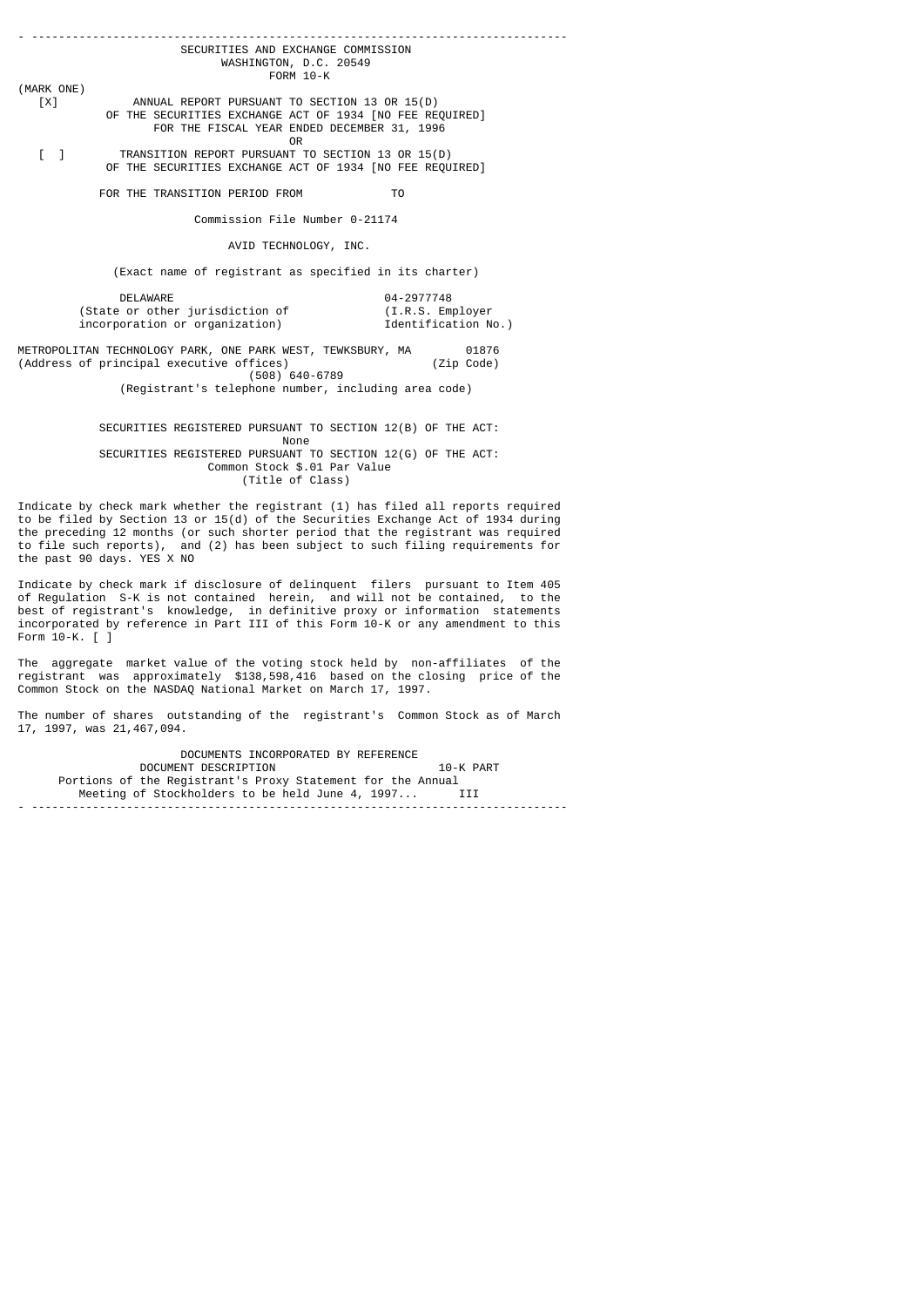#### PART I

### TTEM 1. BUSTNESS

Avid develops, markets, sells and supports a wide range of disk-based systems for creating and manipulating digital media content. Avid's digital, nonlinear video and film editing systems are designed to improve the productivity of video and film editors by enabling them to edit moving pictures and sound in a faster, easier, more creative, and more cost-effective manner than traditional analog tape-based systems. Avid also develops and sells digital editing systems and newsroom computer systems for creating content in the television broadcast news market and digital news gathering ("DNG") systems for delivering news content to air. Avid also develops and sells digital audio systems for the music and audio production and post-production markets. Avid's products are used worldwide in production and post-production facilities; film studios; network, affiliate, independent, and cable television stations; recording studios; advertising agencies; government and educational institutions; and corporate video departments.

In January 1995, Avid effected a merger with Digidesign, Inc. ("Digidesign"). Digidesign is a leading provider of computer-based, digital audio production systems for the professional music, film, broadcast, multimedia, and home recording markets. In March 1995, Avid acquired through merger Elastic Reality, Inc. ("Elastic Reality"), and Parallax Software Limited and 3 Space Software Limited (together "Parallax Software"). Elastic Reality and Parallax Software now form Avid's graphics and effects group. This group develops a range of image manipulation products that allow users in the video and film post-production and broadcast markets to create graphics and special effects for use in feature films, television programs and advertising, and news programs.

The text of this document may include forward-looking statements. Actual results may differ materially from those described herein, depending on such factors as are described herein, including under "Certain Factors That May Affect Future Results."

#### DIGITAL MEDIA CONTENT MARKETS

Digital media are media elements, whether video or audio or graphics, in which the image, sound or picture is recorded and stored as digital values, as opposed to analog signals. For example, a letter prepared on a computer using word processing software is the digital media representation of a typewritten letter. The word-processed letter example also illustrates some of the characteristics of digital media, such as flexible editing, the ability to create different versions, simple production of multiple identical copies, and easy integration with other digital media types, such as charts and graphics. These characteristics generally provide digital formats with advantages over their analog equivalents. However, creating and manipulating digital content typically requires new digital content creation tools: for example, the typewriter has given way to dedicated word processors and, more recently, to desktop computers running word processing software.

Digital formats and tools have largely displaced analog formats and tools in many markets, such as word processing, electronic spreadsheets, desktop publishing, graphics, and electronic and mechanical design. Because of more challenging technical and cost hurdles in handling digital forms of film, video and audio signals, markets that rely on these media types have begun to migrate to digital formats and tools only in recent years.

As technical advances in digital media content creation tools have made this migration possible, users have become able to create more complex content that may incorporate several elements of digital media. For example, many video games now include live action video, detailed 3D graphics, and high quality audio, all created, manipulated, and played back in digital form. Feature films, such as Forrest Gump or Jurassic Park, integrate sophisticated computer-generated special effects into traditional live action shots.

The Company participates currently in three end-user markets in which there are well-established analog, or tape-based, content creation processes and which are transitioning to digital, or disk-based, content creation tools. These three markets are: (i) video and film editing and special effects; (ii) broadcast news production; and (iii) music production and film and video audio post-production. The Company believes that the emergence of the Internet and of intranets is creating a fourth market for digital media content creation tools in corporations and institutions that can use the Internet and intranets to distribute information enriched by the addition of digital media content to their employees and customers.

Avid's video and film editing and special effects markets consist of professional users who produce video and film material, such as commercial spots, feature films, entertainment and documentary programming, industrial videos, and music videos. These users are typically employed in independent production or post-production companies, which are firms that rent out production and post-production equipment and professionals on a project basis. Professional users are also found in television facilities, film studios, and large corporations that perform digital media production and post production in-house. Avid's television broadcast news market is comprised of over-the-air and cable broadcast companies that originate news programming. This market includes national and international broadcasters, such as the British Broadcasting Corporation (BBC), the Cable News Network (CNN), and the National Broadcasting Company (NBC), as well as network affiliates, local independent television stations, and local and regional cable operators who produce news programming.

Avid's music production and post-production market is comprised of professional music recording studios, project studios, radio broadcasters, and home studios.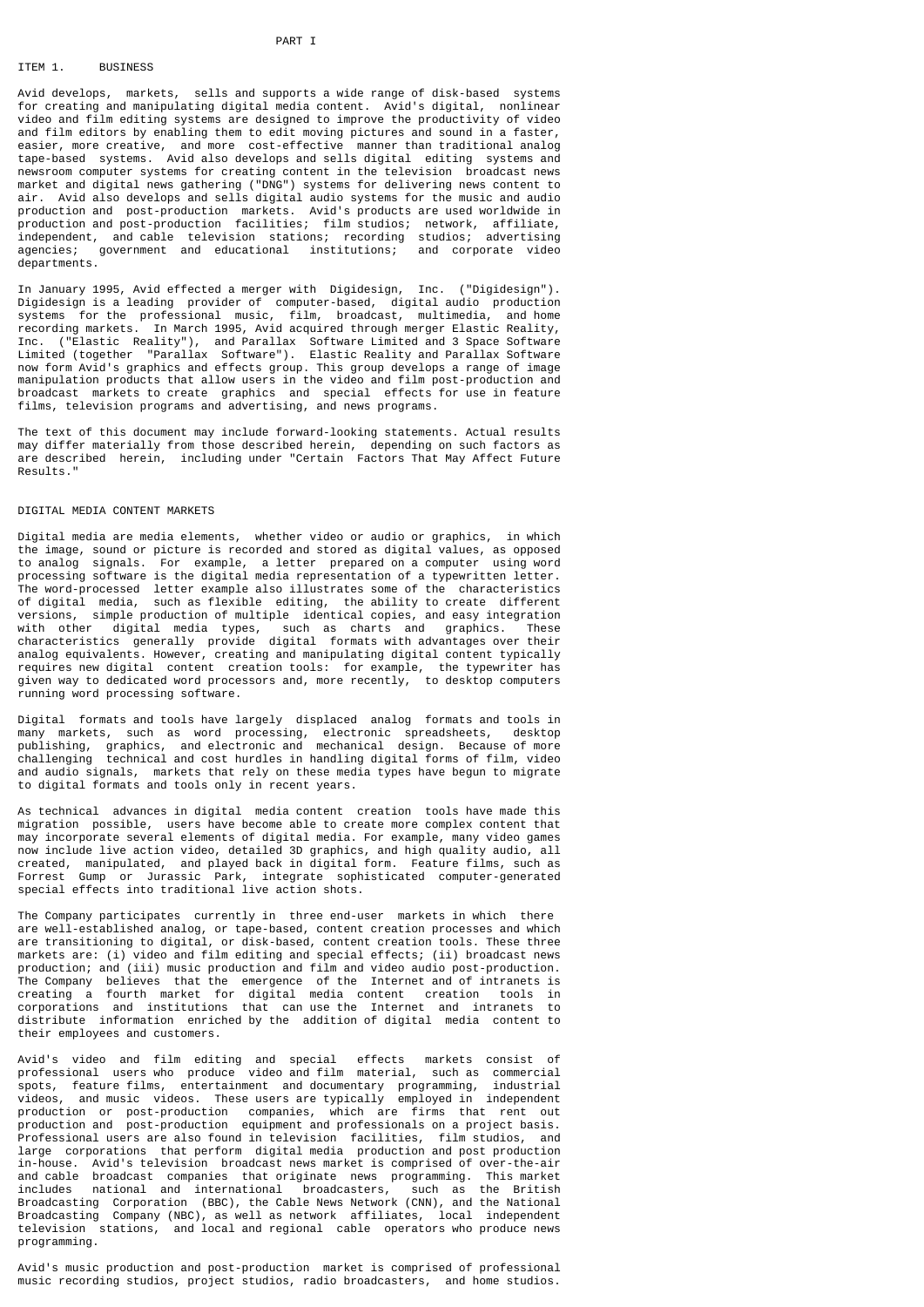Music recording and project studios operate in the same manner as independent video and film production and post production firms, as described above. This market also includes audio production and post-production in video and film.

#### **STRATEGY**

Avid's objective is to be the leading provider of audio and video technology for creating digital media content used to entertain and inform. The Company's strategy is comprised of four key elements:

#### Focus on Audio and Video Content Creation Tools:

 The Company focuses its activities on markets where digital media content creation takes place. The Company has addressed its initial efforts to the professional video and film editing markets, including primarily film and television studios and independent production and post-production firms. The Company has extended its target markets to the music and audio production and post-production markets, through the acquisition of Digidesign in 1995, and the broadcast news production market, through the introduction of Avid-developed digital news editing products and through the acquisition in 1994 of SofTECH and the newsroom systems division of Basys Automation Systems, Inc. ("Basys"), both of which offered broadcast newsroom computer systems. In March 1995, Avid expanded its position in the feature film and video production and post-production through the acquisitions of Elastic Reality and Parallax Software, developers of special effects software.

### Expand Presence in Existing Markets:

 The Company believes that it has established unit and revenue market share leadership positions in the professional video and film digital editing system markets, the digital audio workstation market, and the markets for digital news editing and broadcast newsroom computer systems. The Company plans to strengthen these positions by enhancing its existing products, by developing and introducing new products that satisfy a broader range of customer needs in these markets, through internal development, joint development with third parties or acquisition, and by providing reliable customer services and support.

#### Target New Content Creation Markets:

 A growing number of corporations and institutions are using the Internet and intranets as additions to their means of everyday communications with employees and customers. The Company believes that many business communications needs, including employee and customer training, new product introduction, and employee communications, can be enriched by integrating digital media elements, including video and audio. As a result, the Company intends to target users in corporations, government institutions, and small businesses who, if offered digital media content creation tools appropriate to their skill levels, price constraints, and other business requirements, may use digital media presentations more widely in their daily operations.

#### Drive and Support Open Industry Standards:

 The Company designs its products so that they are based on and can co-exist with major industry-wide standards, including computer platforms, operating systems, networking protocols, data compression, and digital media handling formats. In addition, in response to growing customer demand for open standards that enable the seamless integration of analog and digital media tools from different vendors, the Company has undertaken an initiative to establish the Open Media Framework Interchange ("OMFI") as an industry standard media file interchange format to facilitate the transfer of various media types, such as video, audio, animation, film, and graphics, among various systems and applications used in the media production processes. The Company has published the OMFI file format and is seeking to promulgate it as an industry standard. Hundreds of vendors and end users endorse the OMFI standard and more than 35 vendors are supporting the OMFI standard in their products.

#### PRODUCTS

The Company's products may be divided into six categories: video and film editing products, audio products, digital news gathering (DNG) systems, newsroom computer systems, graphics and special effects products, and storage systems. A description follows of the major products and product families in each of these categories.

#### Video and Film Editing

#### Media Composer:

The Media Composer system is Avid's original product offering and still accounts for a substantial majority of its revenues. Since its initial shipment in December 1989, more than 12,000 Media Composer systems have been sold. The Company believes that the Media Composer product line holds a greater unit market share than any other digital non-linear editing system in professional video editing markets. The Media Composer product line now includes four models (the Media Composer Off-line, 1000, 4000, and 8000), which provide various levels of capability and functionality. The Media Composer is a disk-based digital, nonlinear editing system designed primarily for use by professional film and video editors. The Media Composer system converts visual and audio source material on tape to a digital format and stores the converted material on a range of hard disk storage devices. Once digitized, the stored media can be previewed, edited, and played back. The Media Composer family of products is used to create high-quality productions such as television shows and commercials, feature films, music videos, corporate videos, and other commercials, feature films,<br>non-broadcast finished videos.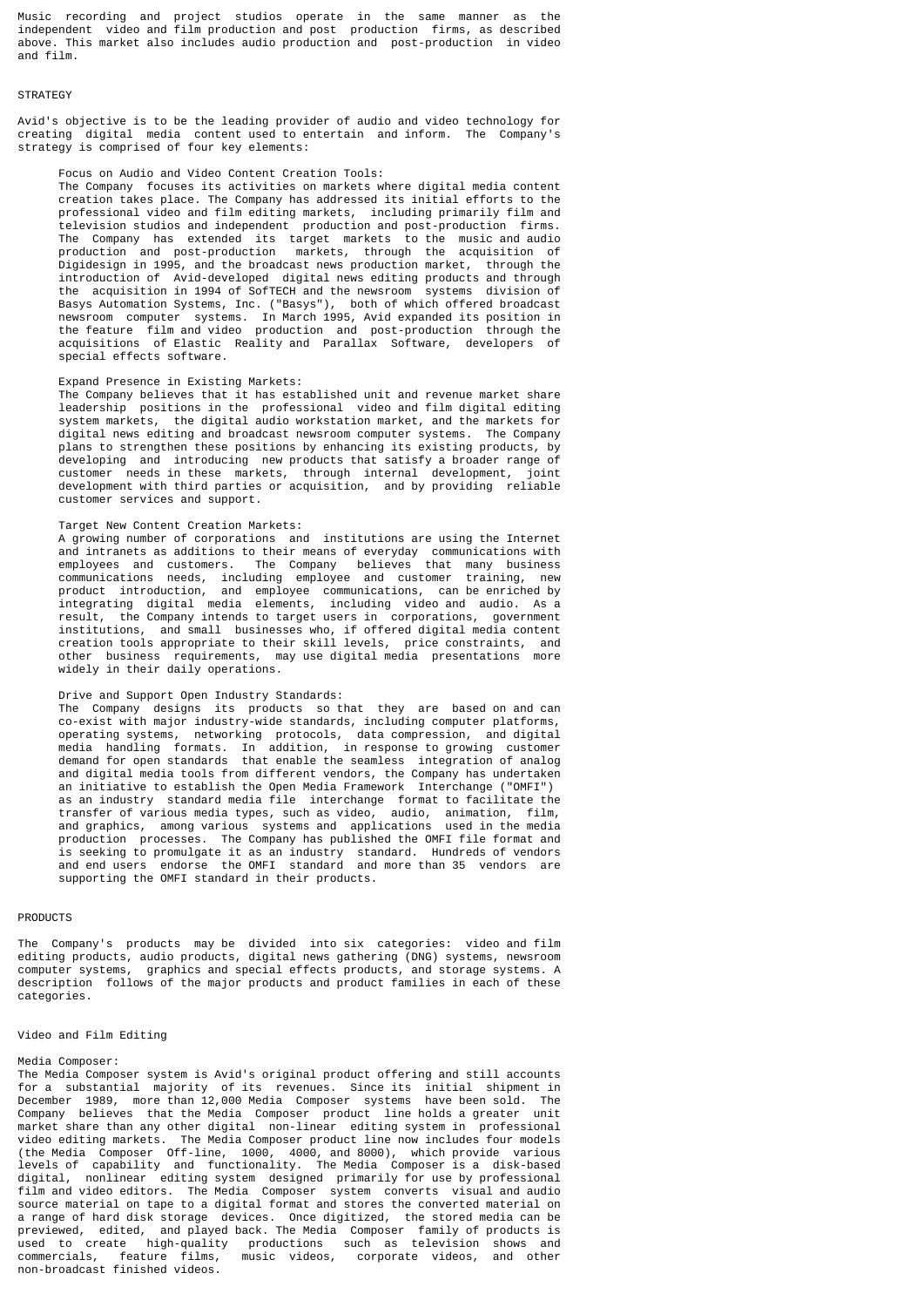#### Film Composer:

The Film Composer system is a 24 frames per second ("fps") editing system for projects that originate and finish on film. Film footage can be converted to video signals for editing, but because video runs at 30 fps and film at 24 fps, a standard 30 fps video editing system will not yield an accurate 24 fps film cut list from which to cut a master. The Film Composer includes software that determines which frames on the videotape are actual frames from the film source material and allows the creation of a frame accurate cut list. The Film Composer software also includes special features to meet the specific needs of film editors. The Company believes that Film Composer holds a greater unit market share than any other digital non-linear editing system in professional film editing markets.

#### MCXpress for Macintosh:

MCXpress for Macintosh is a digital, nonlinear video editing system designed to meet the needs of professional media entrepreneurs involved with video and multimedia production for CD-ROM and Internet distribution. MCXpress for Macintosh is based on Avid's Media Composer software, providing a familiar user interface and editing feature set appropriate for this category of user. This attribute also allows digital media files to be shared between MCXpress for Macintosh and Media Composer and for the MCXpress for Macintosh to be upgradeable to the Media Composer family of systems.

### MCXpress for Windows NT:

MCXpress for Windows NT is a digital, nonlinear video editing system designed for the same market as MCXpress for Macintosh, but is targeted to users who prefer Windows NT-based computers. MCXpress for Windows NT offers professional picture quality and editing features, support for multiple media delivery<br>options, including MPEG-1 and AVI output, integration with third-party Windows including MPEG-1 and AVI output, integration with third-party Windows applications, a built-in titling tool, and a plug-in effects architecture.

#### Avid Cinema:

Avid Cinema is a desktop editing product designed for people who have no previous video editing experience. Avid Cinema, which consists of a PC board and nonlinear video editing software, is targeted at users in home, school, and corporate environments. A simple interface guides users through the process of making their own, near-VHS-quality movies to save to videotape, put in a slide presentation, or post on a web page. These movies can include video, transition effects, narration, titles, and music. Avid Cinema employs Apple's QuickTime technology and allows users to save QuickTime files for various distribution formats.

#### Audio

#### Pro Tools:

Pro Tools is a multi-track random access digital audio workstation developed by Digidesign for the professional music, audio post-production, and radio production markets. Pro Tools features include audio recording, advanced waveform editing, mixing, signal processing, and automation. Pro Tools is an open architecture in which more than 100 Digidesign Development Partners provide additional solutions that expand the functionality of Digidesign's systems, enhancing their appeal to customers. Pro Tools software is compatible across a range of Digidesign hardware platforms, from high-end Pro Tools III down through PT Project and Audiomedia III. Pro Tools PowerMix software runs without Digidesign hardware on Power-PC Macintosh computers using host audio capabilities. More than 12,000 Pro Tools systems have been sold since the product's introduction in 1991. The Company believes that Pro Tools holds a greater unit market share than any other digital audio workstation product in professional audio markets.

#### AudioVision:

AudioVision is a high performance digital audio workstation designed specifically to meet the needs of the audio post-production professional working with film and video. AudioVision is directly compatible with projects originating on Avid's Media Composer and Film Composer systems. Typical applications include sound editing for feature film and television programming, ADR (automatic dialogue replacement), and commercial spot production. AudioVision allows the user to record, edit, or process sound in sync with Avid-format digital video. AudioVision includes project management and database tools, integrated DSP and the ability to edit audio and video together. The system offers a high level of interchange with other Avid systems, including Pro Tools.

### Digital News Gathering

### NewsCutter:

NewsCutter is a disk-based digital, nonlinear video editing system designed to meet the demands of television news production. NewsCutter enables broadcast news editors to quickly edit hard news, features, and news series. The user interface for NewsCutter has been designed for fast, easy editing to meet the time-critical demands of daily news deadlines. Based on the same core technology as the Media Composer system, the NewsCutter system offers a range of editing and effects features, including dissolves, wipes and graphics, and character generation. NewsCutter can operate as a standalone editing system or as a client sharing a central library of audio and video media on a server.

#### AirPlay MP:

AirPlay MP is a disk-based random access insertion and playback system that provides television broadcasters and cable operators with the ability to transmit high-quality short form video to air directly from disk, including short form news, promos, station IDs, and commercials. Television news programs typically have numerous short form segments, many of which have been pre-recorded and edited. Operators traditionally have had to manage multiple tape decks to play back such segments in the desired sequence during the program. For news applications, AirPlay MP is designed to reduce on-air errors by simplifying the process of inserting the correct story at the correct time.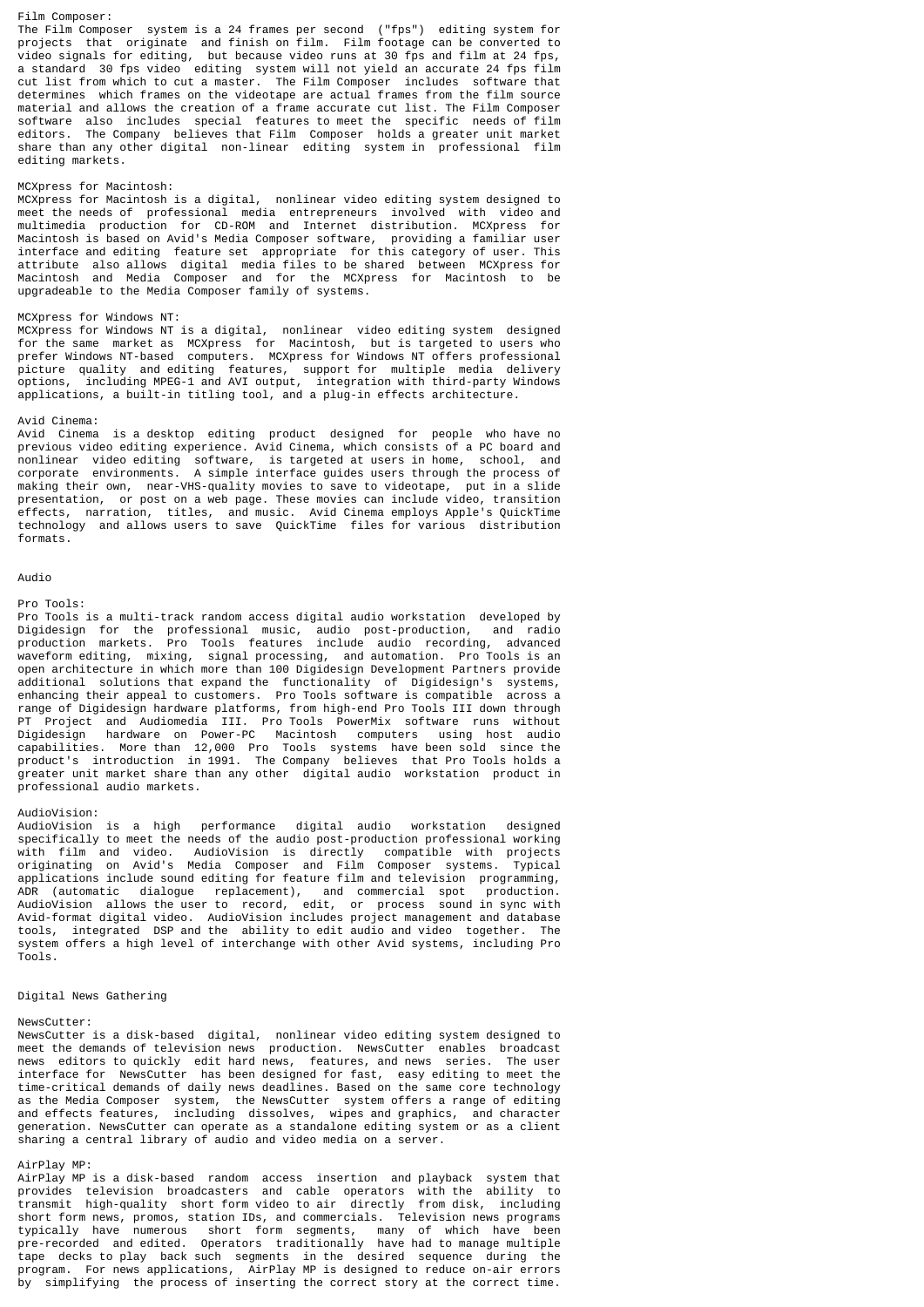For commercial playback, AirPlay MP is used to air spots automatically in the slots sold to advertisers. Because of the random access capability of AirPlay MP, spot placements can be changed quickly and easily. AirPlay MP shares media compatibility with both NewsCutter and Media Composer so that news stories prepared on NewsCutter and commercial and promotional spots prepared on Media Composer can be played back on AirPlay without resorting to tape.

### Avid MediaServer:

The Avid MediaServer is a workgroup video production server that provides simultaneous access to a central computer-based library of video and audio media files. Based on the Silicon Graphics family of servers, Avid MediaServer supports multiple editing and/or playback workstations. The Avid MediaServer system is designed to allow television broadcasters to capture electronic news feeds, edit stories, and play them to air all in a computer-based environment.

#### AvidNet:

AvidNet is a local area network ("LAN") configuration that provides high speed communications interconnection between Avid's news production and playback systems. The Company believes that the industry standard ATM (Asynchronous Transfer Mode) networking technology, upon which AvidNet is based, supports uninterrupted video playback with high image quality. AvidNet is designed to connect Avid's editing and playback products either to the Avid MediaServer or directly to one another. AvidNet can be used as part of Avid's DNG system, where it links the news editing, playback and recording systems to the Avid MediaServer, or as part of a production solution, linking AirPlay MP and Media Composer.

#### CamCutter:

The CamCutter system generally refers to a field-based, cuts-only non-linear editing system, which enables users to capture, edit and play digital media. Through an OEM arrangement Avid provides CamCutter systems to Ikegami Tsushinki Co., Ltd., a developer of professional video cameras for the broadcast industry, for incorporation into its "Editcam" cameras. Integrating the CamCutter system with Ikegami's camera design produces a hand-held field production system that allows video and four channels of audio to be captured directly to a ruggedized, removable disk drive, known as FieldPak, rather than conventional video tape, and its media is compatible with versions of Avid's NewsCutter, MediaServer and AirPlay products.

### Newsroom Computer Systems

Avid entered the newsroom computer systems ("NRCS") market through the acquisition in 1994 of the newsroom division of Basys and of SofTECH Systems, both of which developed and sold NRCS products. Newsroom computer systems are<br>the management information systems of television newsrooms. The NRCS the management information systems of television newsrooms. computerizes the process of getting news programming on the air. However, unlike traditional corporate management information systems ("MIS"), the application of computing technology in an NRCS is customized around the process of news production and transmission: story assignment and resource scheduling, story research, story creation and collaboration, and the automation of on-air operations. Journalists use the NRCS to access wire stories, schedule, script and edit the text portions of news stories, and send and receive mail and messages. Producers use the NRCS to assign journalists and crews to stories, to review journalistic work-in-progress, to manage and drive on-air devices such as character generators, still image systems, and videotape machines, and to manage the creation, flow, and timing of the newscast.

### Avid NewsView:

Avid NewsView is a Novell-based solution targeted at small to mid-market news stations. The client workstations run on DOS or Windows-based PCs. It is sold primarily in North America.

#### Avid NetStation:

Avid NetStation is a UNIX-based system designed for larger stations and network-level facilities. The clients are either VT interfaces, DOS, or Windows-based PCs connected via local- and wide-area networks. NetStation has extensive non-English language support and is well suited for wide area networks. It is sold worldwide. The Company believes that Avid NetStation holds a greater unit market share than any other NRCS in the large broadcaster markets.

#### Graphics and Special Effects

#### Media Illusion:

Media Illusion is Avid's digital compositing, layering and special effects software solution running on Silicon Graphics computers. It provides comprehensive nonlinear editing, fast interactive processing, and numerous tools for complex multi-stage compositing and image treatment. Media Illusion is used by professionals in both video and film post-production.

#### Matador:

Matador is a two-dimensional ("2D") post-production paint software solution. Matador provides the user with painting, image treatment, rotoscoping, tracking, and multi-layered 2D animation in a single, resolution independent system. The Company believes that Matador holds a greater unit market share than any other paint software in professional film and video special effects markets.

### Elastic Reality:

Elastic Reality is a software solution that provides tools for performing 2D and 3D hierarchical animation, character animation, warping and morphing of shapes and images, color correction and matte making, and compositing. Elastic Reality is based on Avid's proprietary "shape-to-shape" morphing interface. The Company believes that Elastic Reality holds a greater unit market share than any other morphing and warping software in professional film and video special effects markets.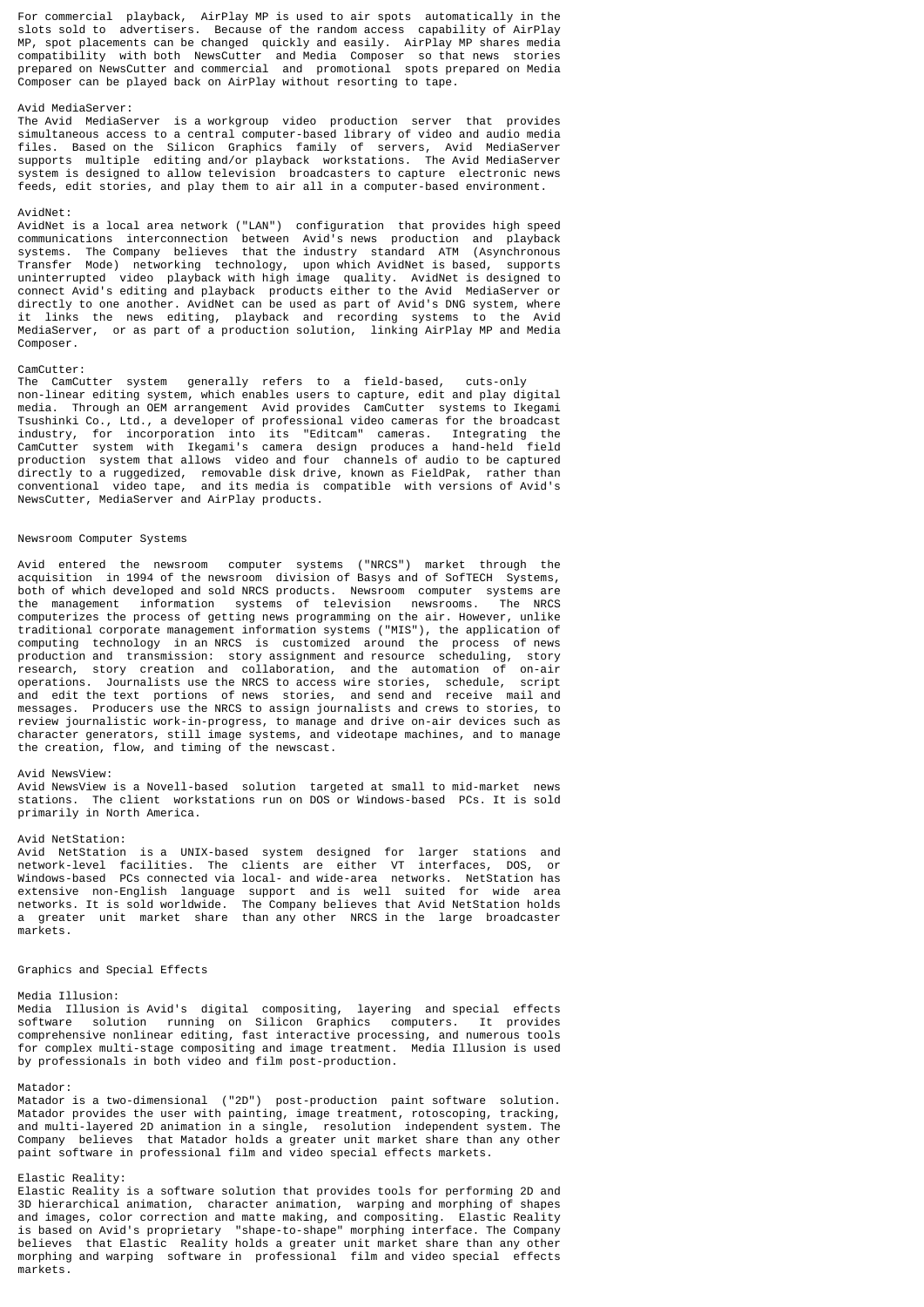### Storage Systems

Avid offers a family of media storage solutions for use with Avid's systems. Storage systems are used to add media editing or playback capacity, improve image quality, support workgroup media sharing, and protect media from loss due to hardware failure. Avid purchases disk, tape and optical drives, and storage enclosure sub-systems from third-party manufacturers, integrates them, enhances their performance, tests and certifies them for use with Avid systems, and packages them in various configurations. These storage systems range in capacity from four gigabytes to one terabyte (1,000 gigabytes).

### SALES AND SERVICE

Avid sells its products through a combination of direct and indirect sales channels. In the past, the Company has emphasized its direct channel, relying on indirect channels, including independent distributors, value-added re-sellers ("VARs") and dealers, to supplement its direct sales activities or to serve geographic markets in which the Company had no direct sales and service presence. In late 1996, the Company altered its distribution strategy to place increasing emphasis on its indirect sales channels to become the primary means of distribution, emphasizing broader market coverage and clearer delineation from Avid's direct sales channel and direct sales management. Avid's direct field sales and telesales organizations now focus on approximately 250 strategic accounts which are large volume purchasers, which require significant pre-sales and post-sales customer services and which have the potential to work with Avid in developing new product or market opportunities.

As a result of these changes, the Company expects to increase its support of top customers while also increasing the proportion of revenues generated through its indirect channels.

The Company maintains sales offices in 32 cities in 17 countries and has relationships with more than 500 distributors, VARs and dealers throughout the world.

Pro Tools III and other Digidesign-developed products are sold generally through dealers and distributors. Because this channel tends to focus on music-related products, there is, currently, little overlap between this channel and Avid's video, film and broadcast market sales channels.

Avid restructured its customer service function in 1996 to provide improved service and a broader array of service offerings to its customer base. Avid currently provides direct customer support through regional telephone support centers and field service representatives in major markets. Support offerings include up to 24-hour, seven day per week options for both telephone support and on site representation, hardware replacement and software upgrades.

Customer training is provided directly by Avid and through a network of 37 authorized third-party Avid training centers in 10 countries.

### MANUFACTURING AND SUPPLIERS

Avid's manufacturing operations consist primarily of the testing of subassemblies and components purchased from third parties, the duplication of software and the configuration, assembly and testing of board sets, software, related hardware components, and complete systems. Avid relies on independent contractors to manufacture components and subassemblies to Avid's specifications. Avid's systems undergo testing and quality assurance at the final assembly stage.

The Company is dependent upon sole source suppliers for certain key components used in its products. Products purchased by the Company from sole source vendors include computers from Apple and SGI; video compression chips manufactured by C-Cube Microsystems; a small computer systems interface ("SCSI") accelerator board from ATTO Technology; a 3D digital video effects board from Pinnacle Systems; and application specific integrated circuits ("ASIC") from AMI and LSI Logic. The Company purchases these sole source components pursuant to purchase orders placed from time to time. The Company also manufactures certain circuit boards under licenses from Truevision, Inc. The Company generally does not carry significant inventories of sole source components and has no guaranteed supply arrangements. These purchasing arrangements can result in delays in obtaining products from time to time. No assurance can be given that sole source suppliers will devote the resources necessary to support the enhancement or continued availability of such components or that any such supplier will not encounter financial difficulties. While the Company believes that alternative sources of supply for its sole source components could be developed, its business and results of operations could be materially adversely affected if it were to encounter an interruption in its sources of supply.

Avid has manufacturing facilities in Tewksbury, Massachusetts, Dublin, Ireland and Palo Alto and Menlo Park, California.

### RESEARCH AND DEVELOPMENT

Avid's research and development efforts currently are focused on 1) the development or enhancement of digital media content creation tools that operate on Apple computers on which the Company has traditionally relied, as well as on Unix-based and Windows-based computers; 2) the development of hardware and software enhancements and additions to its existing video, film and audio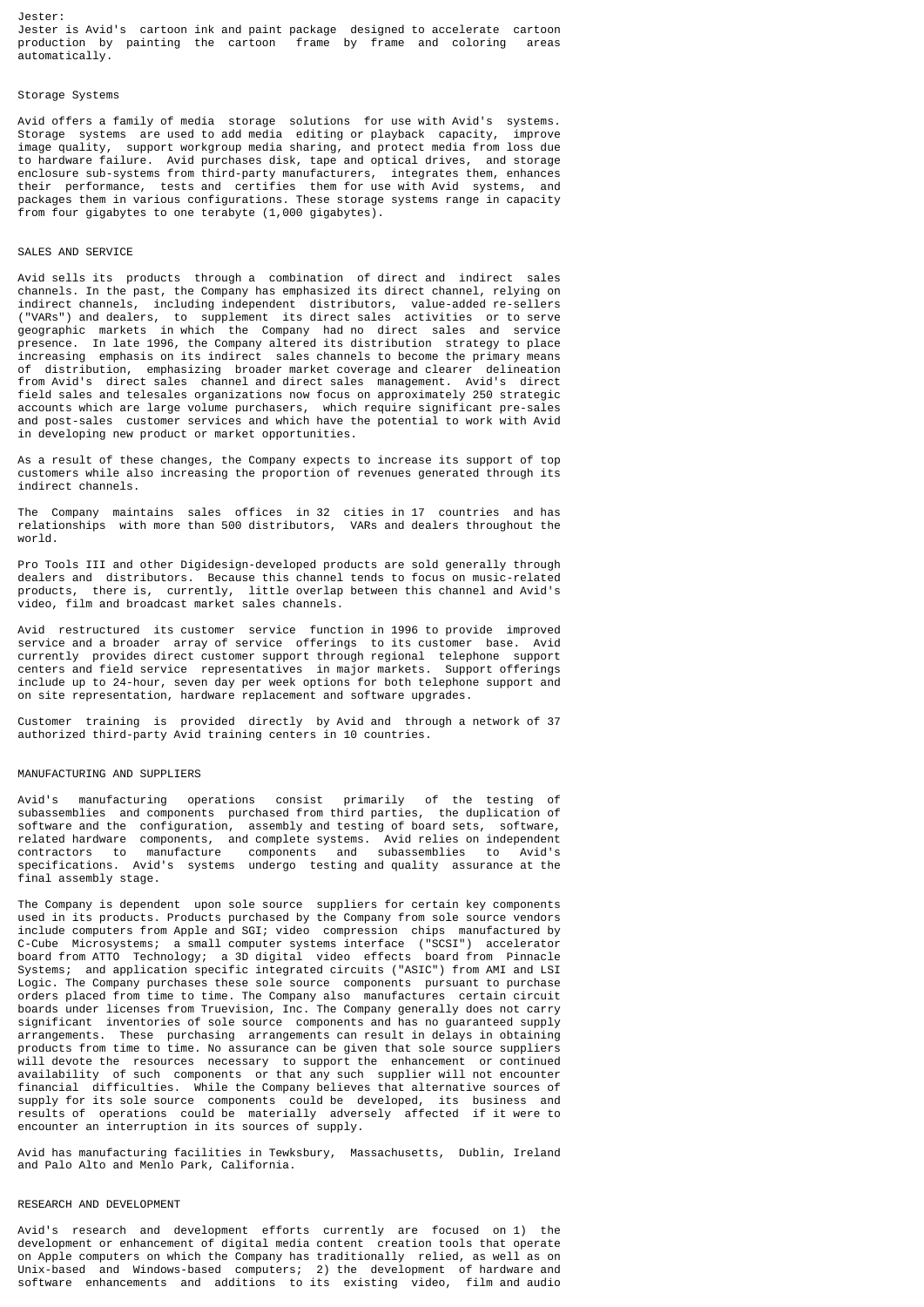editing systems, and digital news gathering and newsroom computer systems that lower Avid's costs; 3) the development of hardware and software enhancements and additions to its existing video, film and audio editing systems, and digital news gathering and newsroom computer systems to meet additional needs of the professional production, post-production, and broadcast news markets; 4) AvidNews, a next generation newsroom computer system intended to integrate standard text-based newsroom computer system functionality with nonlinear video and audio functionality; and 5) the development of new media storage solutions. The Company undertakes research and development activities in Tewksbury, Palo Alto, Madison, Wisconsin, and London, England.

#### COMPETITION

The markets for Avid's products are highly competitive and subject to rapid change. Competition is fragmented with a large number of suppliers providing different types of products to different markets.

In the video and film production and post-production markets, Avid encounters competition primarily from vendors that offer similar digital editing products based on standard computer platforms, including Amtel, Discreet Logic, D/VISION, Fast America, ImMix (a subsidiary of Scitex America), Lightworks USA (a subsidiary of Tektronix), Media 100 (formerly known as Data Translation, Inc.), Quantel (a subsidiary of Carlton Communications PLC), and Softimage (a subsidiary of Microsoft). Avid also competes with vendors, such as Sony, Matsushita, and Tektronix, that generally have offered analog-based products. Avid expects that competition from these vendors will increase to the extent that such vendors develop and introduce digital media products, as well as new versions of their analog products. Panasonic (a subsidiary of Matsushita) has recently introduced a digital nonlinear editing system.

In the broadcast news market, Avid competes primarily with vendors such as Sony, Matsushita, Tektronix (including primarily its subsidiaries Lightworks USA, The Grass Valley Group and NewStar), Quantel, Associated Press, and BTS (a subsidiary of Philips). Avid expects that competition from these vendors will increase to the extent such vendors develop and introduce digital or new analog-based products. Sony has recently announced a new digital tape format that Avid believes may provide continuing competition in the broadcast news market. Panasonic has also recently announced a new digital tape format. The Company also competes in certain segments of this market with other providers of digital media products, including Media 100 and ImMix.

In the music production and post-production markets, the Company competes primarily with traditional analog tape-based system suppliers, including AMS, Fritz Studer, Otari, Sony, Tascam, and Yamaha; digital tape-based system suppliers, including Alesis, Tascam, and other disk-based digital audio production system suppliers, including Sonic Solutions. In addition, companies such as Creative Technology currently provide low cost (under \$500) digital audio playback cards targeted primarily at the personal computer game market. There can be no assurance that these companies will not introduce products that are more directly competitive with the Company's products.

In the market for graphics and special effects products, Avid competes primarily with Adobe, Alias Research (a subsidiary of Silicon Graphics), Chyron, Discreet Logic, Quantel, and Softimage.

The Company may face competition in any or all of these markets in the future from computer manufacturers, such as Digital Equipment, Hewlett-Packard, IBM, and Silicon Graphics, as well as from software vendors, such as Microsoft, Oracle, and Sybase. All of these companies have announced their intentions to enter some or all of the Company's target markets, including specifically the broadcast news and special effects market. In addition, certain developers of shrink-wrapped digital media software products, such as Adobe and Macromedia, either offer or have announced video and audio editing products which may compete with certain of the Company's products.

The primary competitive factors in all of the Company's markets are price/performance, functionality, product quality, reputation, product line breadth, access to distribution channels, customer service and support, brand name awareness, and ease of use.

### EMPLOYEES

The Company employed 1,663 people as of December 31, 1996.

### ITEM 2. PROPERTIES

The Company's principal administrative, sales and marketing, research and development, support, and manufacturing facilities are located in three buildings adjacent to one another in an office park located in Tewksbury, Massachusetts. The Company's leases on such buildings expire in February 2010.

The Company also leases a facility in Dublin, Ireland for the manufacture and distribution of its products and in Palo Alto, California, which houses Digidesign headquarters and certain other research and development operations.

In September 1995, the Company's United Kingdom subsidiary entered into a 15-year lease in London, England, and consolidated the offices of the former Parallax Software with the Company's London sales staff.

The Company also maintains sales and marketing support offices in leased facilities in various other locations throughout the world.

See Note K - "Commitment and Contingencies" in the Notes to Consolidated Financial Statements for information concerning the Company's obligations under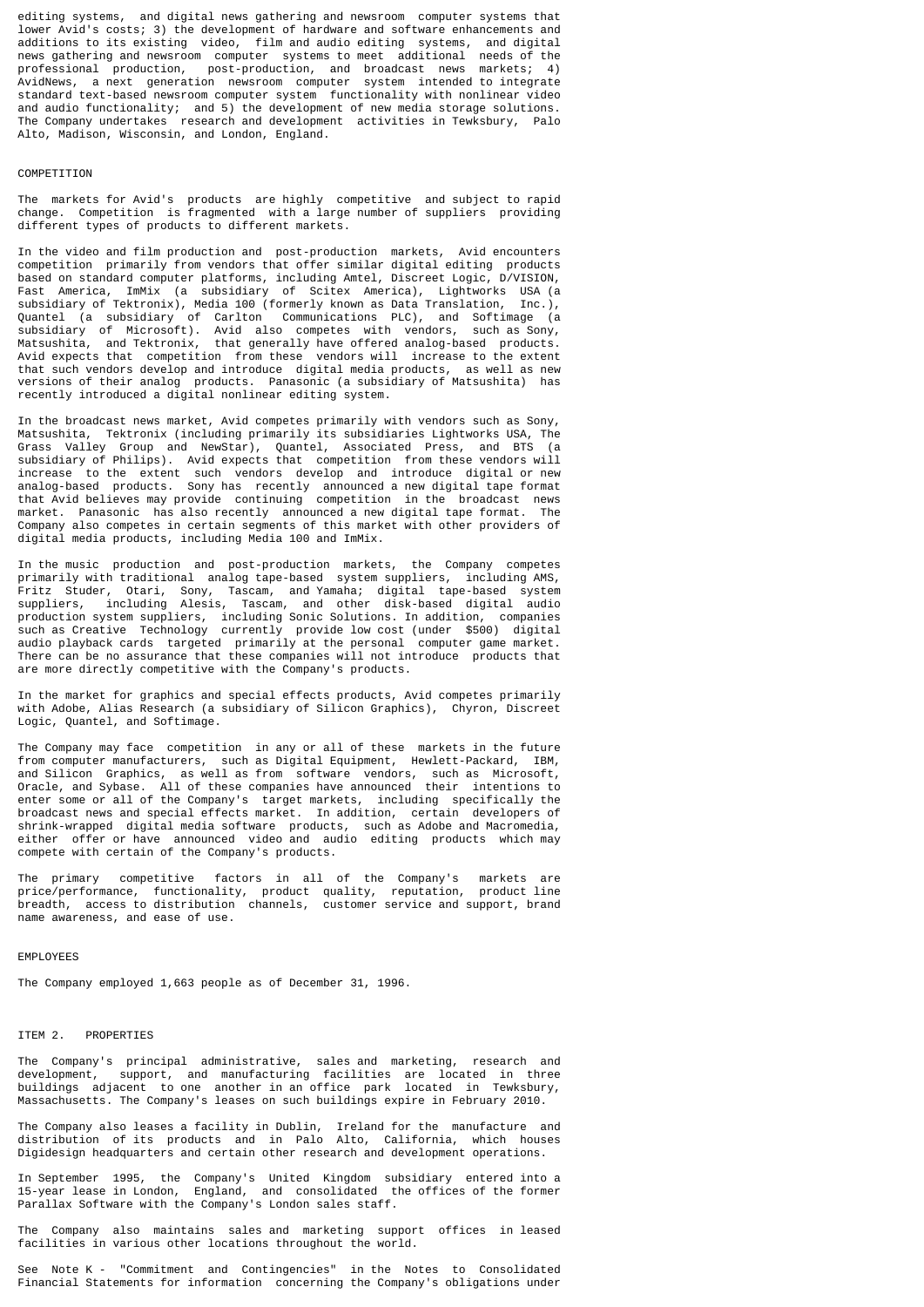all operating leases as of December 31, 1996.

In addition, the Company anticipates no difficulty in retaining occupancy of any of its manufacturing, office or sales and marketing support facilities through lease renewals prior to expiration or through month-to-month occupancy, or in replacing them with equivalent facilities.

#### ITEM 3. LEGAL PROCEEDINGS

#### DATA TRANSLATION, INC.

On June 7, 1995, the Company filed a patent infringement complaint in the United<br>States District Court for the District of Massachusetts against Data District Court for the District of Massachusetts against Data Translation, Inc., a Marlboro, Massachusetts-based company. Avid is seeking judgment against Data Translation that, among other things, Data Translation has willfully infringed Avid's patent number 5,045,940, entitled "Video/Audio Transmission System and Method." Avid is also seeking an award of treble damages together with prejudgment interest and costs, Avid's costs and reasonable attorneys' fees, and an injunction to prohibit further infringement by Data Translation. The litigation has been temporarily stayed pending a decision by the U.S. Patent and Trademark Office on a reissue patent application based on the issued patent.

#### CLASS ACTION SHAREHOLDER LITIGATION

In December 1995, six purported shareholder class action complaints were filed in the United States District Court for the District of Massachusetts naming the Company and certain of its underwriters and officers and directors as defendants. On July 31, 1996, the six actions were consolidated into two lawsuits: one brought under the 1934 Securities Exchange Act (the "`34 Act suit") and one under the 1933 Securities Act (the "`33 Act suit"). Principal allegations contained in the two complaints include claims that the defendants violated federal securities laws and state common law by allegedly making false and misleading statements and by allegedly failing to disclose material information that was required to be disclosed, purportedly causing the value of the Company's stock to be artificially inflated. The `34 Act suit was brought on behalf of all persons who bought the Company's stock between July 26, 1995 and December 20, 1995. The `33 Act suit was brought on behalf of persons who bought the Company's stock pursuant to its September 21, 1995 public offering. Both complaints seek unspecified damages for the decline of the value of the Company's stock during the applicable period. A motion to dismiss both the `34 Act and the `33 Act suit was filed on October 18, 1996. Plaintiffs filed oppositions to both motions on December 13, 1996. The defendants' Reply Briefs were filed and the Court heard oral argument on all pending motions on January 28 and 29, 1997. Both motions have been taken under advisement by the court. Although the Company believes that it and the other defendants have meritorious defenses to the allegations made by the plaintiffs and intends to contest these lawsuits vigorously, an adverse resolution of this litigation could have a material adverse effect on the Company's consolidated financial position or results of operations in the period in which the litigation is resolved. A reasonable estimate of the Company's potential loss for damages cannot be made at this time. No costs have been accrued for this possible loss contingency.

#### COMBINED LOGIC COMPANY

On March 11, 1996, the Company was named as defendant in a patent infringement suit filed in the United States District Court for the Western District of Texas by Combined Logic Company, a California partnership located in Beverly Hills, California. On May 16, 1996, the suit was transferred to the United States District Court for the Southern District of New York on motion by the Company. The complaint alleges infringement by Avid of U.S. patent number 4,258,385, issued in 1981, and seeks injunctive relief, treble damages and costs, and attorneys' fees. The Company believes that it has meritorious defenses to the complaint and intends to contest it vigorously. However, an adverse resolution of this litigation could have an adverse effect on the Company's consolidated financial position or results of operations in the period in which the litigation is resolved.

### DATA TRANSLATION, INC.

On April 23, 1996, the Company was named as defendant in a patent infringement suit filed in the United States District Court for the District of Massachusetts by Data Translation, Inc., of Marlboro, Massachusetts. The complaint alleges infringement by the Company of U.S. patent number 5,488,695 and seeks injunctive relief, treble damages and costs, and attorneys' fees. The Company believes that it has meritorious defenses to the complaint and intends to defend it vigorously. However, an adverse resolution of this litigation could have an adverse effect on the Company's consolidated financial position or results of operations in the period in which the litigation is resolved.

### OTHER

The Company also receives inquiries from time to time with regard to additional possible patent infringement claims. These inquiries are generally referred to counsel and are in various stages of discussion. If any infringement is determined to exist, the Company may seek licenses or settlements. In addition, from time to time as a normal incidence of the nature of the Company's business, various claims, charges, and litigation are asserted or commenced against the Company arising from or related to contractual or employee relations or product performance. Management does not believe these claims would have a material adverse effect on the financial position or results of operations of the Company.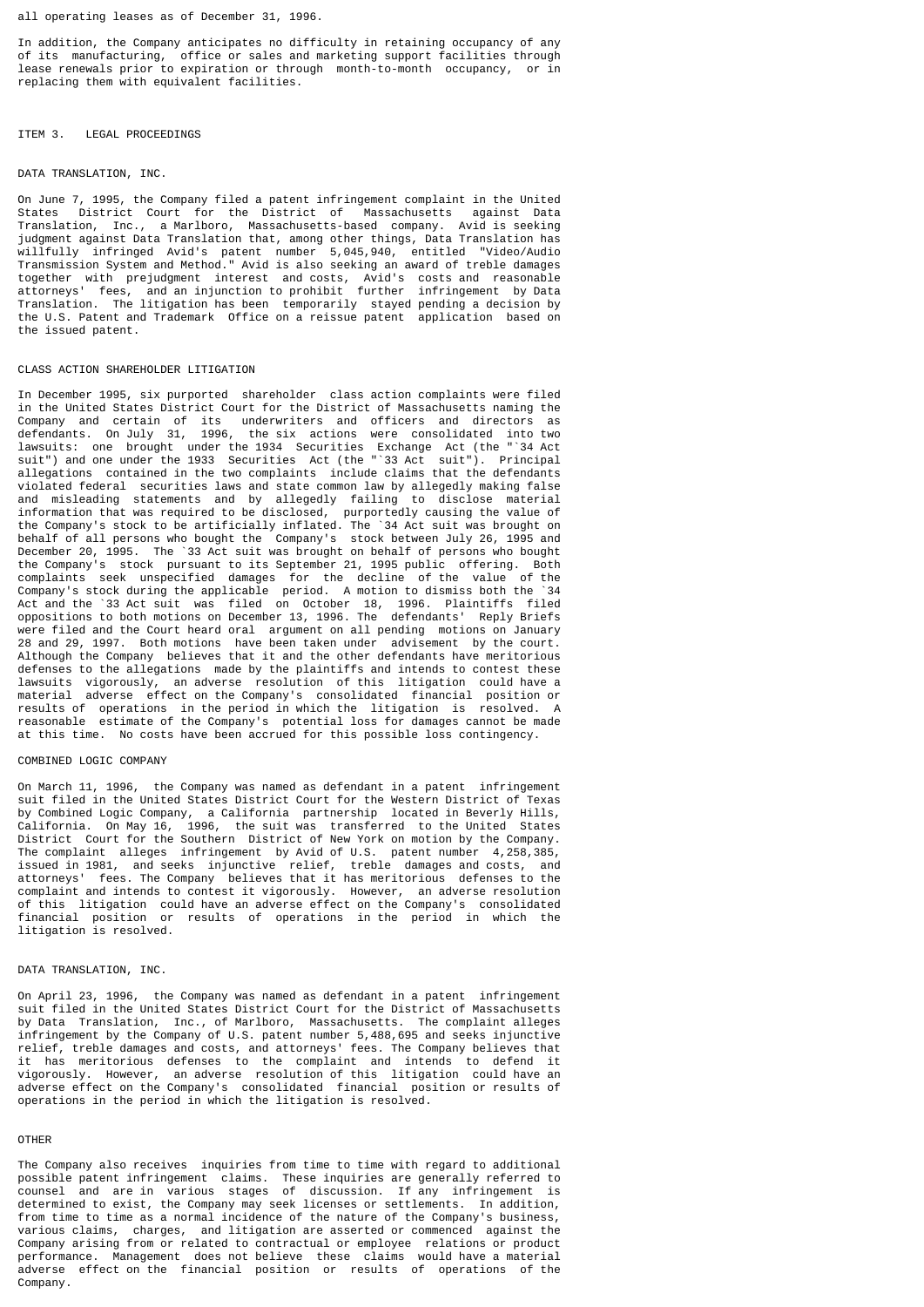No matters were submitted to a vote of the Company's security holders during the last quarter of the fiscal year ended December 31, 1996.

### EXECUTIVE OFFICERS OF THE COMPANY

Set forth below is (i) the name and age of each present executive officer of the Company; (ii) the position(s) presently held by each person named; and (iii) the principal occupation held by each person named for at least the past five years.

| EXECUTIVE OFFICER   | AGE | POSITION(S)                                                                                         |
|---------------------|-----|-----------------------------------------------------------------------------------------------------|
| William J. Miller   | 51  | Chairman of the Board, President<br>and Chief Executive Officer                                     |
| William L. Flaherty | 49  | Senior Vice President of Finance<br>and Chief Financial Officer                                     |
| David R. Froker     | 41  | Senior Vice President and<br>General Manager of Digidesign                                          |
| C. Edward Hazen     | 45  | Senior Vice President of Business<br>Development and Corporate Treasurer                            |
| Clifford A. Jenks   | 45  | Senior Vice President of<br>Worldwide Sales and Marketing                                           |
| Rose G. O'Donnell   | 53  | Senior Vice President of<br>Engineering                                                             |
| David E. Olson      | 47  | Senior Vice President of Worldwide<br>Operations; Chief Operating Officer<br>of Digidesign Division |
| Judith M. Oppenheim | 55  | Senior Vice President of Human<br>Resources and Corporate Services                                  |
| Eric C. Peters      | 45  | Senior Vice President and Chief<br>Technology Officer                                               |

WILLIAM J. MILLER. Mr. Miller joined the Company in April 1996 and has been Chairman, Chief Executive Officer and President since September 1996. From April 1996 to September 1996, Mr. Miller was Chairman and Chief Executive Officer. Prior to that time, Mr. Miller was Chief Executive Officer of Quantum Corporation (1992-1995).

 $\overline{\phantom{a}}$  , where  $\overline{\phantom{a}}$ 

WILLIAM L. FLAHERTY. Mr. Flaherty joined the Company in September 1996 and has been Senior Vice President of Finance and Chief Financial Officer since January 1997. He was Vice President of Finance and Chief Financial Officer from September 1996 to January 1997. Prior to joining Avid, Mr. Flaherty was Senior Vice President, Finance and Chief Financial Officer (February - September 1996), and Vice President, Finance and Chief Financial Officer (1993 - February 1996), of Gibson Greetings Corp., and was Vice President and Treasurer of FMR Corp., the parent company of Fidelity Investments Group (1989-1992).

DAVID R. FROKER. Mr. Froker has been Senior Vice President and General Manager of Digidesign since January 1997. Mr. Froker was General Manager of Digidesign from March 1996 to January 1997. Prior to that time, he was Vice President, Business Development of Digidesign, Inc. (1994-1995). He was Product Group Manager at Amdahl (1988-1993).

C. EDWARD HAZEN. Mr. Hazen has been Senior Vice President of Business Development and Corporate Treasurer since January 1997. He was Vice President, Finance and Treasurer from January 1996 to January 1997, Vice President, Chief Financial Officer and Treasurer From November 1995 to January 1996, and Vice President and Treasurer from 1993 to 1996. Mr. Hazen was a Managing Director of Robertson, Stephens & Company (1987-1993).

CLIFFORD A. JENKS. Mr. Jenks joined the Company in October 1996 and has been Senior Vice President of Worldwide Sales and Marketing since January 1997. He was Vice President Worldwide Sales and Marketing from October 1996 to January 1997. Mr. Jenks was Chief Operating Officer of Zenith Data Systems (1992-1996), and Vice President Sales and Marketing Operations of Apple Computer, Inc. (1989-1992).

ROSE G. O'DONNELL. Ms. O'Donnell has been Senior Vice President of Engineering since January 1997. She was Vice President, Engineering from November 1994 to January 1997. Ms. O'Donnell was General Manager of the Technology Division of Hewlett-Packard (1989-1994).

DAVID E. OLSON. Mr. Olson has been Senior Vice President of Worldwide Operations of the Company and Chief Operating Officer of Digidesign since January 1997. He was Vice President of Worldwide Operations for Avid from June 1996 to January 1997. Mr. Olson was Vice President of Operations at Digidesign, Inc. from August 1991 to June 1996.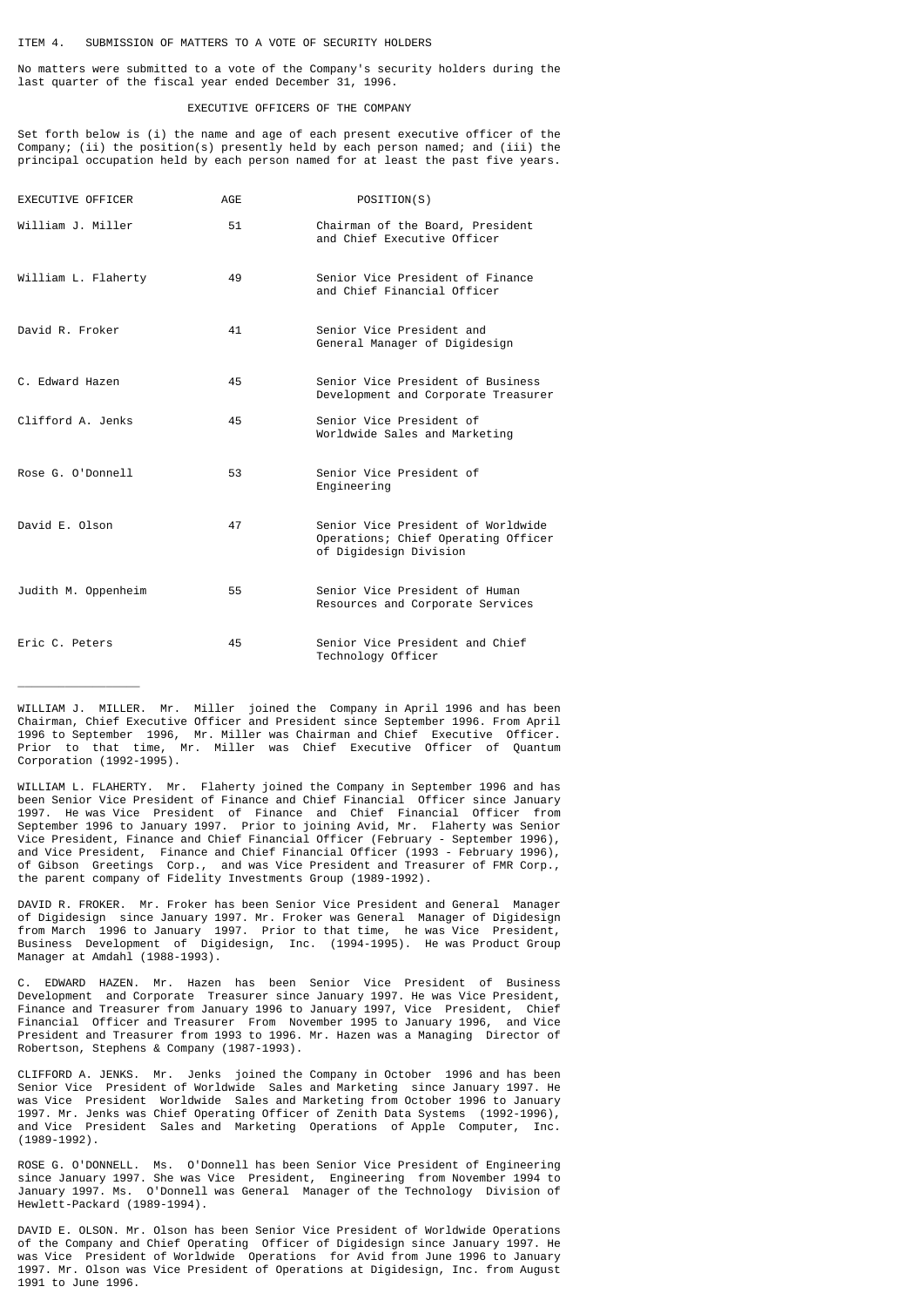JUDITH M. OPPENHEIM. Ms. Oppenheim has been Senior Vice President of Human Resources and Corporate Services since January 1997. She was Vice President of Human Resources from November 1992 to January 1997. Ms. Oppenheim was Vice President, Human Resources at The Forum Corporation (1989-1992).

ERIC C. PETERS. Mr. Peters has been Senior Vice President and Chief Technology Officer since January 1997. He was Vice President, Technology and Chief Technology Officer from August 1988 to January 1997.

There is no family relationship among the named officers.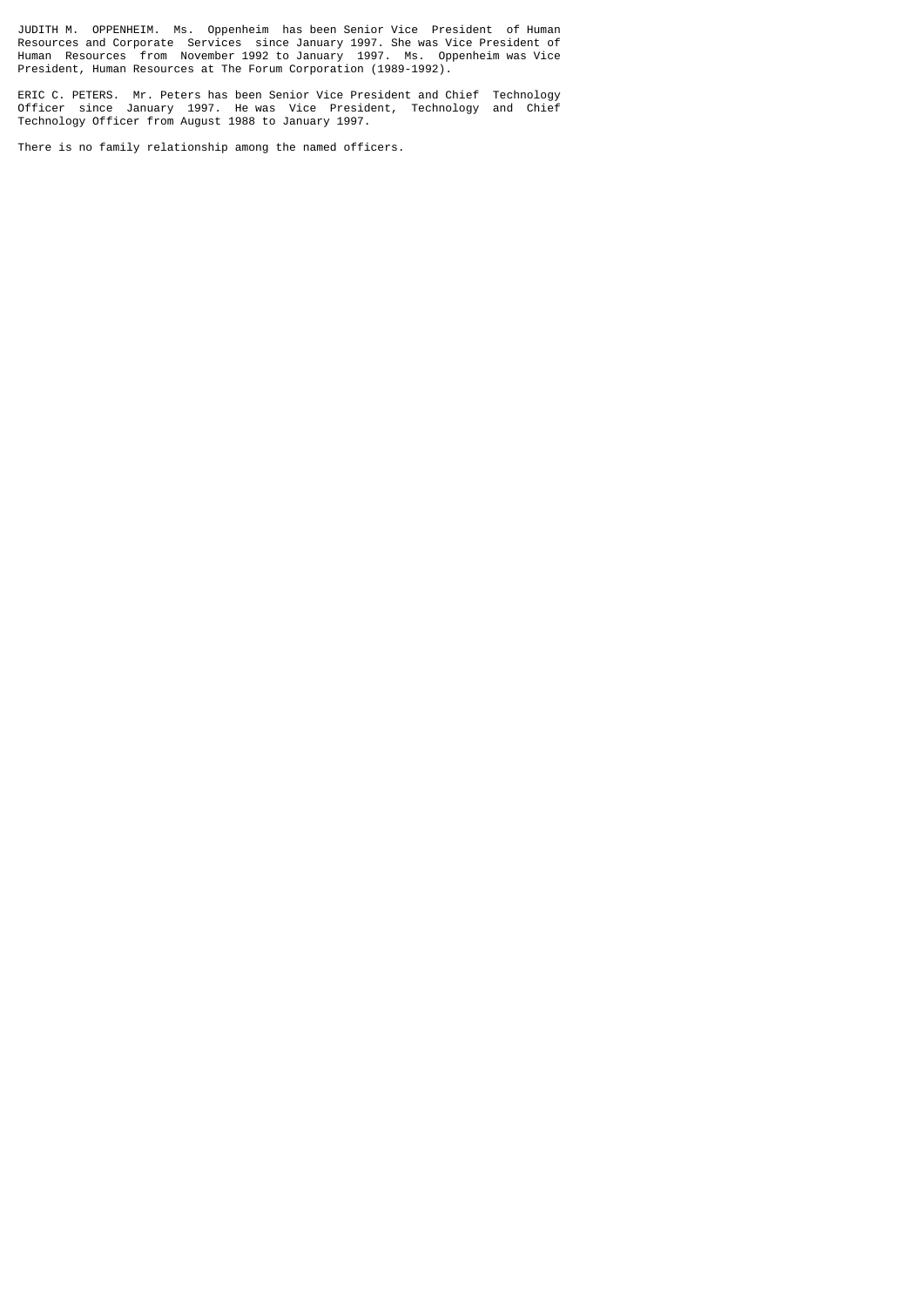# ITEM 5. MARKET FOR REGISTRANT'S COMMON STOCK AND RELATED STOCKHOLDER MATTERS

The Company's Common Stock is listed on the NASDAQ National Market under the symbol AVID. The table below shows the high and low bid prices of the Common Stock during the fiscal years ended December 31, 1996 and 1995.

| 1996           | HIGH     | LOW      |
|----------------|----------|----------|
|                |          |          |
| First Quarter  | \$22,750 | \$16,375 |
| Second Quarter | 25.875   | 17.875   |
| Third Quarter  | 20.500   | 12.375   |
| Fourth Quarter | 16.250   | 10.125   |
| 1995           | HIGH     | LOW      |
|                |          |          |
| First Quarter  | \$34,000 | \$23,000 |
| Second Quarter | 40.500   | 28,250   |
| Third Quarter  | 47.750   | 37.250   |
| Fourth Quarter | 48.750   | 16.750   |

The approximate number of holders of record of the Company's Common Stock at March 17, 1997, was 640. This number does not include shareholders for whom shares were held in a "nominee" or "street" name.

The Company has never declared or paid cash dividends on its capital stock and currently intends to retain all available funds for use in the operation of its business. The Company therefore does not anticipate paying any cash dividends in the foreseeable future.

#### ITEM 6. SELECTED FINANCIAL DATA

The following table sets forth selected condensed consolidated financial data for Avid Technology, Inc. In January 1995, Avid Technology, Inc. (Avid) completed a merger with Digidesign, Inc. (Digidesign) that was accounted for as a pooling of interests. All financial data presented herein have been restated to include the combined financial results of Avid and Digidesign as though the merger had occurred retroactively. Prior to the merger, Digidesign had a March 31 fiscal year end. Effective with the merger, Digidesign's fiscal year end was changed from March 31 to December 31 to conform with Avid's year end. The results of Digidesign's operations for the twelve-month periods ended December 31, 1994, March 31, 1994, 1993 and 1992 are included in the Company's 1994, 1993, 1992 and 1991 results, respectively. Accordingly, Digidesign's operations for the three months January through March 1994 are included in the Company's results for both of the years ended December 31, 1993 and December 31, 1994. Revenues, net income and earnings per share for Digidesign for the three months ended March 31, 1994 were \$8,510,000, \$1,078,000 and \$0.14 respectively. Net income for this period has been reported as an adjustment to consolidated 1994 retained earnings. In March 1995, the Company acquired Elastic Reality, Inc., a developer of digital image manipulation software, Parallax Software Limited and 3 Space Software Limited, together developers of paint and compositing software. The Company's previous years' financial statements have not been restated to include operations of Parallax Software Limited, 3 Space Software Limited and Elastic Reality, Inc. as they were not material to the Company's consolidated operations and financial condition. Costs associated with these mergers, approximately \$5,456,000, were charged to operations in 1995. In addition, the Company acquired certain other businesses which were accounted for as purchases; the results of such acquisitions have been included in the Company's financial statements since the respective dates of acquisition. The selected consolidated financial data below should be read in conjunction with the "Management's Discussion and Analysis of Financial Condition and Results of Onerations" and Discussion and Analysis of Financial Condition and Results of Operations" the consolidated financial statements and notes thereto included elsewhere in this filing.

CONSOLIDATED STATEMENTS OF INCOME DATA: In thousands (except per share data) For the year ended

|                                                                                                                                |                                       |                                      | December 31,               |                                    |                          |
|--------------------------------------------------------------------------------------------------------------------------------|---------------------------------------|--------------------------------------|----------------------------|------------------------------------|--------------------------|
|                                                                                                                                | 1996                                  | 1995                                 | 1994                       | 1993                               | 1992                     |
| Net revenues<br>Cost of revenues                                                                                               | \$429,009<br>238,808                  | \$406,650<br>198,841                 | 108,057                    | \$233,633 \$134,366<br>60,939      | \$69,020<br>29,333       |
| Gross profit                                                                                                                   | 190,201                               | 207,809                              | 125,576                    | 73,427                             | 39,687                   |
| Operating expenses:<br>$Research$ and development<br>Marketing and selling<br>General and administrative<br>Nonrecurring costs | 69,405<br>127,006<br>24,203<br>28,950 | 53,841<br>107,780<br>18,085<br>5,456 | 28,223<br>61,366<br>12,575 | 16,396<br>38,960<br>7,801<br>3,750 | 8,276<br>21,279<br>3,335 |
| $Total$ operating expenses                                                                                                     | 249,564                               | 185, 162                             | 102,164                    | 66,907                             | 32,890                   |
| Operating income $(\text{loss})$<br>Other income and expense, $net$                                                            | (59, 363)<br>3,416                    | 22,647<br>1,380                      | 23,412<br>1,675            | 6,520<br>1,791                     | 6,797<br>152             |
| Income (loss) before income taxes.<br>Provision for (benefit from)                                                             | (55, 947)                             | 24,027                               | 25,087                     | 8,311                              | 6,949                    |
| income taxes                                                                                                                   | (17, 903)                             | 8,588                                | 7,294                      | 2,209                              | 2,504                    |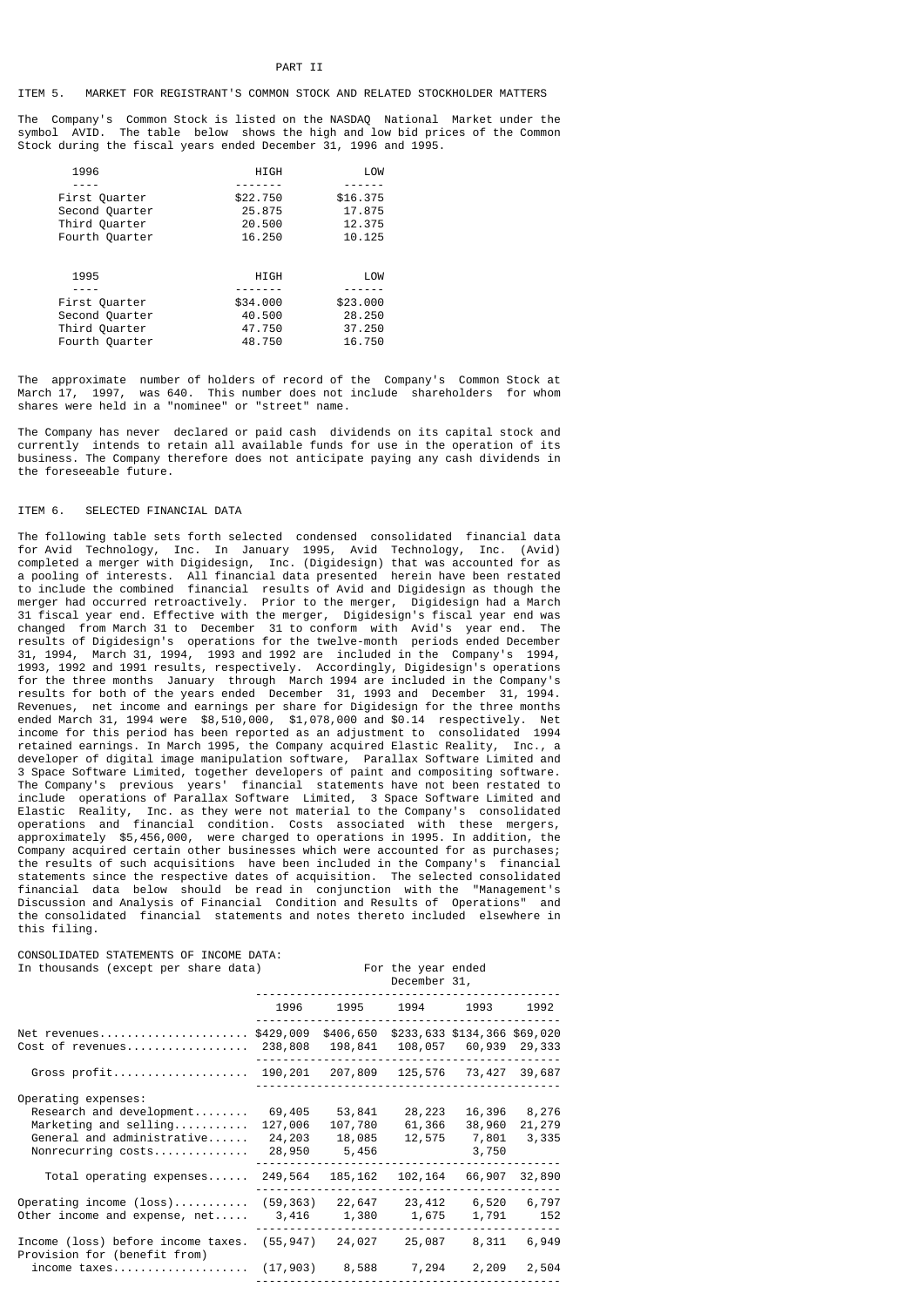| Net income (loss) \$(38,044) \$15,439 \$17,793                             |          |        |        | $$6.102$ $$4.445$      |        |
|----------------------------------------------------------------------------|----------|--------|--------|------------------------|--------|
| Net income (loss) per<br>common share                                      | \$(1.80) | \$0.77 | \$0.99 | \$0.40                 | \$0.38 |
| Weighted average common and common<br>equivalent shares outstanding 21,163 |          | 20,165 |        | 17,921  15,216  11,805 |        |

CONSOLIDATED BALANCE SHEET DATA:

| In thousands (except per share data)                                      | As of December 31, |                                        |                   |         |                    |
|---------------------------------------------------------------------------|--------------------|----------------------------------------|-------------------|---------|--------------------|
|                                                                           | 1996               | 1995                                   | 1994              | 1993    | 1992               |
| Working capital \$145,320<br>Total assets<br>Long-term debt, less current | 300,979            | \$162,260 \$86,513 \$91,473<br>331,604 | 182, 174 132, 355 |         | \$21,780<br>43,104 |
| Redeemable convertible<br>preferred stock<br>Total stockholders'          | 1,186              | 2,945                                  | 2,369             | 545     | 30,897             |
| equity (deficit) 213,415                                                  |                    | 247,966 127,887                        |                   | 106,732 | (901)              |

ITEM 7. MANAGEMENT'S DISCUSSION AND ANALYSIS OF FINANCIAL CONDITION AND RESULTS OF OPERATIONS

### OVERVIEW

The text of this document may include forward-looking statements. Actual results may differ materially from those described herein, depending on such factors as are described herein, including under "Certain Factors That May Affect Future Results."

The Company was founded in 1987 to develop and market digital video editing systems for the production and post production markets. The Company shipped its first product, the Avid/1 Media Composer system, in the fourth quarter of 1989. The Company is currently selling Media Composer system version 6.5. In 1992, the Company began shipping its AudioVision product to the digital audio editing segment of the post production market, and in 1993 introduced Film Composer for the film editing market and a line of disk-based capture, editing, and playback products for the broadcast news industry. In 1994, the Company acquired two businesses, SofTECH Systems, Inc. and the newsroom systems division of Basys Automation Systems, Inc., to expand its presence in the newsroom computer systems market. In January 1995, the Company completed its merger with Digidesign, Inc. ("Digidesign"). The Digidesign merger added digital audio production software and related application lines. Pro Tools, the most significant product line acquired in the merger, is marketed to audio professionals. The Media Composer and Pro Tools product lines, together with add-on software, storage devices, and associated maintenance fees, have accounted for a substantial majority of the Company's revenues to date. In March 1995, the Company acquired Elastic Reality, Inc., a developer of digital image manipulation software, and Parallax Software Limited and 3 Space Software Limited, together developers of paint and compositing software, all of whose products are sold primarily to the film and video production and post-production markets. In March 1996 and in May 1996, the Company began shipments of the Media Composer and Pro Tools product lines, respectively, for use on PCI-based computers. In June 1996, the Company began selling MCXpress for Macintosh and for Windows NT. The Company began shipping Version 6.5 for its Media Composer family of systems in December 1996.

## RESULTS OF OPERATIONS

The following table sets forth certain items from the Company's consolidated statements of operations as a percentage of net revenues for the periods indicated:

|                                                                                                                                     |                             |                            | For the year ended December 31,    |
|-------------------------------------------------------------------------------------------------------------------------------------|-----------------------------|----------------------------|------------------------------------|
|                                                                                                                                     |                             |                            | 1996 1995 1994<br><u></u>          |
| Net revenues<br>Cost of revenues                                                                                                    | 55.7% 48.9% 46.3%           |                            | 100.0% 100.0% 100.0%<br><u></u>    |
|                                                                                                                                     |                             |                            |                                    |
| Operating Expenses:<br>Research and development<br>$M$ arketing and selling<br>General and administrative<br>Nonrecurring costs     | 5.6% 4.4% 5.4%<br>6.7% 1.4% | 16.2% 13.2%<br>29.6% 26.5% | 12.1%<br>26.2%                     |
| $Total$ operating expenses                                                                                                          | 58.1% 45.5% 43.7%           | .                          |                                    |
| Operating income $(loss)$ $(13.8)$ % 5.6% 10.0%<br>Other income and expense, net                                                    | $0.8\%$ 0.3% 0.7%           |                            |                                    |
| Income (loss) before income $\texttt{taxes} \dots$ (13.0)% 5.9%<br>Provision for (benefit from)<br>income taxes $(4.1)$ % 2.1% 3.1% |                             |                            | 10.7%                              |
| Net income (loss) (8.9)% 3.8% 7.6%                                                                                                  |                             |                            | ---------------------------------- |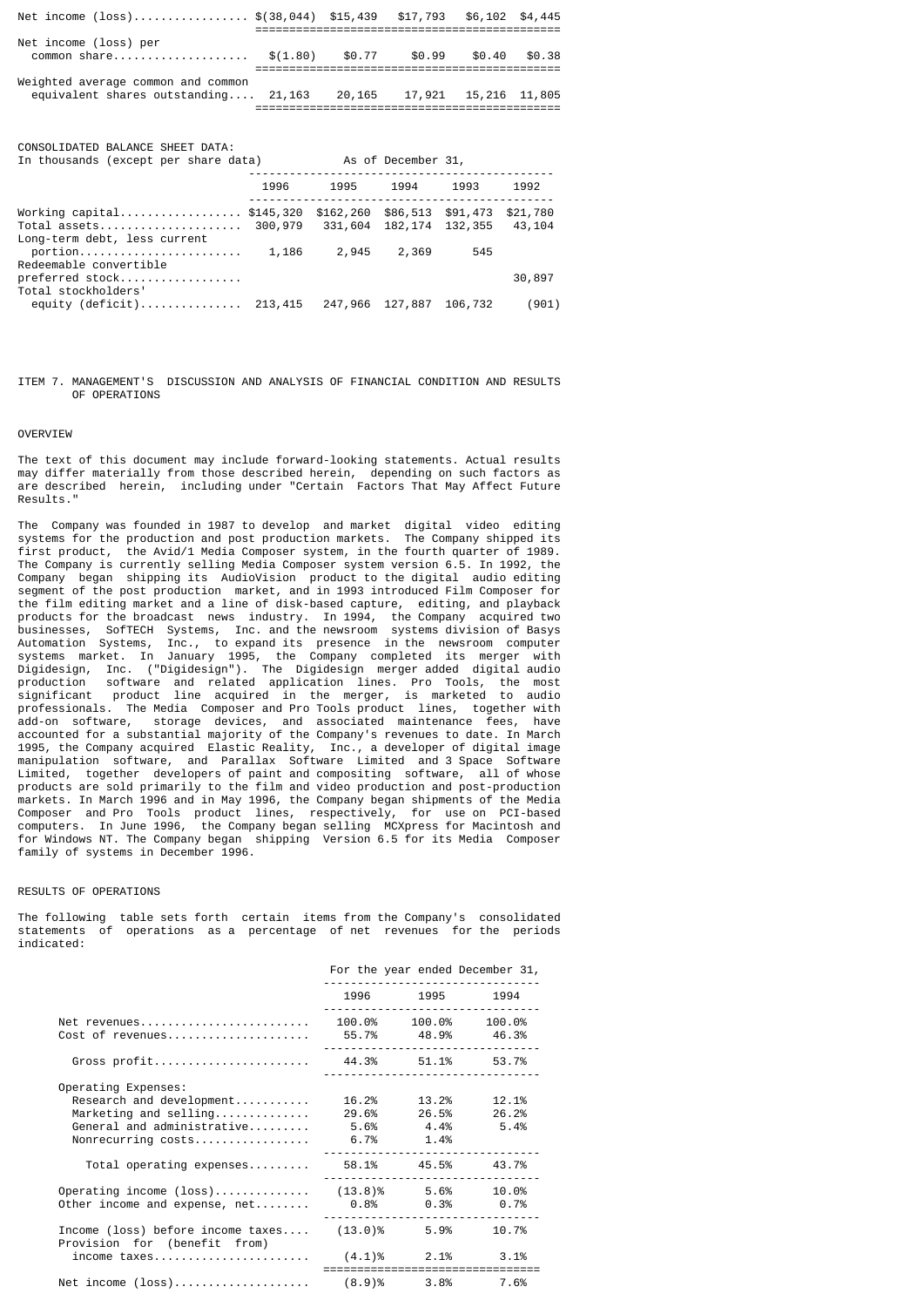#### Net Revenues

The Company's net revenues have been derived mainly from the sales of disk-based digital, nonlinear media editing systems and related peripherals, licensing of related software, and sales of software maintenance contracts. Net revenues increased by \$22.3 million (5.5%) to \$429.0 million in the year ended December 31, 1996 from \$406.7 million in 1995. Net revenues for the year ended December 31, 1995 of \$406.7 million increased by \$173.0 million (74.1%) from \$233.6 million in 1994. The increase in net revenues during 1996 and 1995 was primarily the result of worldwide growth in unit sales of the Media Composer product line and of digital audio products and to a lesser extent, to the increase in sales of other products. In March 1996 and in May 1996, the Company began shipments of the Media Composer and Pro Tools product lines, respectively, for use on PCI-based computers. In June 1996, the Company began selling MCXpress for Macintosh and for Windows NT. The Company began shipping Version 6.5 for its Media Composer family of systems in December 1996. To date, product returns of all products have been immaterial.

International sales (sales to customers outside North America) accounted for approximately 49.5% of the Company's 1996 net revenues compared to approximately 46.7% for 1995 and 43.3% for 1994. International sales increased by 11.7% in 1996 compared to 1995 and 87.9% in 1995 compared to 1994. The increase in international sales in 1996 was attributable primarily to higher unit sales of Media Composer and Pro Tools product lines in Europe. The increase in international sales in 1995 compared to 1994 was primarily due to continued sales growth in Europe and Japan, in addition to the sales growth in locations where the Company established new sales subsidiaries in 1995, which included Singapore and Australia, and the March 1995 acquisition of Parallax Software Limited.

### Gross Profit

Cost of revenues consists primarily of costs associated with the acquisition of components; the assembly, test, and distribution of finished products; provisions for inventory obsolescence; warehousing; shipping; and post-sales customer support costs. The resulting gross profit fluctuates based on factors such as the mix of products sold, the cost and proportion of third-party hardware included in the systems sold by the Company, the distribution channels through which products are sold, the timing of new product introductions, the offering of product upgrades, price discounts and other sales promotion programs and sales of aftermarket hardware products. Gross margin decreased to 44.3% in 1996 compared to 51.1% in 1995 and from 53.7% in 1994. The decrease in 1996 largely reflects the effects of upgrading Media Composer systems for use on PCI-based computers, an increase in manufacturing overhead associated with higher facility, information system and customer support costs allocated to costs of revenues. In addition, the Company's decrease in gross margin in 1996 resulted from increased provisions for inventory obsolescence, the fourth quarter non-cash charge of \$5.6 million related principally to spare parts which are no longer required to support the Company's business, and the recognition of approximately \$6.2 million of revenue from the sale of certain server-based broadcast products at a relatively low gross margin. The decrease in gross margin in 1995 compared to 1994 was primarily due to a further increased proportion of sales of lower margin systems in the second half of 1995, increased sales of third party hardware to the Company's distributors, expansion of the Company's manufacturing infrastructure, growth in the company's post-sales support organizations, and increased proportion of hardware associated with additional functionality in certain of the Company's systems. The Company expects that gross margins during 1997 to be slightly above 1996 levels, but will continue to be lower than 1995 and 1994 gross margins.

### Research and Development

Research and development expenses increased \$15.6 million (28.9%) from 1995 to 1996 and increased \$25.6 million from 1994 to 1995. These increases were primarily due to the continued development of new and existing products. The 1995 expenses are net of \$2.9 million of payments received during 1995 under certain development agreements with third parties. Research and development expenses increased as a percentage of net revenues to 16.2% in 1996 from 13.2% in 1995 and 12.1% in 1994 due to significant resources required to develop and maintain various existing products, including the PCI versions of the Media Composer and Pro Tools products, MCXpress product lines, newsroom computer systems, video processing hardware, and the CamCutter product. The Company capitalized software development costs of approximately, net of write-offs, \$1.5 million, \$3.6 million and \$1.1 million in 1996, 1995, and 1994, respectively. This represents 2.1%, 6.2% and 3.8% of total research and development costs during 1996, 1995, and 1994, respectively. These costs will be amortized into cost of revenues over the estimated life of the related products, generally 12 to 24 months. Amortization, net of write-offs totaled approximately \$2.9 million, \$1.2 million, and \$466,000 in 1996, 1995, and 1994, respectively. The capitalized software development costs are associated primarily with enhancements to Media Composer software and also development of software to be used in other products.

#### Marketing and Selling

Marketing and selling expenses increased by \$19.2 million (17.8%) from 1995 to 1996 and increased by \$46.4 million (75.6%) from 1994 to 1995. The increase in sales and marketing in 1996 and 1995 was primarily due to expansion of the Company's field sales operations and the opening of field sales offices domestically and internationally during the later part of 1995. Marketing and selling expenses increased as a percentage of net revenues to 29.6% in 1996 and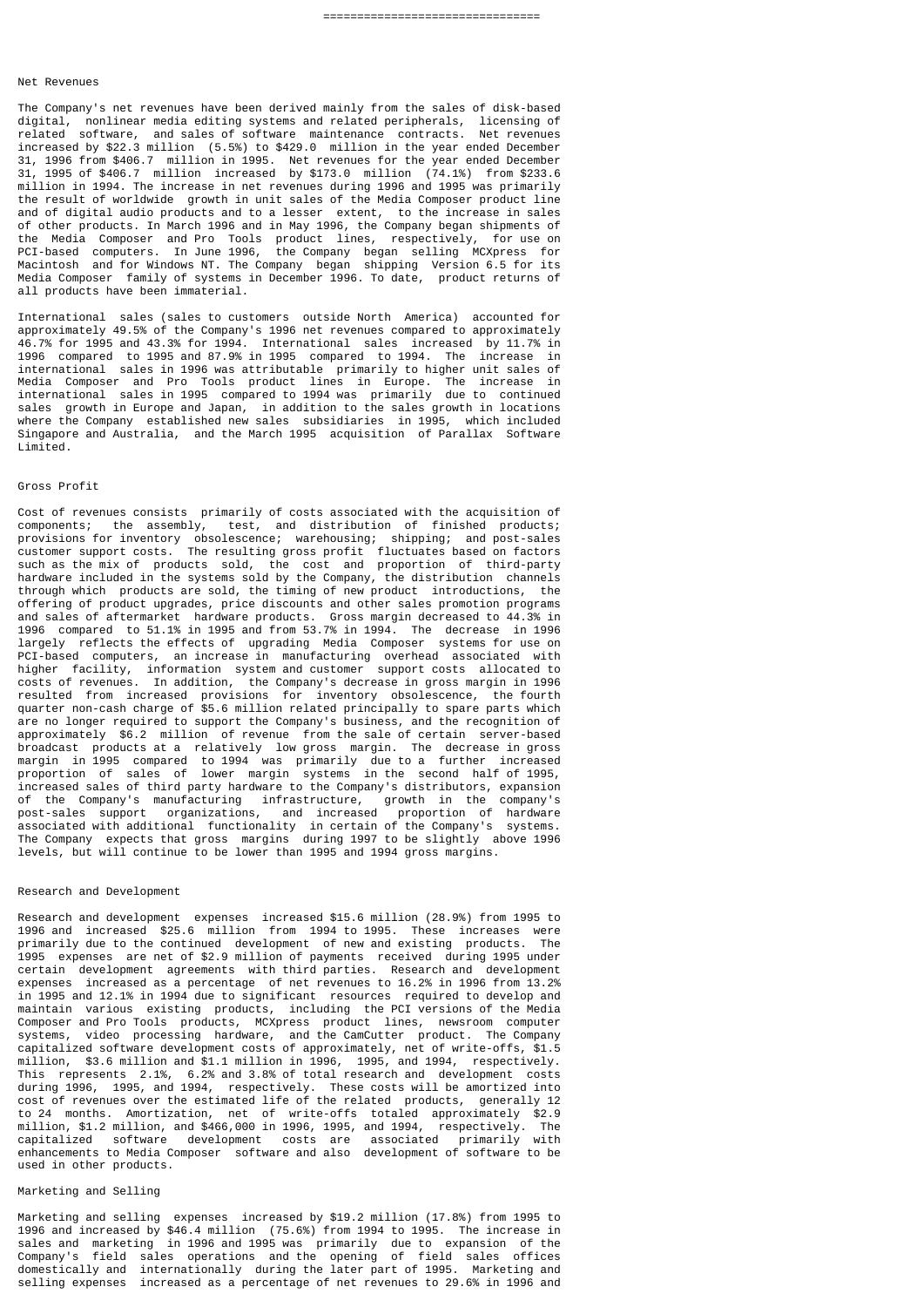### 26.5% in 1995 compared to 26.2% in 1994.

#### General and Administrative

General and administrative expenses increased \$6.1 million from 1995 to 1996 and \$5.5 million from 1994 to 1995. General and administrative expenses increased as a percentage of net revenues to 5.6% in 1996 compared to 4.4% in 1995 and 5.4% in 1994. These increased expenses were primarily due to increased staffing and associated costs necessary to support the Company's growth. In addition, 1996 general and administrative expenses increased due to increased legal expenses associated with various litigation matters to which the Company is a party and certain severance and recruiting costs.

### Nonrecurring Costs

During the first quarter of 1996, the Company recorded charges for nonrecurring costs consisting of \$7.0 million for restructuring charges related to February 1996 staffing reductions of approximately 70 employees primarily in the U.S., the Company's concurrent decision to discontinue certain products and development projects, and \$13.2 million for product transition costs in connection with the transition from NuBus to PCI bus technology in certain of its product lines. As of December 31, 1996, the Company had completed the related restructuring actions. Included in the \$7.0 million for restructuring charges were approximately \$5.0 million of cash payments and \$2.0 million of non-cash charges. In the third quarter of 1996, the Company recorded a nonrecurring charge of \$8.8 million associated primarily with the Company's decision not to release the Avid Media Spectrum product line. In the first quarter of 1995, the Company acquired Digidesign, Inc., Parallax Software Limited, 3 Space Software Limited and Elastic Reality, Inc. In connection with these acquisitions, the Company recorded merger costs of approximately \$5.5 million, of which \$3.9 million represented direct transaction expenses and \$1.6 million consists of various restructuring charges.

#### Interest and Other Income, Net

Interest and other income, net consists primarily of interest income, other income and interest expense. Interest and other income, net for 1996 increased \$2.0 million from 1995 and decreased \$295,000 in 1995 compared to 1994. For the year ended December 31, 1996, interest and other income, net increased primarily due to higher cash and investment balances in 1996 compared to 1995. In addition, 1996 other income increased from 1995 due to the spin-out of certain technologies which resulted in equity income, a gain on sale of a product line, and royalties received during the year. The 1995 decrease in interest and other income, net was principally related to higher interest expense incurred in 1995 and lower cash balances prior to the Company's offering of Common Stock in September 1995.

#### Provision for (Benefit from) Income Taxes

The Company's effective tax rate was 32%, 36%, and 29%, respectively for 1996, 1995, and 1994. The 1996 and 1994 effective tax rates are different than the Federal statutory rate of 35% primarily due to the impact of the Company's foreign subsidiaries. The 1995 effective tax rate of 36% is greater than the Federal statutory rate primarily due to non-deductible merger costs. The 1995 provision included taxes of \$8.7 million at an effective rate of 32% on \$27.5 million of earnings before merger charges. The 1995 provision also included a tax benefit of \$640,000 on merger costs of \$5.5 million, of which \$1.6 million were tax deductible.

#### LIQUIDITY AND CAPITAL RESOURCES

The Company funded its operations to date through private sales of equity securities and public offerings of equity securities in 1993 and 1995 which generated net proceeds to the Company of approximately \$67 million and \$88 million, respectively, as well as through cash flows from operations. As of December 31, 1996, the Company's principal sources of liquidity included cash, cash equivalents, and marketable securities totaling approximately \$94.0 and marketable securities totaling approximately \$94.0 million.

The Company's operating activities generated cash of \$40.9 million in 1996 compared to using cash of \$19.3 million in 1995. Cash was generated during the twelve months ended December 31, 1996 primarily from reductions in accounts receivable and inventory. In 1996, the decrease in accounts receivable was primarily due to improved collections while the reduction in inventory resulted from improved stock turns and the write-off of inventory no longer required to support the Company's business.

The Company purchased \$28.2 million of property and equipment and other assets during 1996, compared to \$42.4 million in 1995. These purchases included primarily the purchase of equipment for hardware and software for the Company's systems and equipment to support activities.

The Company had an equipment-financing arrangement with a bank which expired on March 31, 1996. In 1995, the Company entered into an unsecured line of credit agreement with a group of banks which provided for up to \$50,000,000 in revolving credit. The original expiration date of June 30, 1996 has been extended to June 28, 1997. Under the terms of the agreement, as amended in June 1996, the Company may borrow up to \$35,000,000. The Company must pay a quarterly commitment fee calculated based on the debt service ratio of the Company and ranges from .25% to .40% on the \$35,000,000 line. The interest rate to be paid on any outstanding borrowings is contingent upon the financial performance of the Company and ranges from LIBOR plus 1.25% to LIBOR plus 1.75%. Additionally, the Company is required to maintain certain financial ratios and covenants over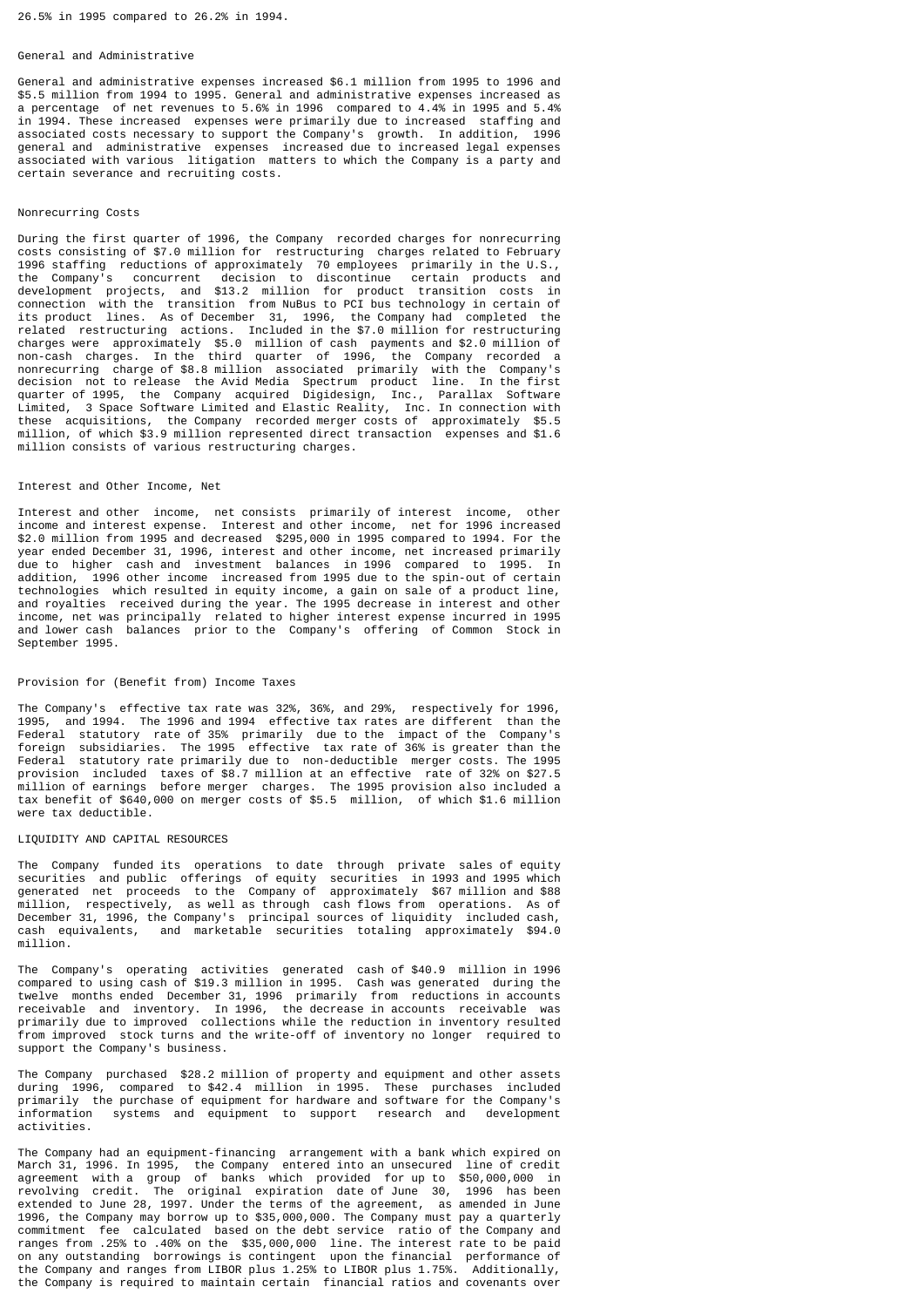the life of the agreement, including a restriction on the payment of dividends. The Company has in certain prior periods been in default of certain financial covenants. On these occasions the defaults have been waived by the banks. There can be no assurance that the Company will not default in future periods or that, if in default, it will be able to obtain such waivers. The Company had no borrowings against the line and was not in default of any financial covenants as of December 31, 1996. The Company believes existing cash and marketable securities, internally generated funds and available borrowings under its bank credit line will be sufficient to meet the Company's cash requirements, including capital expenditures, at least through the end of 1997. In the event the Company requires additional financing the Company believes that it would be able to obtain such financing; however, there can be no assurance that it would be successful in doing so, or that it could do so on terms favorable to the Company.

### CERTAIN FACTORS THAT MAY AFFECT FUTURE RESULTS

A number of uncertainties exist that could affect the Company's future operating results, including, without limitation, the following:

The Company's gross margin has fluctuated, and may continue to fluctuate, based on factors such as the mix of products sold, cost and the proportion of third-party hardware included in the systems sold by the Company, the distribution channels through which products are sold, the timing of new product introductions, the offering of product and platform upgrades, price discounts and other sales promotion programs, the volume of sales of aftermarket hardware products, the costs of swapping or fixing products released to the market with errors or flaws, provisions for inventory obsolescence, allocations of overhead costs to manufacturing and customer support costs to cost of goods, sales of third-party computer hardware to its distributors, and competitive pressure on selling prices of products. The Company's systems and software products typically have higher gross margins than storage devices and product upgrades. Gross profit varies from product to product depending primarily on the proportion and cost of third-party hardware included in each product. The Company, from time to time, adds functionality and features to its systems. If such additions are accomplished through the use of more, or more costly, third-party hardware, and if the Company does not increase the price of such systems to offset these increased costs, the Company's gross margins on such systems would be adversely affected.

The Company has recently initiated steps designed to shift an increasing proportion of its sales through indirect channels such as distributors and resellers. The Company expects that this shift will result in an increase in the number of software and circuit board "kits" sold through indirect channels in comparison with turnkey systems consisting of CPUs, monitors, and peripheral devices including accompanying software and circuit boards sold by the Company through its direct sales force to customers. Therefore, to the extent the Company increases its sales through indirect channels, its revenue per unit sale will be less than it would have been had the same sale been made directly by the Company. In the event the Company is unable to increase the volume of sales in order to offset this decrease in revenue per sale or is unable to reduce its costs associated with such sales, profits could be adversely affected.

In 1995, the Company shipped server-based, all-digital broadcast newsroom systems to a limited number of beta sites. These systems incorporate a variety of the Company's products, as well as a significant amount of hardware purchased from third parties, including computers purchased from Silicon Graphics, Inc. ("SGI"). Because some of the technology and products in these systems were new and untested in live broadcast environments, the Company provided greater than normal discounts to these initial customers. In addition, because some of the technology and products in these systems were new and untested in live broadcast environments, the Company has incurred unexpected delays and greater than expected costs in completing and supporting these initial installations to customers' satisfaction. As a result, the Company expects that it will report, in the aggregate, a loss on these sales, when all revenues and costs are recognized. In 1996, the Company recognized approximately \$3.3 million in revenues from three of these initial installations and approximately \$3.6 million of related costs. In future quarters, the Company expects to recognize an additional \$5.0 million in revenues associated with the remaining initial installations. The Company has provided a reserve for estimated costs in excess of anticipated revenues. Revenues and costs are recognized upon acceptance of the systems by customers. The Company is unable to determine whether and when the systems will be accepted. There can be no assurance that the remaining initial installations will be accepted by customers or that the Company will not incur further costs in completing the installations. If customers do not accept these systems, the Company could face additional costs associated with reducing the value of the inventory included in the systems. The Company's overall gross margin percentage will be reduced in any quarter or quarters in which the remaining initial installations are recognized or written off. In 1996, the Company installed additional server-based, all-digital broadcast newsroom systems at other customer sites. The Company believes that such installations, when and if fully recognized as revenue on customer acceptance, would be profitable. However, the Company is unable to determine whether and when the systems will be accepted. In any event, the Company believes that because of the high proportion of third-party hardware, including computers and storage devices, included in such systems, that the gross margins on such sales would be lower than the gross margins generally on the Company's other systems.

The Company's operating expense levels are based, in part, on its expectations of future revenues. In recent quarters, 40% or more of the Company's revenues for a quarter have been recorded in the third month of the quarter. Further, in many cases, quarterly operating expense levels cannot be reduced rapidly in the event that quarterly revenue levels fail to meet internal expectations. Therefore, if quarterly revenue levels fail to meet internal expectations, the Company's operating results would be adversely affected and there can be no assurance that the Company would be able to operate profitably. Reductions of certain operating expenses, if incurred, in the face of lower than expected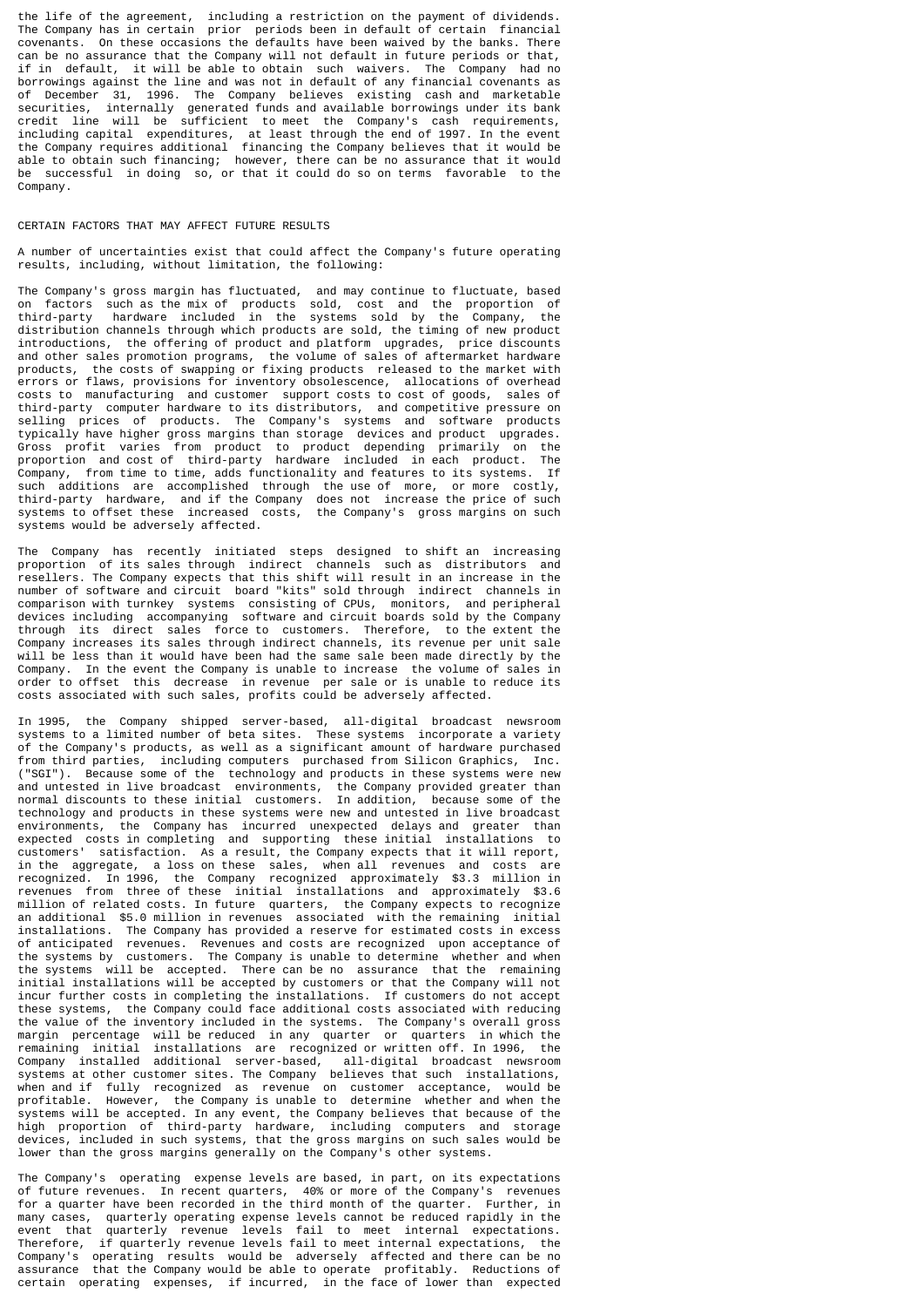revenues could involve material one-time charges associated with reductions in headcount, trimming product lines, eliminating facilities and offices, and of writing off certain assets.

The Company has significant deferred tax assets in the accompanying balance sheets. The deferred tax assets reflect the net tax effects of tax credit and operating loss carryforwards and temporary differences between the carrying amounts of assets and liabilities for financial reporting purposes and the amounts used for income tax purposes. Although realization is not assured, management believes it is more likely than not that all of the deferred tax asset will be realized. The amount of the deferred tax asset considered realizable, however, could be reduced in the near term if estimates of future taxable income are reduced.

The Company has expanded its product line to address the digital media production needs of the television broadcast news market and the emerging market for multimedia production tools, including the corporate and industrial user market. The Company has limited experience in serving these markets, and there can be no assurance that the Company will be able to develop such products successfully, or that such products will achieve widespread customer acceptance. A significant portion of the Company's future growth will depend on customer acceptance in these and other new markets. Any failure of such products to achieve market acceptance, additional costs and expenses incurred by the Company to improve market acceptance of such products, or the withdrawal from the market of such products or of the Company from such new markets could have a material adverse effect on the Company's business and results of operations.

The Company's products operate primarily only on Apple computers. Apple has recently been suffering business and financial difficulties. In consideration of these difficulties, there can be no assurance that customers will not delay purchases of Apple-based products, or purchase compatible products based on non-Apple computers, that Apple will continue to develop and manufacture products suitable for the Company's existing and future markets or that the Company will be able to secure an adequate supply of Apple computers, the occurrence of any of which could have a material adverse effect on the Company's business and results of operations.

The Company has from time to time developed new products, or upgraded existing products that incorporate advances in enabling technologies. The Company believes that further advances will occur in such enabling technologies, including microprocessors, computers, operating systems, bus architectures, storage devices, and digital media formats. The Company may be required, based on market demand, to upgrade existing products or develop other products that incorporate these further advances. In particular, the Company believes that it will be necessary to develop additional products which operate using the Windows NT operating system. There can be no assurance that customers will not defer purchases of existing Apple-based products in anticipation of the release of NT-based products, that the Company will be successful in developing NT-based or other new products or that they will gain market acceptance, if developed. Any deferral by customers of purchases of existing Apple-based products, failure by<br>the Company to develop such products in a timely way or to gain market the Company to develop such products in a timely way or to acceptance for them could have a material adverse effect on the Company's business and results of operations.

The markets for digital media editing and production systems are intensely competitive and subject to rapid change. The Company encounters competition in the film, video and audio production and post-production, television broadcast news, and multimedia tools markets, including the corporate and industrial user market. Many current and potential competitors of the Company have substantially greater financial, technical and marketing resources than the Company. Such competitors may use these resources to lower their product costs and thus be able to lower prices to levels at which the Company could not operate profitably. Further, such competitors may be able to develop products comparable or superior to those of the Company or adapt more quickly than the Company to new technologies or evolving customer requirements. Accordingly, there can be no assurance that the Company will be able to compete effectively in its target markets or that future competition will not adversely affect its business and results of operations.

The Company is involved in various legal proceedings, including patent and securities litigation; an adverse resolution of any such proceedings could have a material adverse effect on the Company's business and results of operations. See Item 3. "LEGAL PROCEEDINGS," and Note K to Consolidated Financial Statements.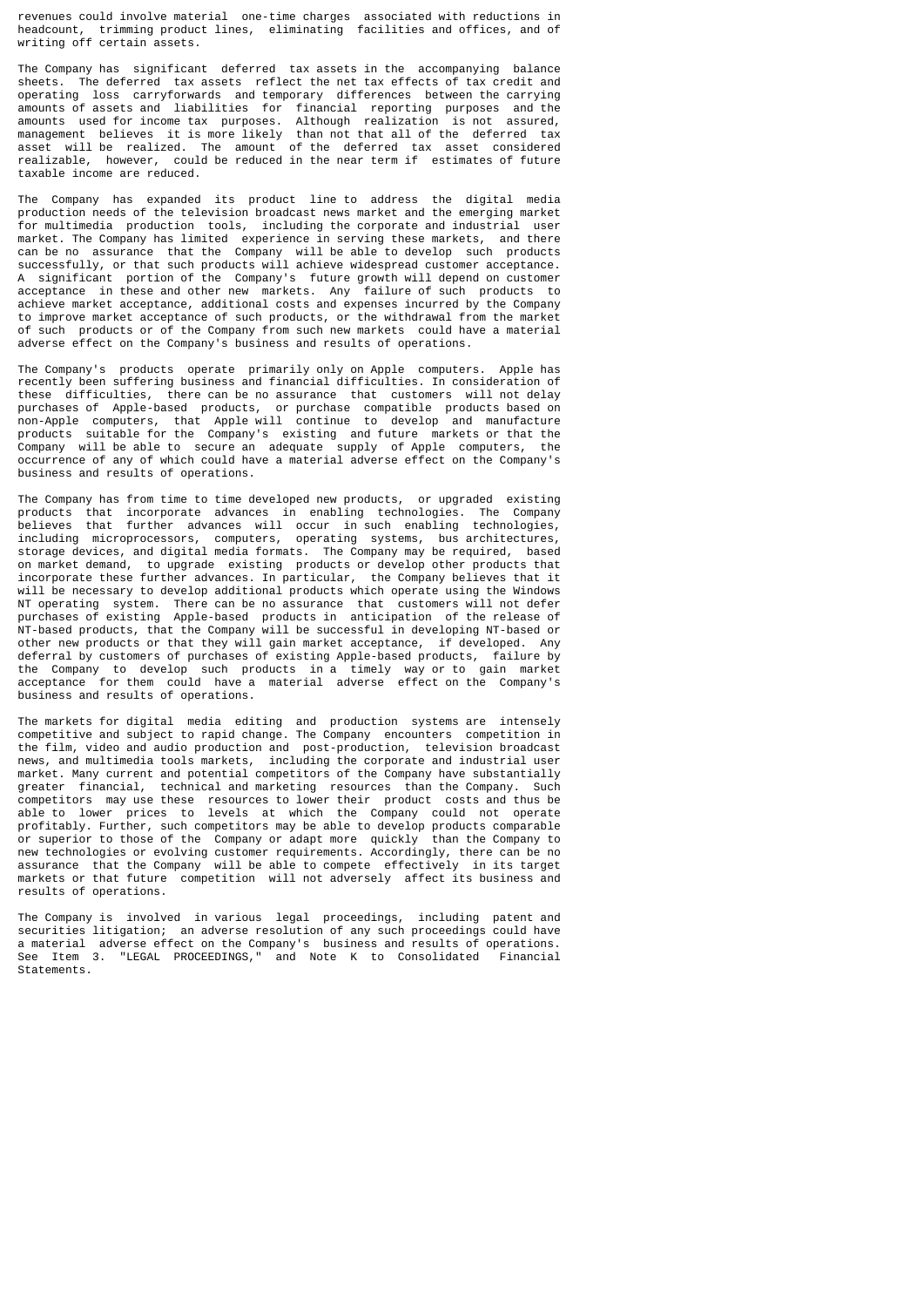AVID TECHNOLOGY, INC. ANNUAL REPORT ON FORM 10-K YEAR ENDED DECEMBER 31, 1996

ITEM 8

FINANCIAL STATEMENTS AND SUPPLEMENTARY FINANCIAL INFORMATION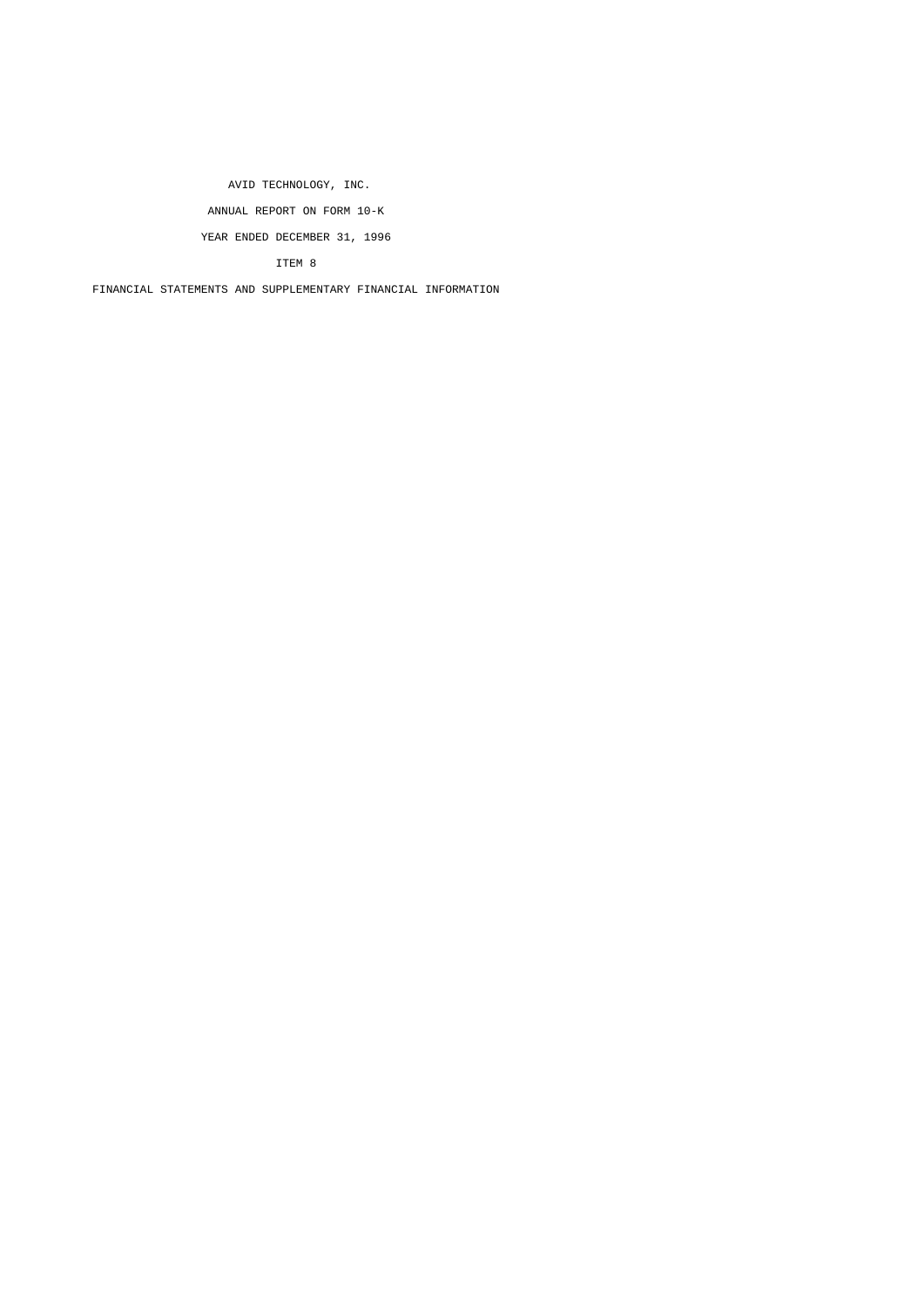# AVID TECHNOLOGY, INC.

# INDEX TO CONSOLIDATED FINANCIAL STATEMENTS AND FINANCIAL STATEMENT SCHEDULE

CONSOLIDATED FINANCIAL STATEMENTS INCLUDED IN ITEM 8:

|                                                                                                                              | 23      |
|------------------------------------------------------------------------------------------------------------------------------|---------|
| Consolidated Statements of Operations for the years ended<br>December 31, 1996, 1995 and 1994                                | 24      |
| Consolidated Balance Sheets as of December 31, 1996 and 1995                                                                 | 25      |
| Consolidated Statements of Stockholders' Equity for the years<br>ended December 31, 1996, 1995 and 1994                      | 26      |
| Consolidated Statements of Cash Flows for the years ended<br>December 31, 1996, 1995 and 1994                                | 27      |
|                                                                                                                              | 28      |
| Consolidated Financial Statement Schedule for the years ended<br>December 31, 1996, 1995 and 1994 included in Item $14(d)$ : |         |
| Valuation and Qualifying Accounts<br>Schedule II -                                                                           | $F - 1$ |

Schedules other than that listed above have been omitted since the required information is not present or not present in amounts sufficient to require submission of the schedule, or because the information required is included in the consolidated financial statements or the notes thereto.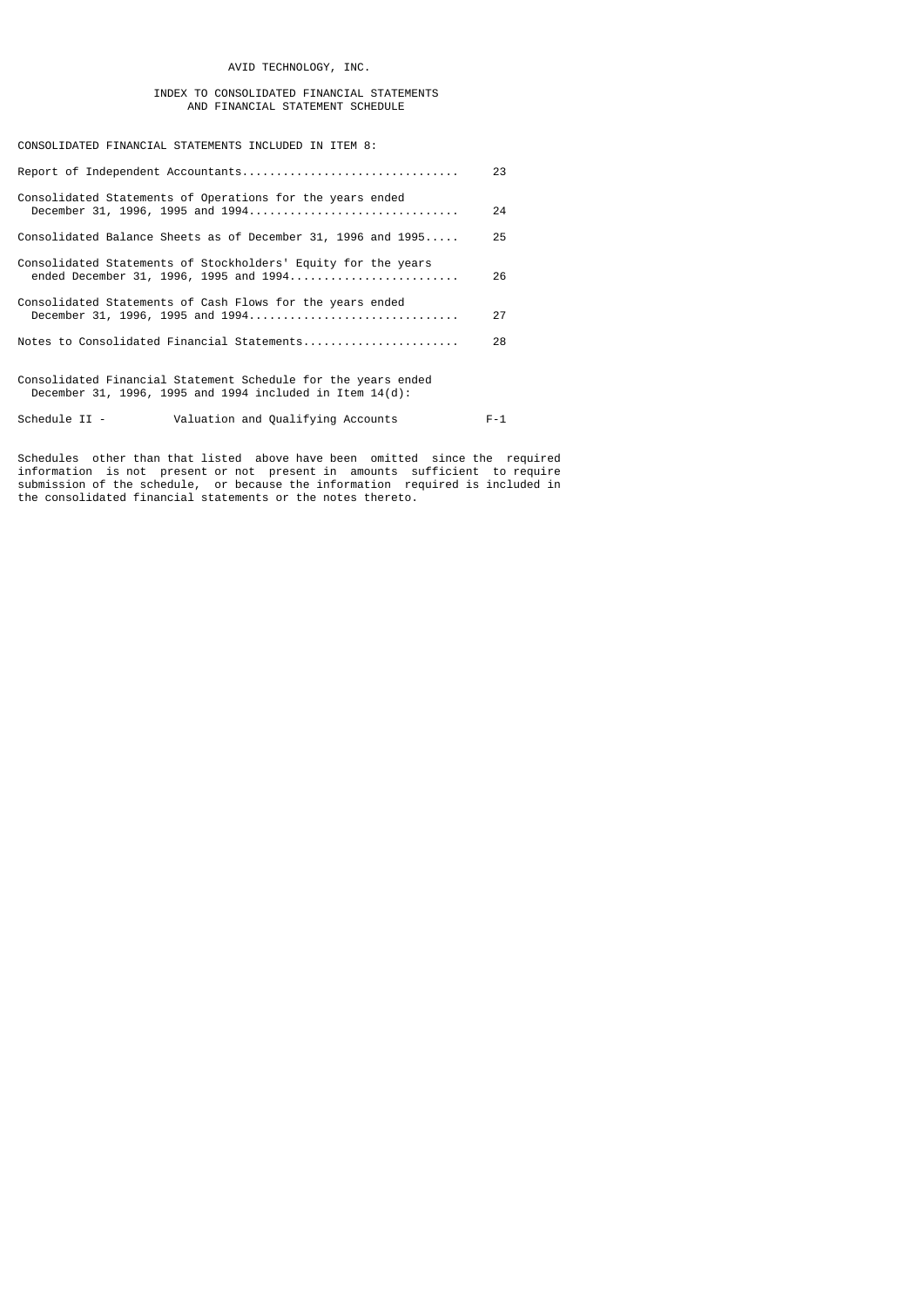The Board of Directors and Stockholders Avid Technology, Inc.:

We have audited the consolidated balance sheets of Avid Technology, Inc. as of December 31, 1996 and 1995, and the related consolidated statements of operations, stockholders' equity and cash flows for each of the three years in the period ended December 31, 1996. We also audited the financial statement schedule of Avid Technology, Inc. listed in Item 14(d) of this Form 10-K. These financial statements and financial statement schedule are the responsibility of the Company's management. Our responsibility is to express an opinion on these financial statements and financial statement schedule based on our audits.

We conducted our audits in accordance with generally accepted auditing standards. Those standards require that we plan and perform the audit to obtain reasonable assurance about whether the financial statements are free of material misstatement. An audit includes examining, on a test basis, evidence supporting the amounts and disclosures in the financial statements. An audit also includes assessing the accounting principles used and significant estimates made by management, as well as evaluating the overall financial statement presentation. We believe that our audits provide a reasonable basis for our opinion.

In our opinion, the financial statements referred to above present fairly, in all material respects, the consolidated financial position of Avid Technology, Inc. as of December 31, 1996 and 1995, and the consolidated results of its operations and its cash flows for each of the three years in the period ended December 31, 1996, in conformity with generally accepted accounting principles. In addition, in our opinion, the financial statement schedule referred to above, when considered in relation to the basic financial statements taken as a whole, presents fairly, in all material respects, the information required to be included therein.

/s/ COOPERS & LYBRAND L.L.P.

Boston, Massachusetts February 6, 1997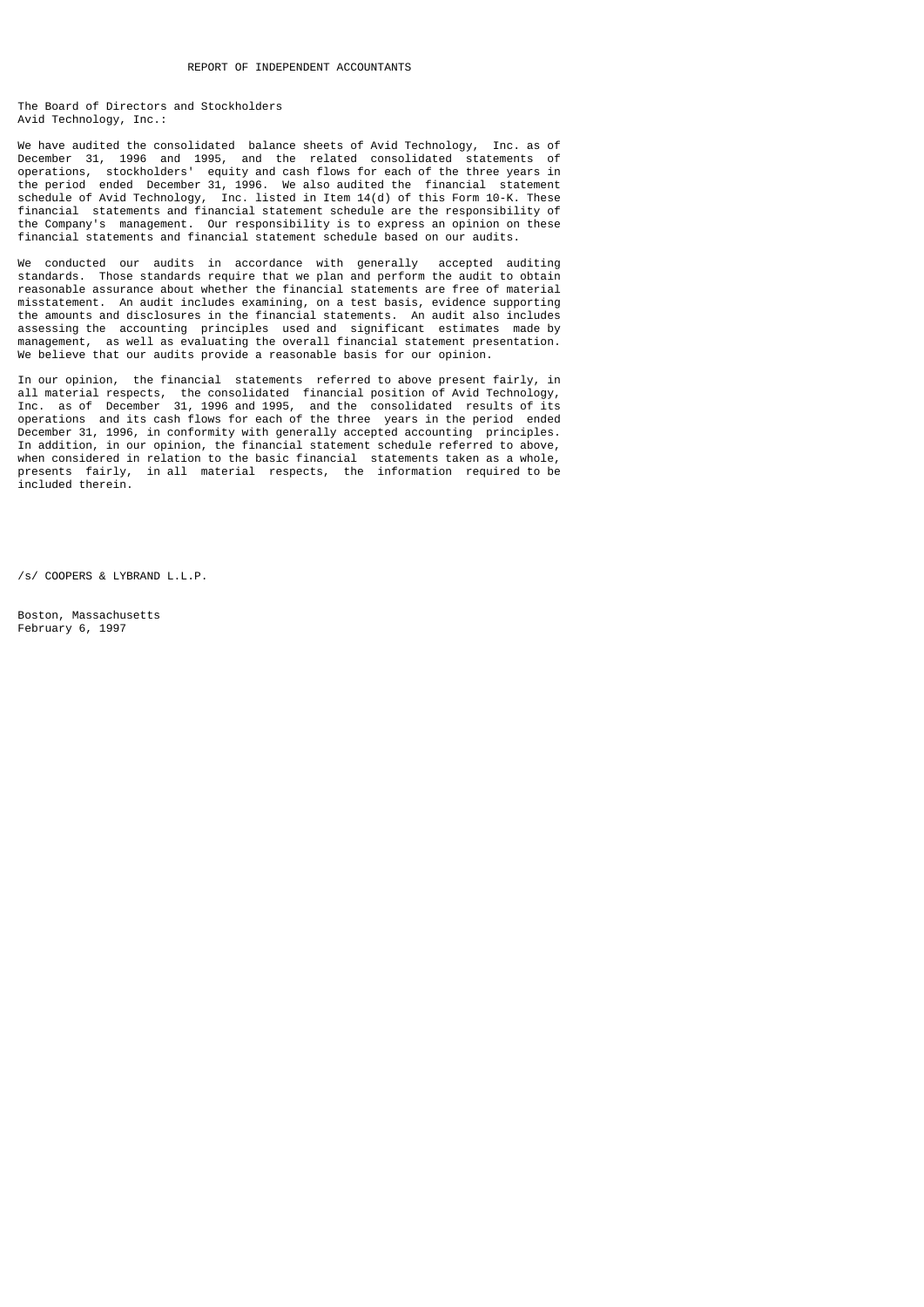#### AVID TECHNOLOGY, INC. CONSOLIDATED STATEMENTS OF OPERATIONS (in thousands, except per share data)

|                                                                                                                              | For the Year Ended December 31, |                                                  |                                       |  |  |
|------------------------------------------------------------------------------------------------------------------------------|---------------------------------|--------------------------------------------------|---------------------------------------|--|--|
|                                                                                                                              |                                 | 1996 1995                                        | 1994                                  |  |  |
| Net revenues<br>Cost of revenues                                                                                             |                                 | \$429,009 \$406,650 \$233,633<br>238,808 198,841 | -------<br>108,057                    |  |  |
| Gross profit                                                                                                                 | --------<br>190,201             | .<br>207,809                                     | .<br>125,576                          |  |  |
| Operating expenses:<br>Research and development<br>Marketing and selling<br>General and administrative<br>Nonrecurring costs | 69,405<br>127,006<br>24,203     | 53,841<br>107,780<br>18,085<br>28,950 5,456      | 28,223<br>61,366<br>12,575<br>------- |  |  |
| Total operating expenses                                                                                                     | 249,564<br>.                    | 185, 162<br><u>.</u>                             | 102,164                               |  |  |
| Operating income (loss)                                                                                                      |                                 | $(59, 363)$ 22,647                               | 23,412                                |  |  |
| Interest and other income<br>Interest expense                                                                                | (370)                           | 3,786 2,216 1,801<br>(836)                       | (126)                                 |  |  |
| Income (loss) before income taxes                                                                                            |                                 | $(55, 947)$ 24,027 25,087                        |                                       |  |  |
| Provision for (benefit from) income taxes (17,903) 8,588 7,294                                                               |                                 |                                                  |                                       |  |  |
| Net income (loss)                                                                                                            | \$(38,044)<br>========          | \$15,439<br>=======                              | \$17,793<br>=======                   |  |  |
| Net income (loss) per common share<br>Weighted average common and common                                                     |                                 | $$(1.80)$ \$0.77                                 | \$0.99                                |  |  |
| equivalent shares outstanding                                                                                                | 21, 163                         | 20,165                                           | 17,921                                |  |  |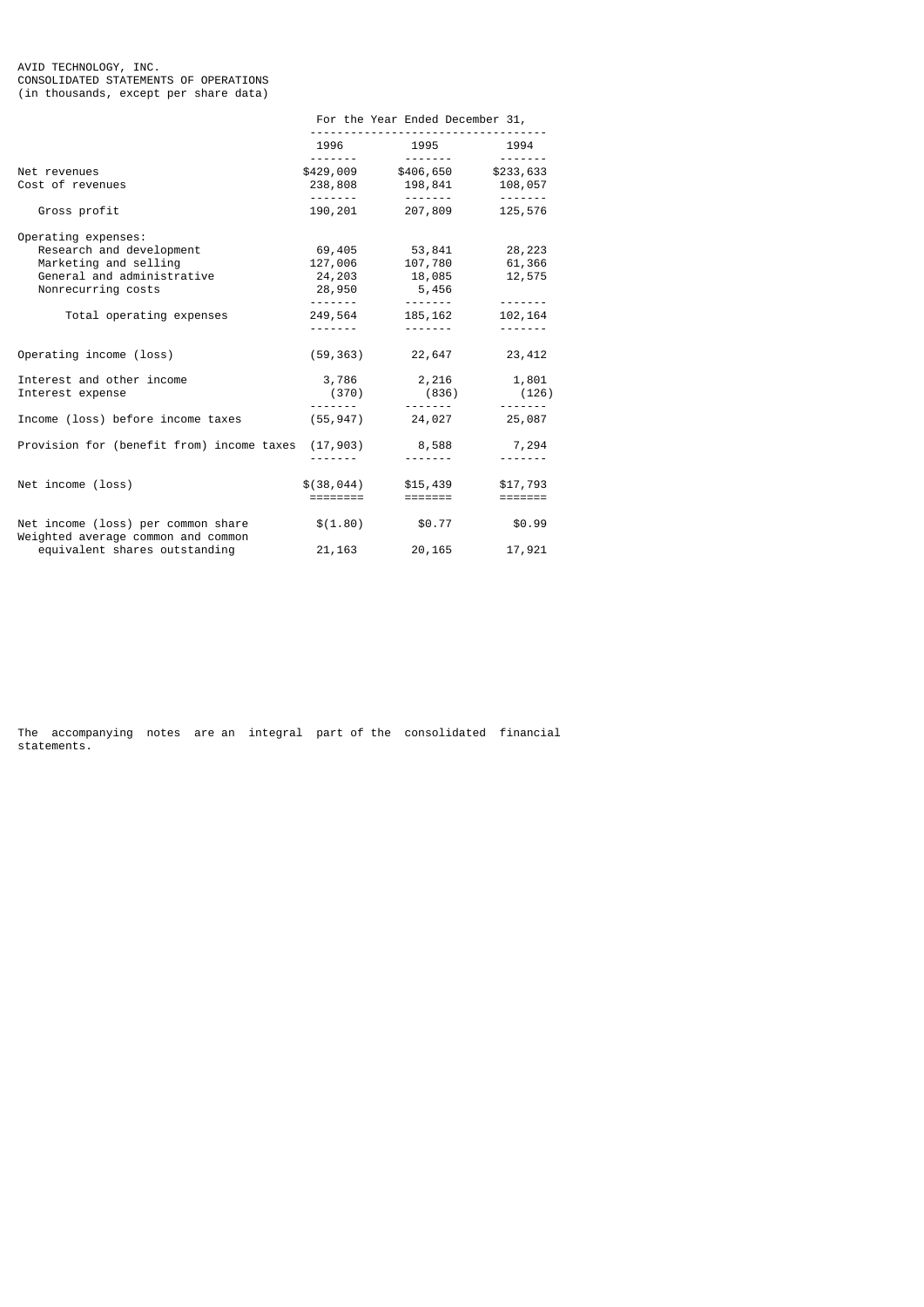AVID TECHNOLOGY, INC. CONSOLIDATED BALANCE SHEETS (In thousands, except share data)

|                                                              | December 31,                                                                                                 |                               |
|--------------------------------------------------------------|--------------------------------------------------------------------------------------------------------------|-------------------------------|
|                                                              | 1996 — 1996 — 1997 — 1998 — 1998 — 1998 — 1998 — 1998 — 1998 — 1998 — 1998 — 1998 — 1998 — 1998 — 1998 — 199 | 1995                          |
| ASSETS                                                       |                                                                                                              |                               |
| Current assets:                                              |                                                                                                              |                               |
| Cash and cash equivalents                                    | \$75,795                                                                                                     | \$32,847                      |
| Marketable securities                                        |                                                                                                              | 17, 248 17, 543               |
| Accounts receivable, net of allowances of \$7,519            |                                                                                                              |                               |
| and \$6,472 in 1996 and 1995, respectively                   | 86,187                                                                                                       | 107,859                       |
| Inventories                                                  | 28,359                                                                                                       | 63,387                        |
| Deferred tax assets                                          |                                                                                                              | 13,006                        |
|                                                              | 15,852                                                                                                       |                               |
| Prepaid expenses                                             | 6,310<br>1,947                                                                                               | 4,907                         |
| Other current assets                                         | <u> - - - - - - - - - - - -</u>                                                                              | 3,404<br>.                    |
| Total current assets                                         |                                                                                                              | 231,698 242,953               |
| Marketable securities                                        | 997                                                                                                          | 30,102                        |
| Property and equipment, net                                  | 49,246                                                                                                       | 48,992                        |
| Long-term deferred tax assets                                |                                                                                                              |                               |
| Other assets                                                 |                                                                                                              |                               |
|                                                              |                                                                                                              |                               |
| Total assets                                                 | \$300,979<br>============                                                                                    | \$331,604<br>$=$ ============ |
|                                                              |                                                                                                              |                               |
| LIABILITIES AND STOCKHOLDERS' EQUITY<br>Current liabilities: |                                                                                                              |                               |
|                                                              |                                                                                                              |                               |
| Accounts payable                                             | \$25,332                                                                                                     | \$29,836                      |
| Current portion of long-term debt                            | 1,726                                                                                                        | 1, 781<br>7, 192              |
| Accrued compensation and benefits                            | 9,085                                                                                                        |                               |
| Accrued expenses                                             | 21, 844<br>3, 258<br>25, 133                                                                                 | 13,595                        |
| Income taxes payable                                         |                                                                                                              | 6,171                         |
| Deferred revenues                                            |                                                                                                              | 22,118<br>------------        |
| Total current liabilities                                    | .                                                                                                            | 86,378 80,693                 |
|                                                              |                                                                                                              |                               |
| Long-term debt, less current portion                         |                                                                                                              | 1,186 2,945                   |
| Commitments and contingencies (Note K)                       |                                                                                                              |                               |
| Stockholders' equity:                                        |                                                                                                              |                               |
| Preferred stock, \$.01 par value, 1,000,000 shares           |                                                                                                              |                               |
| authorized; no shares issued or outstanding                  |                                                                                                              |                               |
| Common stock, \$.01 par value, 50,000,000 shares             |                                                                                                              |                               |
| authorized; 21,338,369 and 20,935,145 shares                 |                                                                                                              |                               |
| issued and outstanding at December 31, 1996                  |                                                                                                              |                               |
| and 1995, respectively                                       | 213                                                                                                          | 209                           |
| Additional paid-in capital                                   |                                                                                                              | 212, 474 208, 918             |
| Retained earnings                                            |                                                                                                              | 39,495                        |
| Cumulative translation adjustment                            |                                                                                                              | (700)                         |
| Net unrealized gains on marketable securities                | $1,451$<br>(724)<br>1                                                                                        | 44                            |
|                                                              |                                                                                                              | .                             |
| Total stockholders' equity                                   | $213,415$ $247,966$                                                                                          | 247,966                       |
|                                                              |                                                                                                              |                               |
| Total liabilities and stockholders'equity                    |                                                                                                              |                               |
|                                                              |                                                                                                              |                               |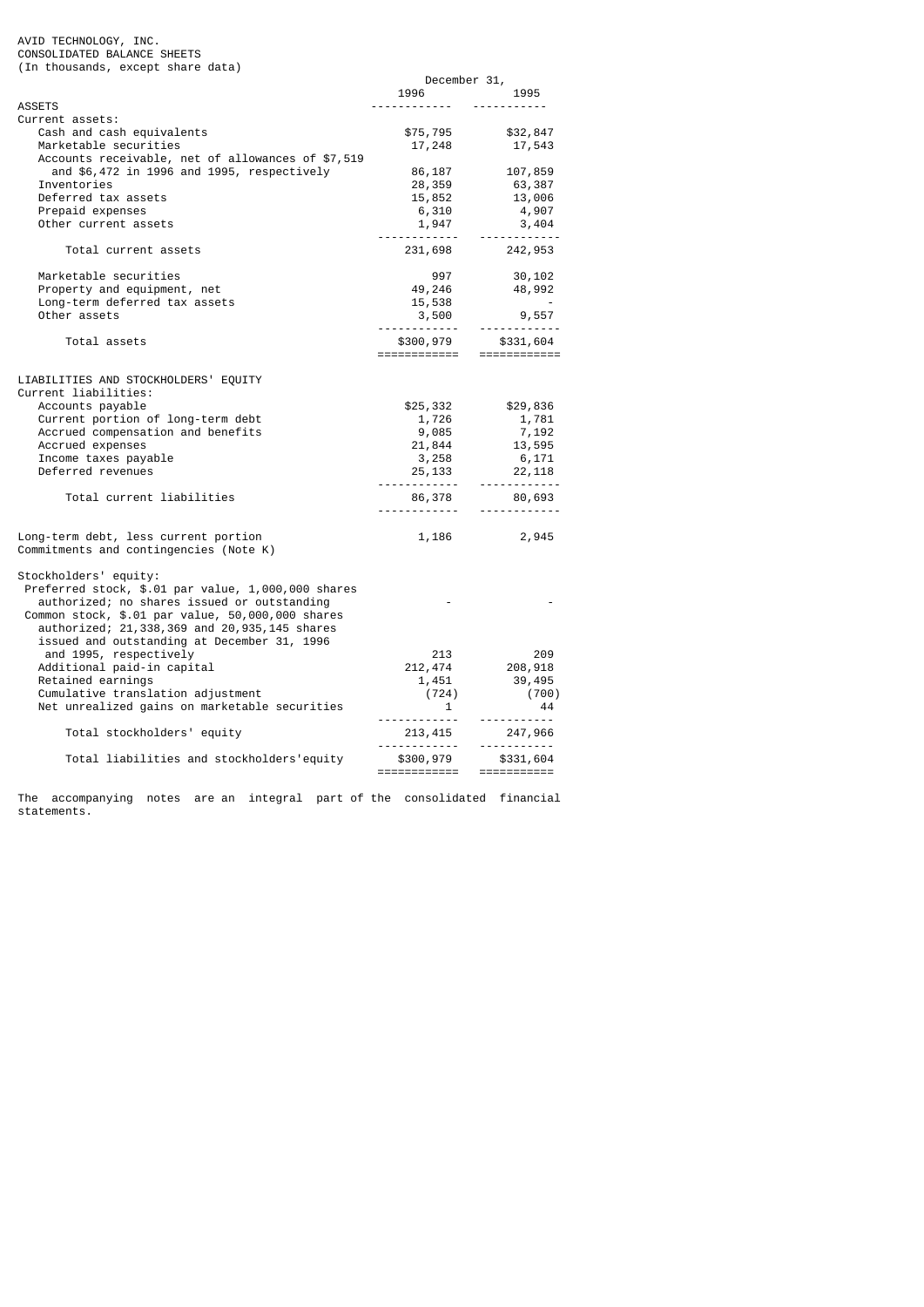#### AVID TECHNOLOGY, INC. Consolidated Statements of Stockholders' Equity (in thousands, except per share data)

|                                                                                                     |           |              |                       |            |             | Net              |                   |
|-----------------------------------------------------------------------------------------------------|-----------|--------------|-----------------------|------------|-------------|------------------|-------------------|
|                                                                                                     |           |              |                       |            |             | Unrealized Gains |                   |
|                                                                                                     |           |              | Additional<br>Paid-in | Cumulative |             | (Losses) on      | Total             |
|                                                                                                     |           | Common Stock |                       | Retained   | Translation | Marketable       | Stockholders'     |
|                                                                                                     | Shares    | Amount       | Capital               | Earnings   | Adjustment  | Securities       | Equity            |
| Balances at December 31, 1993 15,956,988                                                            |           | \$160        | \$103,357             | \$4,205    | \$ (990)    |                  | \$106,732         |
| Exercise of stock options<br>and related tax benefits<br>Sale of common stock under                 | 468,365   | 5            | 3,812                 |            |             |                  | 3,817             |
| Employee Stock Purchase Plan                                                                        | 19,991    |              | 405                   |            |             |                  | 405               |
| Stock issued in connection<br>with acquisition                                                      | 100,000   | 1            | 11                    |            |             |                  | 12                |
| Adjustment for duplicate period<br>due to pooling of interests                                      |           |              |                       | (1,078)    |             |                  | (1,078)           |
| Translation adjustment                                                                              |           |              |                       |            | 412         |                  | 412               |
| Net unrealized losses on<br>$marketable$ securities                                                 |           |              |                       |            |             | \$(206)          | (206)             |
| $Net$ income                                                                                        |           |              |                       | 17,793     |             |                  | 17,793            |
| Balances at December 31, 1994 16,545,344<br>Exercise of stock options and                           |           | 166          | 107,585               | 20,920     | (578)       | (206)            | 127,887           |
| related tax benefits<br>Sale of common stock under                                                  | 741,313   | 7            | 11,899                |            |             |                  | 11,906            |
| Employee Stock Purchase Plan<br>Stock issued in connection                                          | 50,744    | $\mathbf{1}$ | 1,203                 |            |             |                  | 1,204             |
| with acquisitions<br>Sale of common stock in a                                                      | 1,522,744 | 14           | 85                    | 3,136      |             |                  | 3,235             |
| public offering, net of issuance<br>costs of \$560                                                  | 2,075,000 | 21           | 88,146                |            |             |                  | 88,167            |
| Translation adjustment<br>Net unrealized gains on                                                   |           |              |                       |            | (122)       |                  | (122)             |
| marketable securities<br>$Net$ income                                                               |           |              |                       | 15,439     |             | 250              | 250<br>15,439     |
|                                                                                                     |           |              |                       |            |             |                  |                   |
| Balances at December 31, 1995 20,935,145<br>Exercise of stock options<br>Sale of common stock under | 260,055   | 209<br>3     | 208,918<br>1,185      | 39,495     | (700)       | 44               | 247,966<br>1,188  |
| Employee Stock Purchase Plan<br>Translation adjustment                                              | 143, 169  | $\mathbf{1}$ | 2,371                 |            | (24)        |                  | 2,372<br>(24)     |
| Net unrealized losses on                                                                            |           |              |                       |            |             |                  |                   |
| marketable securities<br>$Net$ loss                                                                 |           |              |                       | (38, 044)  |             | (43)             | (43)<br>(38, 044) |
| Balances at December 31, 1996 21,338,369                                                            |           | \$213        | \$212,474             | \$1.451    | \$(724)     | \$1              | \$213,415         |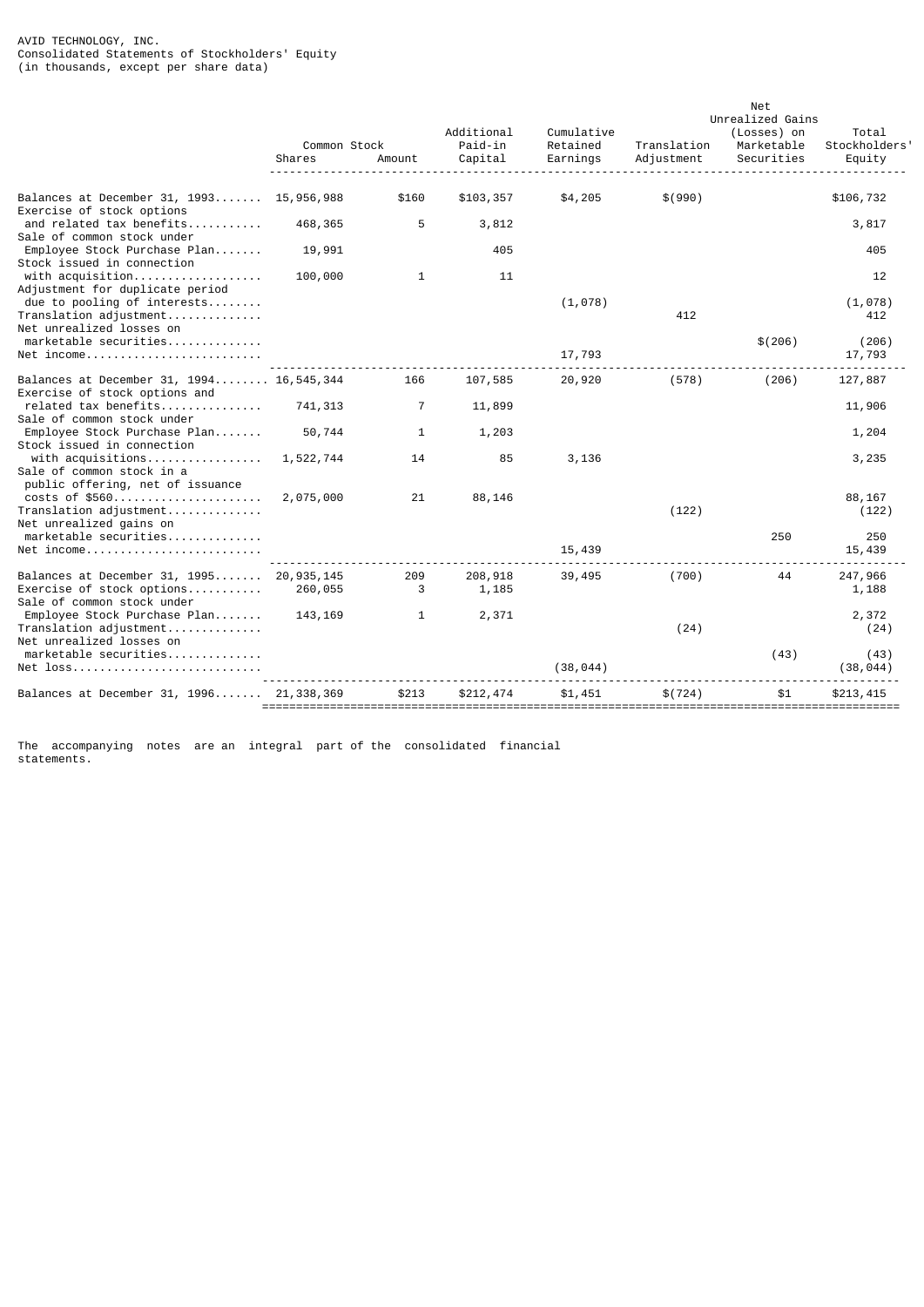|                                                                   | For the Year Ended December 31,                                 |                            |                         |
|-------------------------------------------------------------------|-----------------------------------------------------------------|----------------------------|-------------------------|
|                                                                   | 1996                                                            | 1995                       | 1994                    |
| CASH FLOWS FROM OPERATING ACTIVITIES:                             |                                                                 |                            |                         |
| Net income (loss)                                                 | \$(38,044)                                                      | \$15,439                   | \$17,793                |
| Adjustments to reconcile net income (loss) to                     |                                                                 |                            |                         |
| net cash provided by (used in) operating activities:              |                                                                 |                            |                         |
| Adjustment for duplicate period due to pooling of interests       |                                                                 |                            | (1,078)                 |
| Depreciation and amortization                                     | 29,641 19,539                                                   |                            | 10,980                  |
| Provision for accounts receivable allowances                      | $0, 027$ 3,006<br>(18,384) (8.158)                              |                            | 2,007                   |
| Deferred income taxes                                             |                                                                 |                            | (820)                   |
| Tax benefit of stock option exercises                             |                                                                 | 6,023                      | 1,978                   |
| Provision for product transition costs and nonrecurring           |                                                                 |                            |                         |
| inventory write-offs, non-cash portion                            | 18,750                                                          |                            |                         |
| Provision for other nonrecurring costs, non-cash portion          | 7,048                                                           |                            |                         |
| Loss (gain) on disposal of equipment                              | 1,410                                                           | (80)                       | (4)                     |
| Changes in operating assets and liabilities, net of acquisitions: |                                                                 |                            |                         |
| Accounts receivable                                               | 13,836 (51,877)                                                 |                            | (22, 445)               |
| Inventories                                                       | 14,479                                                          | (31, 648)                  | (11, 606)               |
| Prepaid expenses and other current assets                         | $147$ $1,271$<br>$(3,819)$ $11,559$                             |                            |                         |
| Accounts payable                                                  |                                                                 |                            | $(5, 537)$<br>10,817    |
| Income taxes payable                                              | (3, 206)                                                        |                            |                         |
| Accrued expenses                                                  | 9,107                                                           | 1,747 2,079<br>7,062 3,191 |                         |
| Deferred revenues                                                 |                                                                 |                            | 6,253                   |
|                                                                   | $3,356$ $6,825$<br>-------- -------- --                         |                            | <u>.</u>                |
| NET CASH PROVIDED BY (USED IN) OPERATING ACTIVITIES               | 40,948                                                          | (19, 292)                  | 13,608                  |
| CASH FLOWS FROM INVESTING ACTIVITIES:                             |                                                                 |                            |                         |
| Capitalized software development costs                            | (2, 295)                                                        | (3, 570)                   | (1, 057)                |
| Purchases of property, equipment and other assets                 | (28, 219)                                                       |                            | $(42, 410)$ $(22, 859)$ |
| Purchases of marketable securities                                | $(29, 430)$ $(68, 911)$ $(30, 096)$                             |                            |                         |
| Proceeds from sales of marketable securities                      | 58,786 50,152                                                   |                            | 29,950                  |
| Payments for acquisitions, net of cash acquired                   |                                                                 |                            | (2, 150)                |
| Proceeds from disposal of equipment                               | 1,550                                                           | 423                        | 13                      |
|                                                                   |                                                                 | <u>.</u>                   |                         |
| NET CASH PROVIDED BY (USED IN) INVESTING ACTIVITIES               | 392                                                             | (64, 316)                  | (26, 199)               |
| CASH FLOWS FROM FINANCING ACTIVITIES:                             |                                                                 |                            |                         |
| Proceeds from long-term debt                                      |                                                                 |                            | 3,702                   |
| Payments of long-term debt                                        | $(2,000)$ $(2,148)$ $(1,182)$                                   |                            |                         |
| Proceeds from issuance of common stock                            | 3,560                                                           |                            | 95,353 2,256            |
|                                                                   |                                                                 |                            | $- - - - - - - - -$     |
| NET CASH PROVIDED BY FINANCING ACTIVITIES                         | 1,560                                                           | 93,205                     | 4,776                   |
| Effects of exchange rate changes on cash and cash equivalents     | 48                                                              | (5)                        | 216                     |
|                                                                   | <u> - - - - - - - - - -</u>                                     |                            | $- - - - - - - - -$     |
| Net increase (decrease) in cash and cash equivalents              |                                                                 |                            |                         |
| Cash and cash equivalents at beginning of year                    |                                                                 |                            |                         |
|                                                                   | $42,948$<br>32,847<br>58,92 (7,599)<br>58,854<br>58,955 (7,599) |                            |                         |
| Cash and cash equivalents at end of year                          | \$75,795 \$32,847                                               |                            | \$23,255                |
|                                                                   | ========                                                        | ========                   | ========                |
|                                                                   |                                                                 |                            |                         |
| SUPPLEMENTAL DISCLOSURE OF NON-CASH TRANSACTIONS:                 |                                                                 |                            |                         |
| FOR THE YEAR ENDED 1996:                                          |                                                                 |                            |                         |

 Acquisition of equipment under capital lease obligations, \$186 FOR THE YEAR ENDED 1995: Acquisition of equipment under capital lease obligations, \$2,719 Issuance of common stock in connection with acquisitions, \$99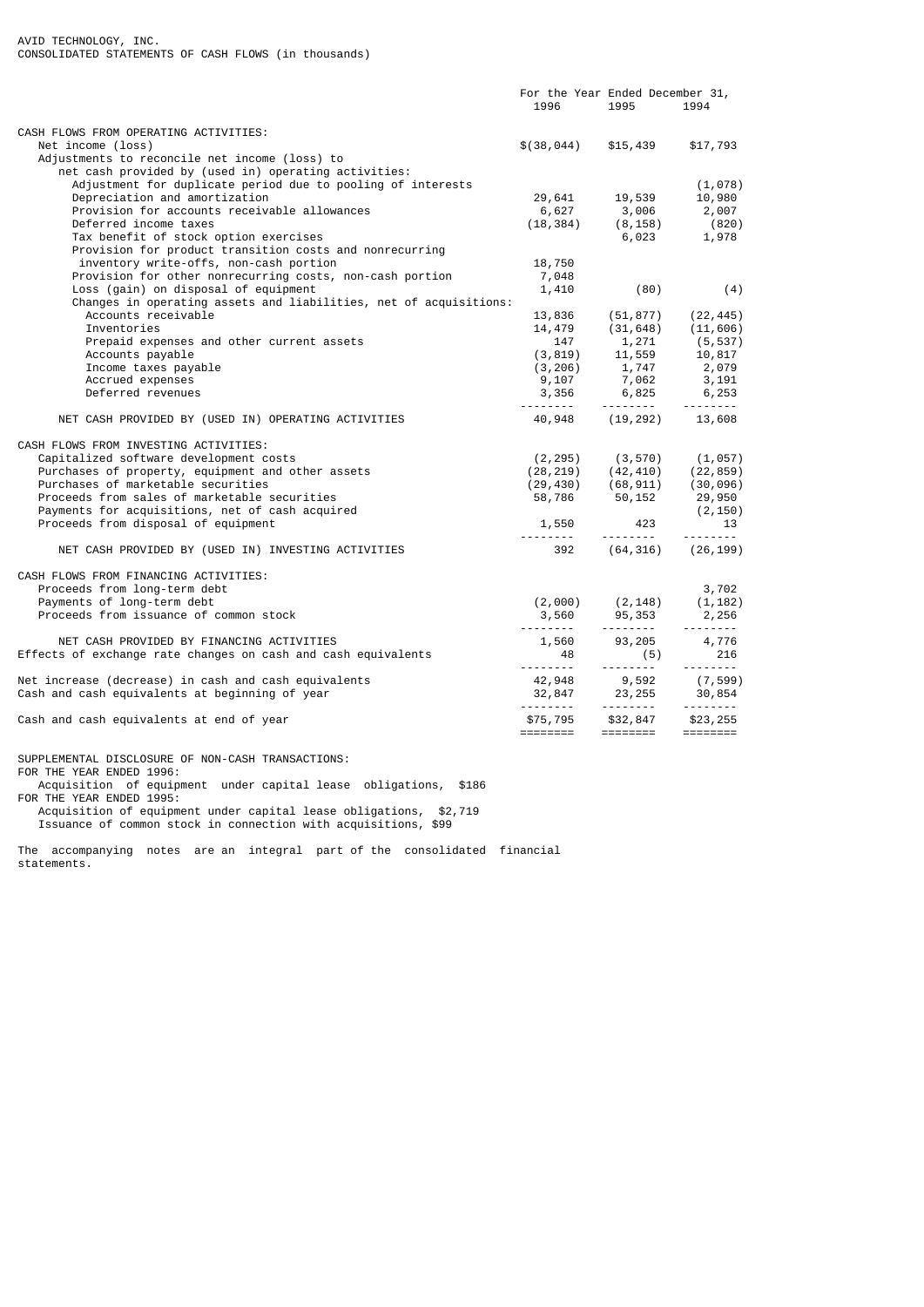### AVID TECHNOLOGY INC. NOTES TO CONSOLIDATED FINANCIAL STATEMENTS

### A. ORGANIZATION AND OPERATIONS

Avid Technology, Inc. ("Avid" or "the Company") develops, markets, sells, and supports a wide range of disk-based systems for creating and manipulating digital media content. Avid's digital, nonlinear video and film editing systems are designed to improve the productivity of video and film editors by enabling them to edit moving pictures and sound in a faster, easier, more creative, and more cost-effective manner than traditional analog tape-based systems. Avid also develops and sells digital editing systems and newsroom computer systems for creating content in the television broadcast news market and digital news gathering ("DNG") systems for delivering news content to air. Avid develops and sells digital audio systems for the music and audio production and post-production markets. Avid's products are used worldwide in production and post-production facilities; film studios; network, affiliate, independent and cable television stations; recording studios; advertising agencies; government and educational institutions; and corporate video departments. The Company's digital editing systems have accounted for the majority of the Company's revenues to date.

As described in Note O, in January 1995, Avid effected a merger with Digidesign, Inc. (Digidesign). Digidesign designs, assembles, markets, and supports random access digital audio production software and related application-specific hardware components, some of which are used in Avid products. The merger has been accounted for as a pooling of interests and the historical consolidated financial statements of Avid Technology, Inc. for all periods prior to the acquisition presented herein have been restated to include the financial position, results of operations and cash flows of Digidesign.

### SUMMARY OF SIGNIFICANT ACCOUNTING POLICIES

A summary of the Company's significant accounting policies follows:

### Basis of Presentation

The consolidated financial statements include the accounts of the Company and its wholly-owned subsidiaries. Intercompany balances and transactions have been eliminated. Certain amounts in the prior years' financial statements have been reclassified to conform to the current year presentation.

The Company's preparation of financial statements in conformity with generally accepted accounting principles requires management to make estimates and<br>assumptions that affect the reported amount of assets and liabilities and assumptions that affect the reported amount of assets and liabilities disclosure of contingent assets and liabilities at the dates of the financial statements and the reported amounts of revenues and expenses during the reported periods. The most significant estimates included in these financial statements include accounts receivable and sales allowances, inventory valuation and income tax valuation allowances. Actual results could differ from those estimates.

### Translation of Foreign Currencies

The functional currency of the Company's foreign subsidiaries is the local currency, except for the Irish manufacturing branch and Avid Technology Sales Ltd. in Ireland, whose functional currencies are the U.S. dollar. The assets and liabilities of the subsidiaries whose functional currencies are other than the U.S. dollar are translated into U.S. dollars at the current exchange rate in effect at the balance sheet date. Income and expense items are translated using the average exchange rate during the period. Cumulative translation adjustments are reflected as a separate component of stockholders' equity. Foreign currency transaction gains and losses are included in results of operations.

The Company enters into foreign exchange forward contracts to hedge the effect of certain asset and liability positions of its foreign subsidiaries. Gains and losses associated with currency rate changes on the contracts are recorded in results of operations, offsetting losses and gains on the related assets and liabilities. The cash flows related to the gains and losses of foreign currency forward contracts are classified in the statements of cash flows as part of cash flows from operations. The market risk exposure from forward contracts is assessed in light of the underlying currency exposures and is limited by the term of the Company's contracts, generally one month. Credit risk from forward contracts is minimized through the placement of contracts with multiple financial institutions. Forward contracts are revalued monthly by comparing contract rates to month-end exchange rates.

### Cash and Cash Equivalents

The Company considers all highly liquid debt instruments purchased with an original maturity of three months or fewer to be cash equivalents. Cash equivalents consist primarily of taxable and tax-exempt money market funds,<br>bankers' acceptances, short-term time deposits, short-term qovernment time deposits, obligations, and commercial paper.

### Marketable Securities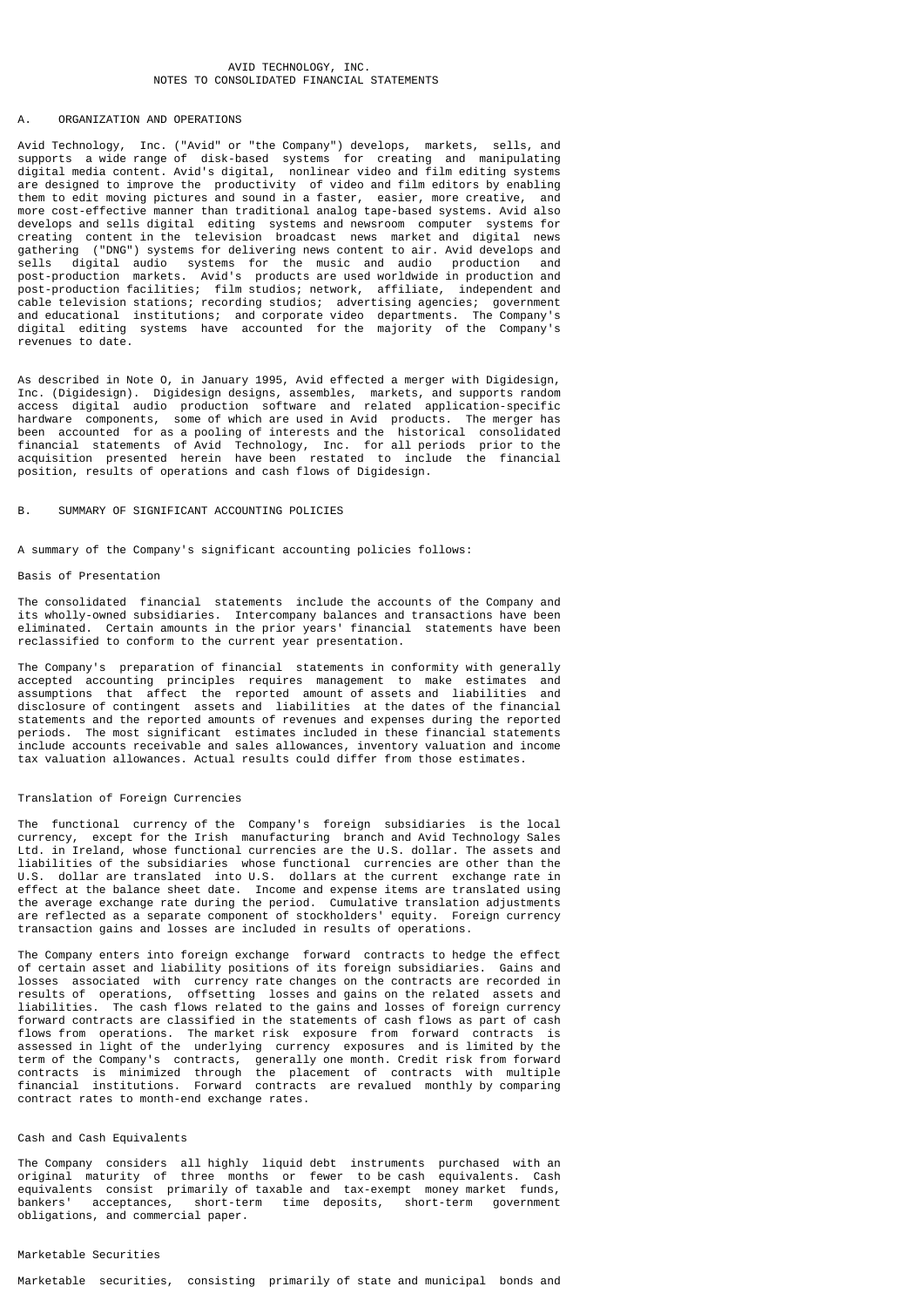commercial paper, represent investment of funds available for sale to fund the operations of the Company. Certain of these marketable securities have a maturity in excess of one year and are classified as long-term investments in marketable securities. The Company has classified its debt securities as "available for sale," and reports them at fair value, with unrealized gains and losses excluded from earnings and reported as an adjustment to stockholders' equity.

### Inventories

Inventories, principally purchased components, are stated at the lower of cost (determined on a first-in first-out basis) or market value. Inventory in the digital media market, including the Company's inventory, is subject to rapid technological change or obsolescence; therefore utilization of existing inventory may differ from the Company's estimates.

#### Property and Equipment

Property and equipment is recorded at cost and depreciated using the straight-line method over the estimated useful life of the asset. Leasehold straight-line method over the estimated useful life of the asset. improvements are amortized over the shorter of the useful life of the improvement or the remaining term of the lease. Expenditures for maintenance and repairs are expensed as incurred. Upon retirement or other disposition of assets, the cost and related accumulated depreciation are eliminated from the accounts and the resulting gain or loss is reflected in income. A significant portion of the property and equipment is subject to rapid technological obsolescence; as a result, the depreciation and amortization periods could ultimately shorten to reflect the change in future technology.

#### Revenue Recognition

Revenue is recognized upon product shipment, provided that no significant vendor obligations remain outstanding and the resulting receivable is deemed collectible by management. In instances where product ships with the commitment to provide a future upgrade or extended installation services, the Company will defer the revenue related to the upgrade or installation. In addition, the Company may offer rebates on certain products from time to time which are accounted for as offsets to revenues upon shipment. Maintenance revenue is recognized ratably over the term of the maintenance agreement. Service revenue, principally training, is recognized as the services are provided. Included in accounts receivable allowances are sales allowances provided for expected returns and credits and an allowance for bad debts.

### Warranty Expense

The Company provides a warranty reserve at the time of sale for the estimated costs to repair or replace defective hardware products.

#### Research and Development Costs

Research and development costs are expensed as incurred except for costs of internally developed or externally purchased software that qualify for capitalization. Capitalized costs are amortized using the straight-line method upon general release, over the expected life of the related products, generally 12 to 24 months. The straight-line method generally results in approximately the same amount of expense as that calculated using the ratio that current period gross product revenues bear to total anticipated gross product revenues. The Company evaluates the net realizable value of capitalized software on an ongoing basis, relying on a number of business and economic factors which could result in shorter amortization periods.

#### Income Taxes

The Company utilizes the asset and liability approach of accounting for income taxes, pursuant to which deferred income taxes are determined based on the difference between the financial statement and tax bases of assets and liabilities using enacted tax rates in effect in the years in which the differences are expected to reverse. Tax credits are treated as reductions of income taxes in the year in which the credits are utilized for income tax purposes. U.S. taxes have not been provided for undistributed earnings of foreign affiliates which have been permanently reinvested in those operations. Valuation allowances are provided if, based upon the weight of available evidence, it is more likely than not that some or all of the deferred tax assets will not be realized.

### Computation of Net Income (Loss) Per Common Share

Net income per common share is based upon the weighted average number of common and common equivalent shares outstanding during the period. Common equivalent shares are included in the per share calculations where the effect of their inclusion would be dilutive. Net loss per common share is based upon the weighted average number of common shares outstanding during the period. Common equivalent shares result from the assumed exercise of outstanding stock options, the proceeds of which are then assumed to have been used to repurchase outstanding common stock using the treasury stock method. Fully diluted net income per share is not materially different from the reported primary net income per share for all periods presented.

#### C. MARKETABLE SECURITIES

Gross realized and unrealized gains and losses for the years ended December 31,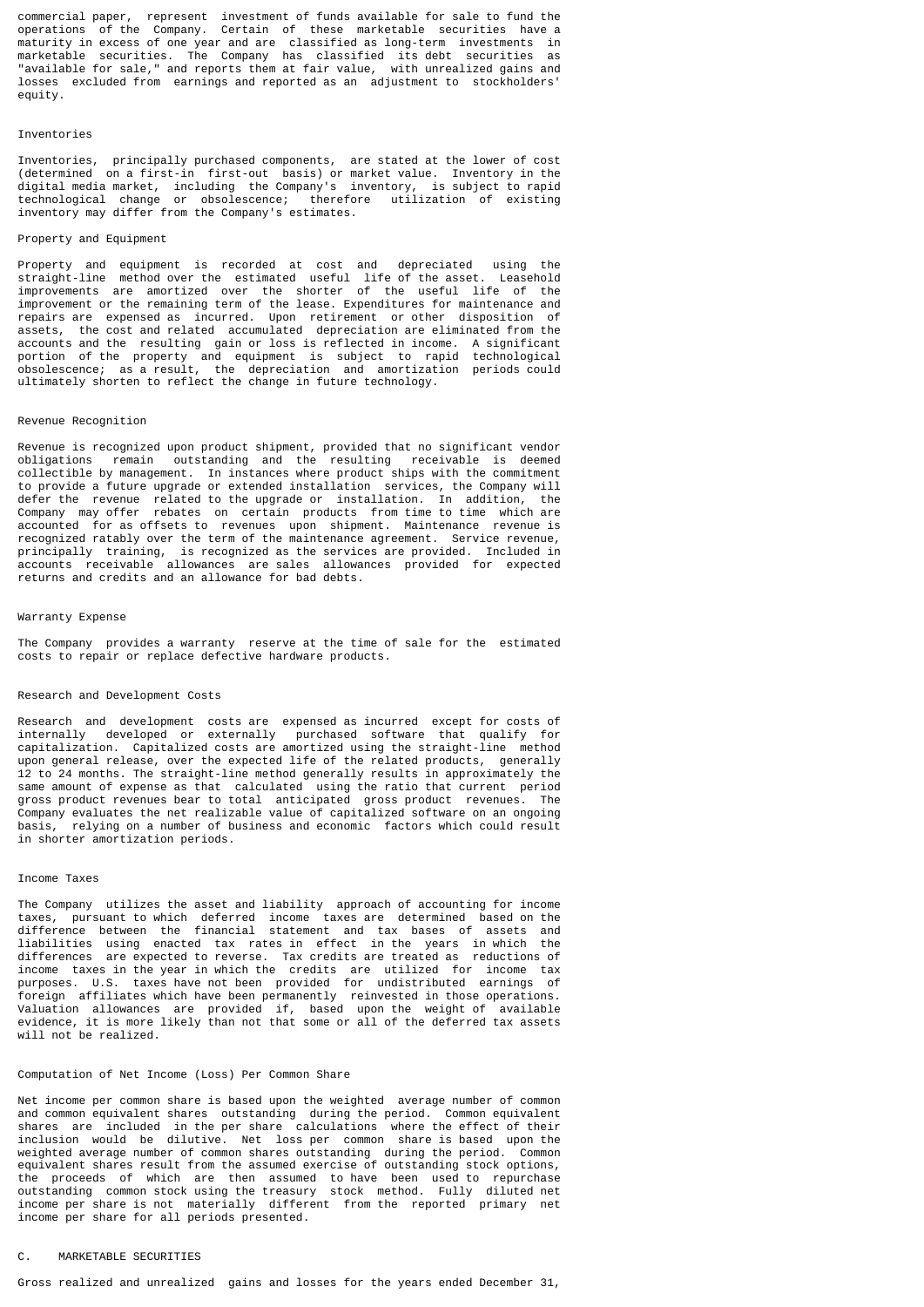1996 and 1995 were immaterial. The amortized cost, including accrued interest, and fair value of marketable securities as of December 31, 1996 and 1995 are as follows (in thousands):

|                                       | Amortized<br>Cost | Gross<br>Unrealized<br>Holdina<br>Gains | Gross<br>Unrealized<br>Holdina<br>Losses | Fair<br>Value |
|---------------------------------------|-------------------|-----------------------------------------|------------------------------------------|---------------|
| 1996<br>Federal, State, and Municipal |                   |                                         |                                          |               |
| Obligations                           | \$11,465          | \$1<br>3                                | \$3                                      | \$11,463      |
| Commercial paper                      | 6,779             |                                         |                                          | 6,782         |
|                                       | \$18,244          | \$4                                     | \$3                                      | \$18,245      |
|                                       |                   |                                         |                                          |               |
| 1995<br>Federal, State, and Municipal |                   |                                         |                                          |               |
| Obligations                           | \$47,601          | \$51                                    | \$7                                      | \$47,645      |

The maturities of marketable securities held at December 31, 1996, are as follows (in thousands):

|                                   | \$18,244       | \$18,245 |
|-----------------------------------|----------------|----------|
|                                   |                |          |
| After one year, within five years | 997            | 997      |
| Within one year                   | \$17,247       | \$17,248 |
|                                   |                |          |
|                                   | Amortized Cost | Value    |
|                                   |                | Fair     |

### D. INVENTORIES

Inventories consist of the following (in thousands):

| DECEMBER 31,            |          |
|-------------------------|----------|
| 1996                    | 1995     |
|                         |          |
| \$19.182                | \$55,690 |
| 870                     | 1,355    |
| Finished goods<br>8,307 | 6,342    |
|                         |          |
| \$28,359                | \$63,387 |
|                         |          |
|                         |          |

E. CAPITALIZED SOFTWARE DEVELOPMENT COSTS

Capitalized purchased and internally developed software costs, included in other assets at December 31, 1996 and 1995, consist of the following (in thousands):

|                                         |         | DECEMBER 31, |
|-----------------------------------------|---------|--------------|
|                                         | 1996    | 1995         |
|                                         |         |              |
| Capitalized software development costs. | \$6,322 | \$4,856      |
| Less accumulated amortization           | 4,595   | 1,744        |
|                                         |         |              |
|                                         | \$1,727 | \$3,112      |
|                                         |         |              |

Computer software costs capitalized during 1996, 1995, and 1994 amounted to approximately \$2,295,000, \$3,570,000, and \$1,057,000, respectively. Amortization of computer software costs during those periods was approximately \$3,185,000, \$1,220,000, and \$466,000, respectively. During 1996, as part of the nonrecurring costs, described in Note N, capitalized software costs of \$829,000 and accumulated amortization of \$334,000 were written off.

### F. PROPERTY AND EQUIPMENT

Property and equipment consists of the following (in thousands):

|                                                                                                      | Depreciable<br><b>LIFE</b>                                    | DECEMBER 31,<br>1996                 | 1995                                 |
|------------------------------------------------------------------------------------------------------|---------------------------------------------------------------|--------------------------------------|--------------------------------------|
| Computer and video equipment<br>Office equipment<br>Furniture and fixtures<br>Leasehold improvements | 3 to 5 years<br>3 to 5 years<br>3 to 5 years<br>3 to 10 years | \$68,171<br>4,233<br>6,915<br>12,962 | \$61,085<br>4,601<br>4,800<br>10,404 |
| Less accumulated depreciation and amortization                                                       |                                                               | 92,281<br>43,035<br>\$49,246         | 80,890<br>31,898<br>\$48,992         |
|                                                                                                      |                                                               |                                      |                                      |

As of December 31, 1996 and 1995 included in property and equipment is approximately \$6,607,000 and \$6,421,000 of equipment under capital leases.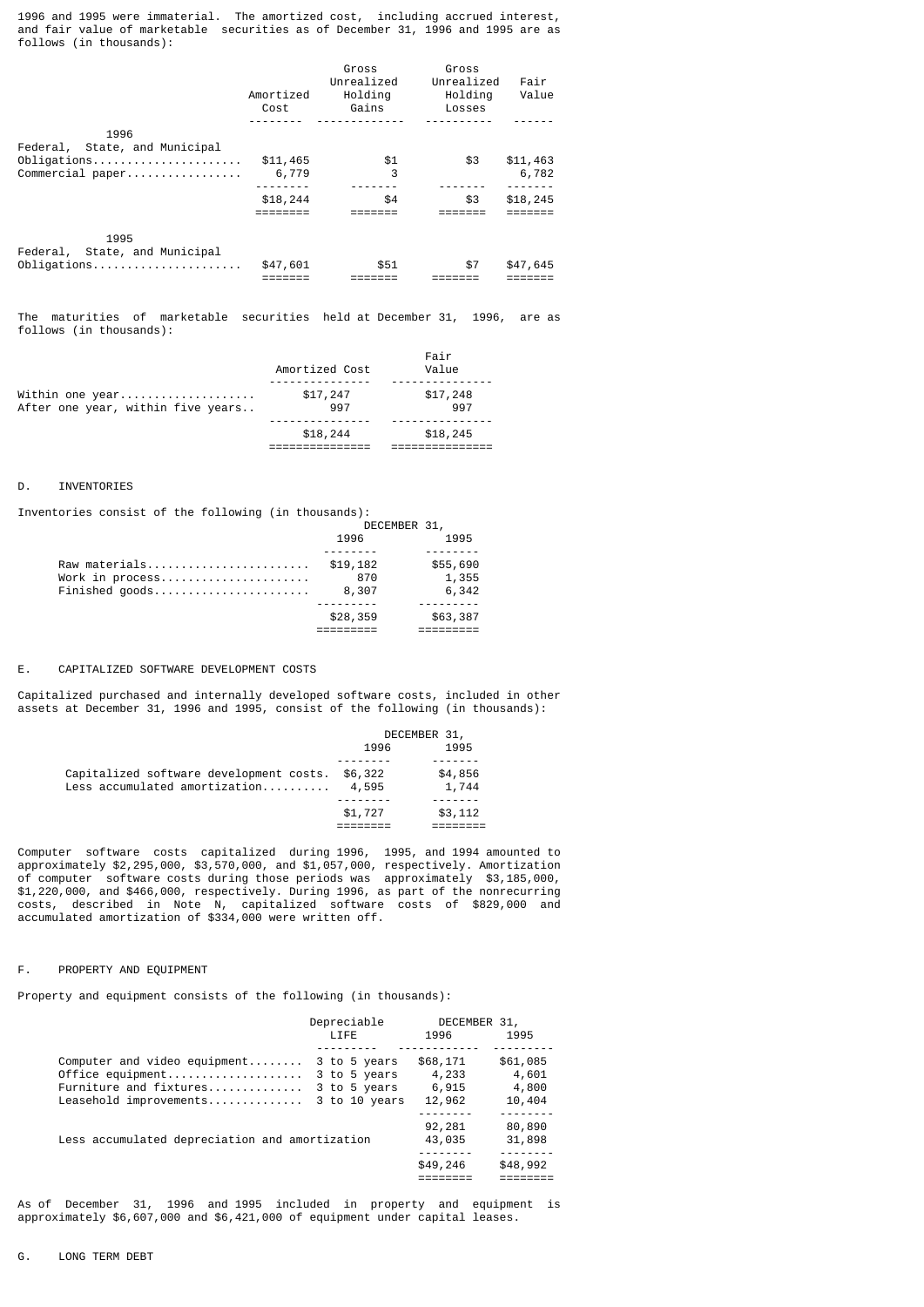### Capital Leases

As of December 31, 1996, future minimum lease payments under capital leases were as follows (in thousands):

| <b>YEAR</b>                                                                                     | AMOUNT     |
|-------------------------------------------------------------------------------------------------|------------|
|                                                                                                 | 831<br>412 |
| Total minimum lease payments 3,089<br>Less amounts representing interest 177                    |            |
| Present value of minimum lease payments 2,912<br>Less current portion of long-term $debt$ 1,726 |            |
|                                                                                                 | \$1,186    |

Total cash payments for interest in 1996, 1995, and 1994 were approximately \$311,000, \$741,000, and \$98,000, respectively.

### Capital Leases

During November 1994 and January 1995, the Company entered into equipment financing arrangements with a bank for aggregate borrowings of up to \$10,000,000, at various interest rates (ranging from 4.6% to 8.1%) determined at the borrowing date. This equipment financing arrangement expired in March 1996 and was not renewed. As of December 31, 1996 and 1995, \$2,912,000 and \$4,726,000, respectively were outstanding as capital leases under these arrangements. Borrowings are collateralized by certain assets of the Company.

### Line of Credit

In 1995, the Company entered into an unsecured line of credit agreement with a group of banks which provided for up to \$50,000,000 in revolving credit. The original expiration date of June 30, 1996 has been extended to June 28, 1997. Under the terms of the agreement, as amended in June 1996, the Company may borrow up to \$35,000,000. The Company must pay a quarterly commitment fee, calculated based on the debt service ratio of the Company and ranges from .25% to .40% on the \$35,000,000 line. The interest rate to be paid on any outstanding borrowings is contingent upon the financial performance of the Company and ranges from LIBOR plus 1.25% to LIBOR plus 1.75%. Additionally, the Company is required to maintain certain financial ratios and covenants over the life of the agreement, including a restriction on the payment of dividends. The Company had no borrowings against this facility as of December 31, 1996.

Two of the Company's European subsidiaries have unsecured overdraft facilities that permit aggregate borrowings of \$200,000 and DM800,000. No borrowings were outstanding under these facilities as of December 31, 1996.

#### H. INCOME TAXES

Income (loss) before income taxes and the components of the income tax provision for the years ended December 31, 1996, 1995, and 1994 are as follows (in thousands):

|                                                                       | 1996                              | 1995 1994<br><u>.</u>            |         |
|-----------------------------------------------------------------------|-----------------------------------|----------------------------------|---------|
| Income (loss) before income taxes:<br>United States<br>Foreign        | $$(61, 242)$ $$5, 582$ $$16, 386$ | 5,295 18,445 8,701               |         |
| Total income (loss) before income taxes \$(55,947)                    |                                   | $$24,027$ $$25,087$<br>========= |         |
| Provisions for (benefit from)<br>income taxes<br>Current tax expense: |                                   |                                  |         |
|                                                                       |                                   | $$(3, 235)$ $$7, 433$            | \$5,072 |
| Foreign                                                               | 3,189 5,487 1,961                 |                                  |         |
| $State$                                                               |                                   | $(16)$ 1,094<br>.                | 1,034   |
|                                                                       |                                   | 14,014                           | 8,067   |
| Deferred tax benefit:                                                 |                                   |                                  |         |
| Federal                                                               |                                   | $(15, 820)$ $(4, 968)$ $(628)$   |         |
| Foreign                                                               |                                   | - (32) (76)                      |         |
|                                                                       |                                   | $(2,021)$ $(426)$ $(69)$         |         |
| Total deferred                                                        |                                   | $(17, 841)$ $(5, 426)$ $(773)$   |         |
| Total income tax provision (benefit)                                  |                                   | $$(17,903)$ $$8,588$ $$7,294$    |         |
|                                                                       | =========                         |                                  |         |

Cash payments for income taxes in 1996, 1995, and 1994 were approximately \$4,911,000, \$7,927,000, and \$3,754,000 respectively.

The cumulative amount of undistributed earnings of subsidiaries which is intended to be permanently reinvested and for which income taxes have not been provided totaled \$29,579,000 at December 31, 1996.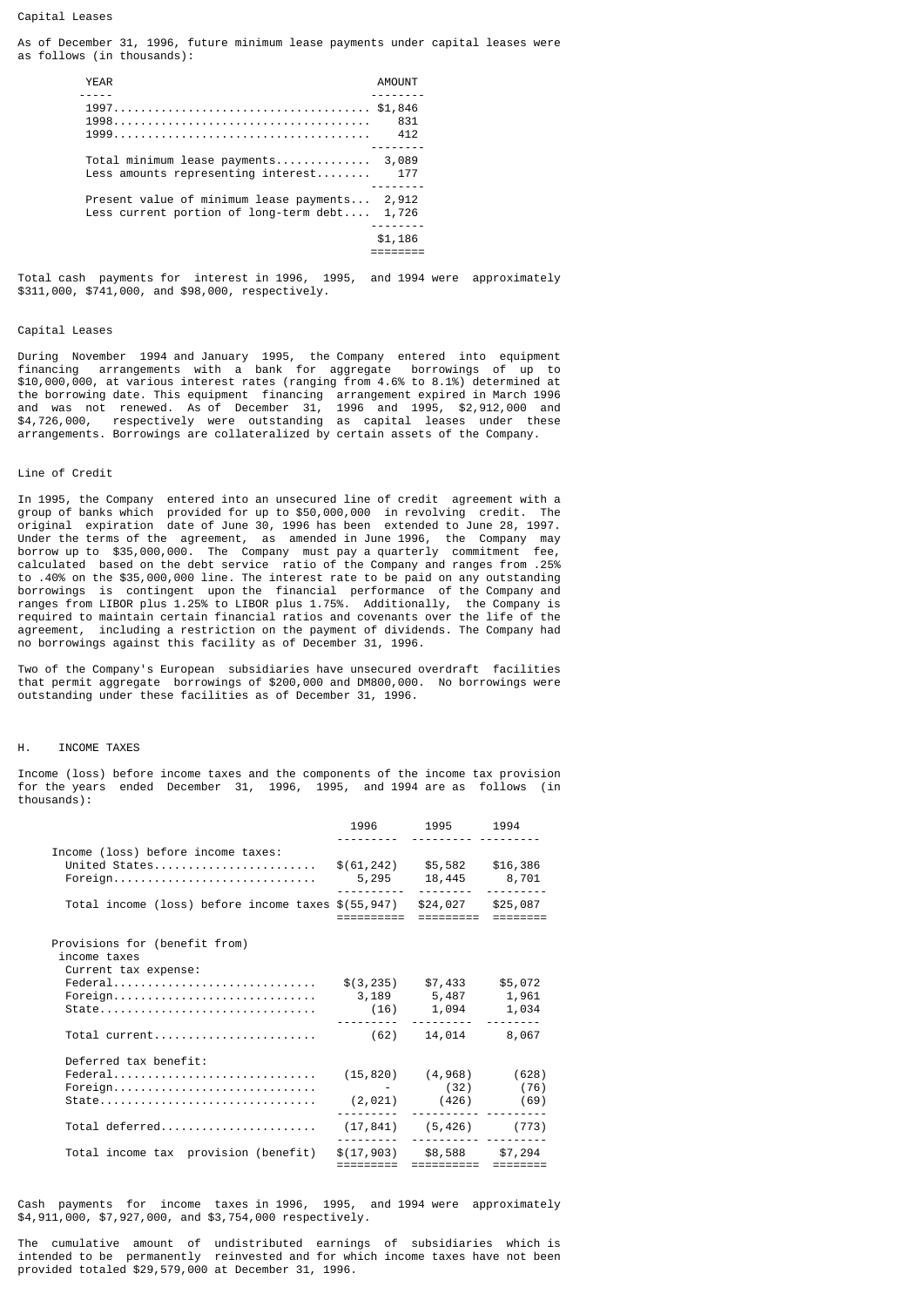|                                                                                                                                                      | 1996                                                     | 1995                                                            |
|------------------------------------------------------------------------------------------------------------------------------------------------------|----------------------------------------------------------|-----------------------------------------------------------------|
| Net foreign operating loss carry-forwards<br>Allowances for accounts receivable<br>Difference in accounting for:                                     | \$1,406                                                  | \$222<br>1,681                                                  |
| Costs and expenses<br>Inventories<br>Purchased technology<br>Deferred intercompany profit<br>Federal tax return carryforwards<br>Valuation allowance | 2,440<br>6,764<br>4,650<br>324<br>589<br>15,538<br>(321) | 1,629<br>2,826<br>4,422<br>605<br>582<br>1,316<br>(55)<br>(222) |
| Net deferred tax assets \$31,390                                                                                                                     |                                                          | \$13,006                                                        |

For U.S. Federal Income Tax purposes at December 31, 1996, the Company has tax credit carryforwards of approximately \$3,700,000 which will expire between 1997 and 2011 and a net operating loss carryforward of approximately \$33,500,000 which will expire in 2011. Deferred tax assets reflect the net tax effects of the tax credit and operating loss carryforwards and temporary differences between the carrying amounts of assets and liabilities for financial reporting purposes and the amounts used for income tax purposes. Although realization is not assured, management believes it is more likely than not that all of the deferred tax asset will be realized. The amount of the deferred tax asset considered realizable, however, could be reduced in the near term if estimates of future taxable income are reduced. At December 31, 1995, the Company placed a valuation allowance against certain of its foreign deferred tax assets due to the uncertainty surrounding their realization.

A reconciliation of the Company's income tax provision (benefit) to the statutory federal tax rate follows:

|                                        | 1996  | 1995           | 1994 |
|----------------------------------------|-------|----------------|------|
|                                        |       |                |      |
| Statutory rate                         | (35%) | 35%            | 35%  |
| Nondeductible merger costs             |       | 6              |      |
| Tax Credits                            | (1)   | (3)            | (3)  |
| Foreign taxes and losses not benefited |       | $\binom{2}{ }$ | (4)  |
| State taxes, net of federal benefit    | (2)   |                |      |
| Municipal bond interest                |       | (2)            | 11   |
| Foreign sales corporation              |       | (1)            | (2)  |
| Other                                  |       |                |      |
|                                        |       |                |      |
|                                        |       | 36%            | 29%  |
|                                        |       |                |      |
|                                        |       |                |      |

Consolidated results of operations include results of manufacturing operations in Ireland. Income from the sale of products manufactured or developed in Ireland is subject to a 10% Irish tax rate through the year 2010. The favorable Irish tax rate resulted in tax benefits of approximately \$1,300,000 in 1995 and \$1,400,000 in 1994. The 1996 Irish tax benefit was immaterial to the results of operations. The 1995 and 1994 per share tax benefits were \$0.06 and \$0.07, respectively.

#### I. CAPITAL STOCK

#### Preferred Stock

The Company is authorized to issue up to one million shares of Preferred Stock, \$.01 par value per share. Each such series of Preferred Stock shall have such rights, preferences, privileges and restrictions, including voting rights, dividend rights, conversion rights, redemption privileges, and liquidation preferences as shall be determined by the Board of Directors.

In February 1996, the Board of Directors approved a Shareholder Rights Plan. The rights were distributed in March 1996 as a dividend at the rate of one right for each share of Common Stock outstanding. No value has been assigned to these rights. The rights may be exercised to purchase shares of a new series of \$.01 par value junior participating preferred stock or to purchase a number of shares of the Company's Common Stock which equals the exercise price of the right, \$115 divided by one-half of the then-current market price, upon occurrence of certain events, including the purchase of 20% or more of the Company's Common Stock by a person or group of affiliated or associated persons. The rights expire on February 28, 2006, and may be redeemed by the Company for \$.01 each at any time prior to the tenth day following a change in control and in certain other circumstances.

#### Common Stock

In January 1995, the Company increased its authorized number of shares of Common Stock to 50,000,000. Effective with the merger between Avid and Digidesign, all issued and outstanding shares of Digidesign Common Stock were converted into the right to receive Avid Common Stock at an exchange ratio of .79.

In September 1995, the Company issued 2,000,000 shares of its Common Stock through a public offering. The Company issued an additional 75,000 shares in October 1995 as the underwriters exercised a portion of their over-allotment option. Proceeds to the Company totaled approximately \$88,167,000, net of expenses and underwriters' commissions associated with the offering.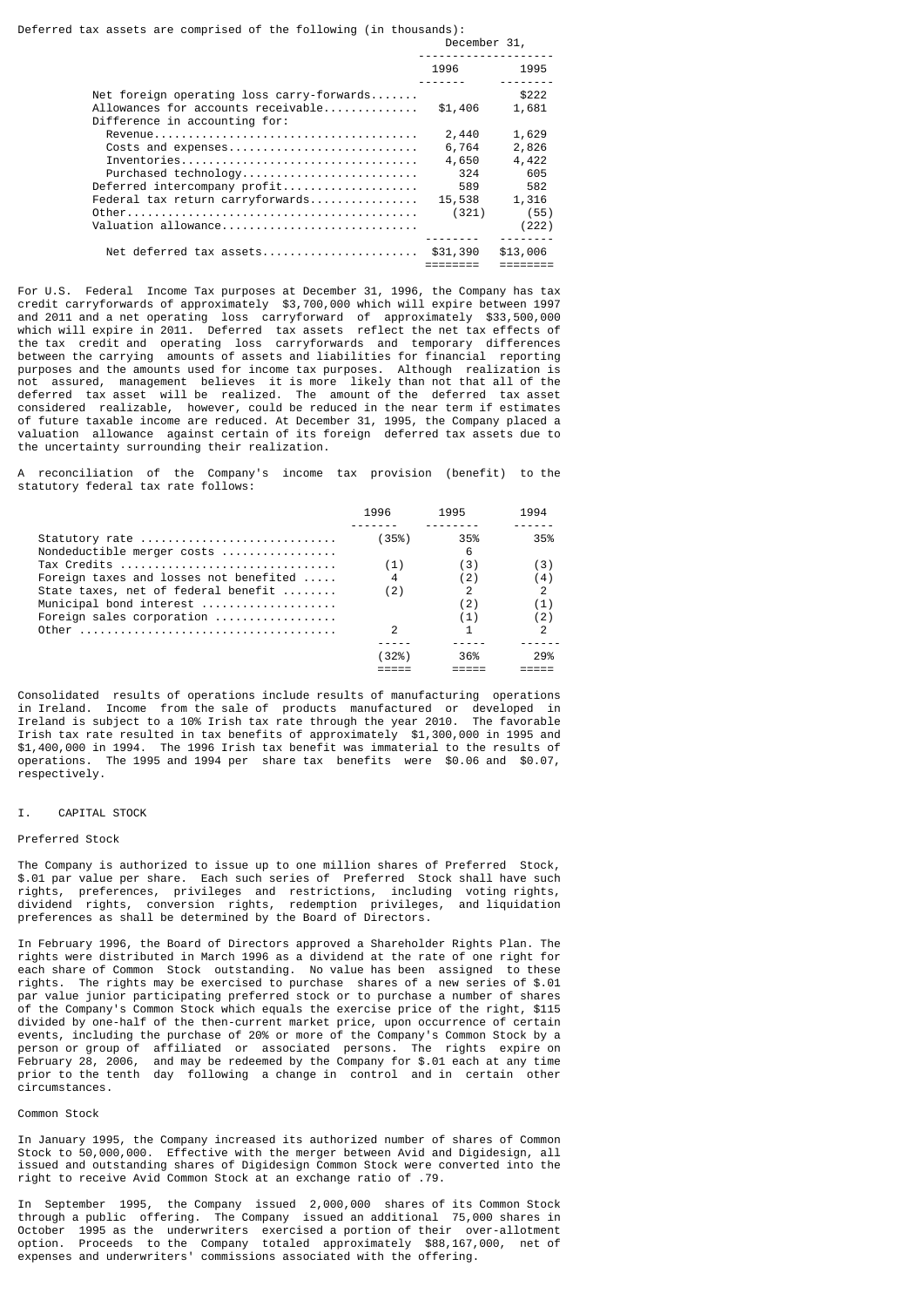#### PROFIT SHARING PLANS

### 1991 Profit Sharing Plan

The Company has a profit sharing plan under section 401(k) of the Internal Revenue Code covering substantially all U.S. employees. The plan allows employees to make contributions up to a specified percentage of their<br>compensation. The Company-may, upon-resolution-by-the-Board-of-Directors, make compensation. The Company may, upon resolution by the Board of Directors, discretionary contributions to the plan. No discretionary contributions had been made as of December 31, 1995. Effective January 1, 1996, the Company began contributing 33% of up to the first 6% of an employee's salary contributed to the plan by the employee. The Company's contributions to this plan totaled \$946,000 in 1996.

In addition, the Company has various retirement plans covering certain European employees. Certain of the plans require the Company to match employee contributions up to a specified percentage as defined by the plans. The Company made contributions of approximately \$400,000, \$302,000, and \$123,000 in 1996, 1995, and 1994, respectively.

### 1997 Profit Sharing Plan

In January 1997, the Board of Directors approved the 1997 Profit Sharing Plan (the Plan). The Plan, effective January 1, 1997, covers substantially all employees of the Company and its participating subsidiaries, other than those employees covered by other incentive plans. The Plan provides that the Company contribute a varying percentage of salary (0% to 10%) based on the Company's achieved target of return on invested capital in 1997, as defined by the Plan.

#### STOCK PLANS

#### 1989 Stock Option Plan

The 1989 Stock Option Plan (the "1989 Plan") allows for the issuance of incentive and non-qualified stock options to purchase the Company's Common Stock. Incentive stock options may not be granted at less than the fair market value of the Company's Common Stock at the date of grant and are exercisable for a term not to exceed ten years. For holders of 10% or more of the total combined voting power of all classes of the Company's stock, options may not be granted at less than 110% of the fair market value of the Common Stock at the date of grant, and the option term may not exceed 5 years. In connection with the establishment of the 1993 Stock Incentive Plan, the 1989 Plan was amended to provide that, subject to certain exceptions, no further options or awards could be issued thereunder.

### 1991 Stock Option Plan

Digidesign had an employee stock option plan whereby an aggregate of 1,500,000 shares of common stock were reserved for issuance. Effective upon the shares of common stock were reserved for issuance. acquisition by Avid, the stock option agreements were assigned to Avid and Avid registered the 670,884 shares, equivalent to the number of options outstanding, taking into effect the exchange ratio of .79 shares of Avid Common Stock for each share of Digidesign Common Stock. Under the plan, options may be granted to employees, directors, consultants, and advisors to the Company. Incentive stock options may be granted at prices not lower than fair market value, as established by the Board of Directors on the date of grant. Non-qualified stock options may be granted at not less than 85% of fair market value, as established by the Board of Directors on the date of grant. Avid has not granted any options under this plan. The options expire in a maximum of ten years and may be either incentive stock options or non-qualified stock options, determined at the discretion of the Board of Directors. Options are immediately exercisable, subject to a right of repurchase which generally lapses as to 25% of the subject shares on the first anniversary of the vesting commencement date, and as to an additional 2.083% for each succeeding full month of continuous employment.

### 1993 Stock Incentive Plan

Under the 1993 Stock Incentive Plan (the "1993 Plan"), a maximum of 800,000 shares of Common Stock may be issued upon exercise of incentive stock options or non-qualified stock options, or in connection with awards of restricted stock grants, stock appreciation rights or performance shares. The terms of the incentive stock options granted under this plan are substantially the same as for those granted under the 1989 Plan. The options generally vest ratably over a four-year period.

### 1993 Director Stock Option Plan

The 1993 Director Stock Option Plan (the "Director Plan"), as amended April 12, 1996, provides for the grant of options to purchase up to a maximum of 220,000 shares of Common Stock of the Company to non-employee directors of the Company, at an exercise price equal to the fair market value of the stock on the date of grant. Certain options vest immediately whereas other options vest ratably over a four-year period from the date of grant.

#### 1994 Stock Option Plan

The 1994 Stock Option Plan, as amended on February 12, 1996, allows for the issuance of incentive and non-qualified options to purchase up to a maximum of 2,400,000 shares of the Company's Common Stock. The terms of the options granted under this plan are essentially the same as for those granted under the 1989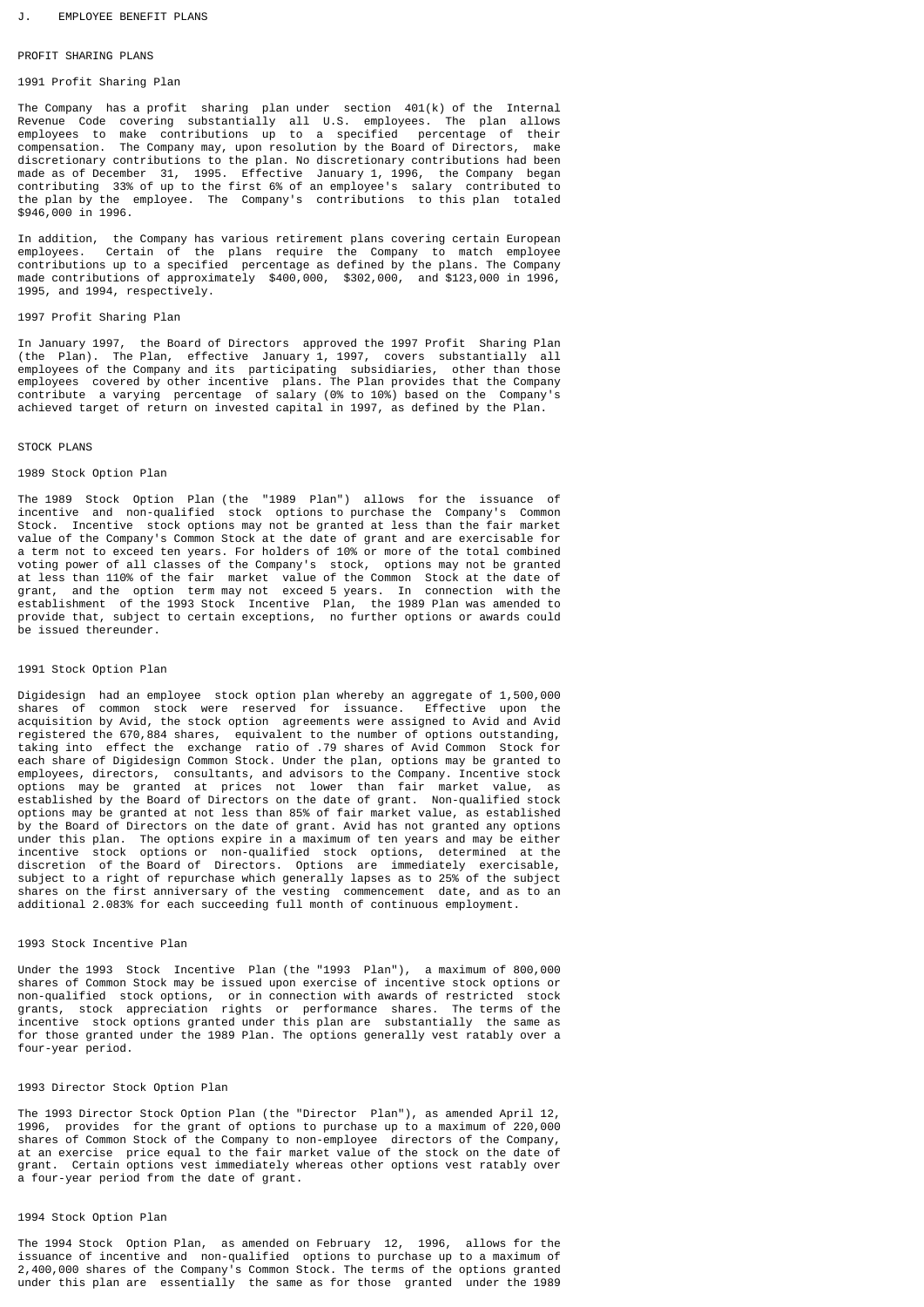Plan.

### 1997 Stock Incentive Plan

In February 1997, the Board of Directors approved the 1997 Stock Incentive Plan. This plan, which is subject to shareholder approval, covers employees, consultants, and directors of the Company, and allows for the issuance of incentive and non-qualified stock options and restricted stock grants to purchase the Company's Common Stock. An aggregate of 1,000,000 shares of Common Stock are reserved for issuance under the plan including up to 500,000 shares of restricted stock which may be issued pursuant to the plan.

### Employee Stock Purchase Plan

On July 31, 1996, the 1993 Employee Stock Purchase Plan (the "1993 Purchase Plan") expired and was replaced with the 1996 Employee Stock Purchase Plan. The 1996 Employee Stock Purchase Plan authorizes the issuance of a maximum of 200,000 shares of Common Stock in semi-annual offerings at a price equal to the lower of 85% of the closing price on the applicable offering commencement date or 85% of the closing price on the applicable offering termination date.

The Company has seven stock-based compensation plans, which are described above. In October 1995, the Financial Accounting Standards Board issued Statement of Financial Accounting Standards No. 123. "Accounting for Stock-Based Financial Accounting Standards No. 123, "Accounting for Compensation", which is effective for periods beginning after December 15, 1995. SFAS No. 123 requires that companies either recognize compensation expense for grants of stock, stock options, and other equity instruments based on fair value, or provide pro forma disclosures of net income and earnings per share in the notes to the financial statements. The Company has adopted the pro forma disclosure provisions of SFAS No. 123 effective in 1996 and has applied Accounting Principles Board Opinion 25 "Accounting for Stock Issued to Employees" and related Interpretations in accounting for its plans. Accordingly, no compensation expense has been recognized for the stock option plans. Had compensation cost for the Company's stock-based compensation plans been determined based on the fair value at the grant dates for the awards under these plans consistent with the methodology prescribed under SFAS No. 123, the Company's net income (loss) and earnings per share would have been reduced to the pro forma amounts indicated below:

|             | 1996                 |                       | 1995       |                       |
|-------------|----------------------|-----------------------|------------|-----------------------|
|             | Net Income<br>(Loss) | Earnings per<br>Share | Net Income | Earnings per<br>Share |
| As Reported | \$(38, 044)          | \$(1.80)              | \$15,439   | \$0.77                |
| Pro Forma   | \$(46, 400)          | \$(2.19)              | \$10,889   | \$0.53                |

The fair value of each option granted during 1996 and 1995 is estimated on the date of grant using the Black-Scholes option-pricing model utilizing the following weighted-average assumptions: (1) zero-coupon U.S. government issues with interest rates of 6.05% and 6.26%, for 1996 and 1995 respectively, (2) expected option life from vesting of 17 months, (3) expected stock volatility of 58.31%, and (4) expected dividend yield of 0.0%.

The fair value of the employee stock purchase plans periods during 1996 and 1995 is estimated on the date of the purchase using the Black-Scholes option-pricing model utilizing the following weighted average assumptions: (1) expected life of 6 months, (2) expected volatility of 58.31%, and (3) expected dividend yield of 0.0%. The risk-free interest rate used in determining the fair value of the plans was determined to be the rate on a zero-coupon six month U.S. Government issue on the first day of the offering period for each of the four plan periods. These interest rates ranged from 4.97% to 6.21%. The amount of compensation expense, net of income taxes related to the Employee Stock Purchase plans, included in the pro forma net income (loss) and earnings per share detailed above, is approximately \$626,000 and \$837,000 for 1996 and 1995 respectively.

Information with respect to options granted under all stock option plans is as follows:

|                                                        | 1996                                       |                                | 1995                                  |                                | 1994                                |
|--------------------------------------------------------|--------------------------------------------|--------------------------------|---------------------------------------|--------------------------------|-------------------------------------|
|                                                        | Shares                                     | Wtd Avg.<br>Price<br>Per Share | Shares                                | Wtd Avg.<br>Price<br>Per Share | Shares                              |
| Options outstanding at<br>beginning of year January 1, | 2,986,595                                  | \$21.59                        | 2,956,569                             |                                | 2,746,530                           |
| Granted<br>Exercised<br>Canceled                       | 2, 273, 398<br>(260, 055)<br>(1, 452, 582) | \$17.01<br>\$4.56<br>\$30.55   | 1,105,040<br>(741, 313)<br>(333, 701) | \$33.60<br>\$8.03<br>\$26.26   | 744,974<br>(399, 082)<br>(135, 853) |
| Options outstanding at<br>end of year December 31,     | 3,547,356                                  | \$16.18                        | 2,986,595                             | \$21.59                        | 2,956,569                           |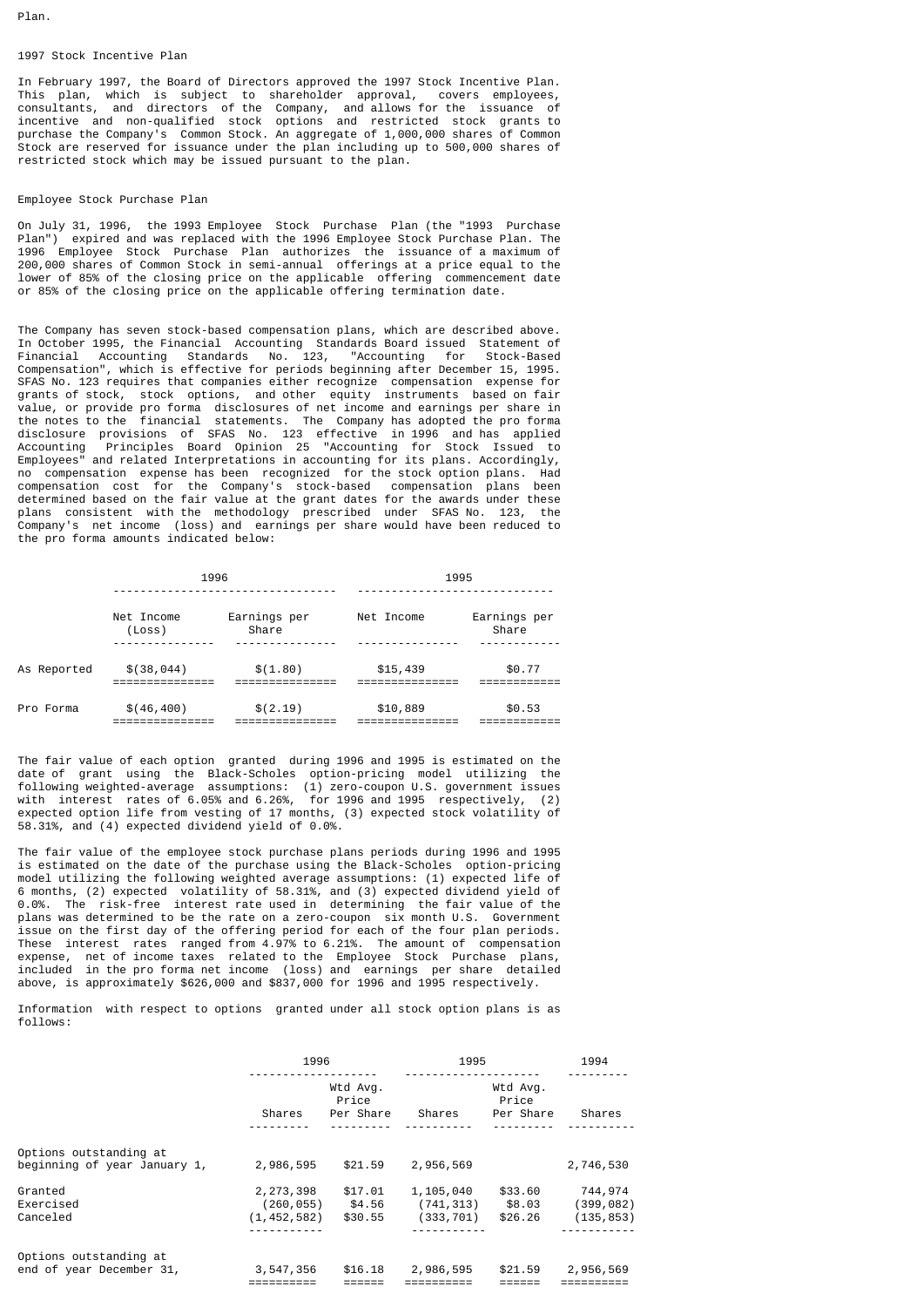| Options exercisable at<br>December 31,                            | 1,237,924 | 999,602 | 622,014 |
|-------------------------------------------------------------------|-----------|---------|---------|
| Options available for<br>future grant at December 31,             | 866,759   | 821,801 | 846,825 |
| Weighted average fair value of<br>options granted during the year | \$6.93    | \$15.59 |         |

The following table summarizes information about stock options outstanding at December 31, 1996:

|                                                                                                                               | Options Outstanding                                   |                                                      | Options<br>Exercisable                                       |                                                   |                                                              |
|-------------------------------------------------------------------------------------------------------------------------------|-------------------------------------------------------|------------------------------------------------------|--------------------------------------------------------------|---------------------------------------------------|--------------------------------------------------------------|
| Range of<br>Exercise Prices                                                                                                   | Number<br>Outstanding                                 | Weighted-Average<br>Remaining<br>Contractual<br>Life | Weighted-Average<br>Exercise<br>Price                        | Number<br>Exercisable                             | Weighted-Average<br>Exercise<br>Price                        |
| \$0.0100 to \$13.0000<br>\$13,2500 to \$15,1900<br>\$15,6600 to \$16,5000<br>\$16,6875 to \$19,6250<br>\$19,7500 to \$46,7500 | 782,724<br>165,770<br>1,389,293<br>730,870<br>478,699 | 6.26<br>9.01<br>9.16<br>8.20<br>8.03                 | \$8,3925<br>\$14,2683<br>\$16,4836<br>\$18,5272<br>\$24,6290 | 635,078<br>57,370<br>45,980<br>285,121<br>214,375 | \$7,4797<br>\$15,0698<br>\$16,4147<br>\$17,6826<br>\$25,9562 |
| \$0.0100 to \$46.7500                                                                                                         | 3,547,356                                             | 8.16<br>====                                         | \$16,1179                                                    | 1,237,924                                         | \$13,7129                                                    |

On February 12, 1996, the Board of Directors authorized all option agreements that granted options under the 1994 Stock Option Plan at an exercise price greater or equal to \$28.48 to be eligible to be exchanged for options with an exercise price at the then fair market value of \$16.50 per share and a first vest date of February 21, 1997. This cancellation and reissuance of stock options affected approximately 860,000 options.

K. COMMITMENTS AND CONTINGENCIES

#### Lease Commitments

The Company leases its office space and certain equipment under non-cancelable operating leases. The future minimum lease commitments under these non-cancelable leases at December 31, 1996 are as follows (in thousands):

|            | \$12.019 |
|------------|----------|
|            | 10,208   |
|            | 8,613    |
|            | 8,453    |
|            | 4,616    |
| Thereafter | 35,942   |
|            |          |
|            | \$79,851 |
|            |          |

The Company's two leases for corporate office space in Tewksbury, Massachusetts, and the lease for the Company's Burbank, California sales and support office, expiring September 2000, June 2010 and January 2007, respectively, all contain renewal options to extend the respective terms for an additional 60 months.

The accompanying consolidated results of operations reflect rent expense on a straight-line basis over the term of the leases. Total rent expense under non-cancelable operating leases was approximately \$11,425,000, \$6,818,000, and \$3,612,000 for the years ended December 31, 1996, 1995, and 1994, respectively.

#### Purchase Commitments

During 1994, the Company entered into a development and manufacturing licensing agreement with an unrelated company. Included in prepaid expenses at December 31, 1995 are approximately \$500,000 of refundable prepaid purchases related to this agreement. This agreement may be terminated by either party, as defined.

The Company currently buys certain key components used in its products from sole source suppliers. These components are purchased through purchase orders placed from time to time. The Company generally does not carry significant inventories of these sole source components and has no guaranteed supply arrangements for them. These purchasing arrangements can result in delays in obtaining products from time to time. While the Company believes that alternative sources of supply for its sole source components could be developed, its business and results of operations could be adversely affected if it were to encounter an extended interruption in its source of supply.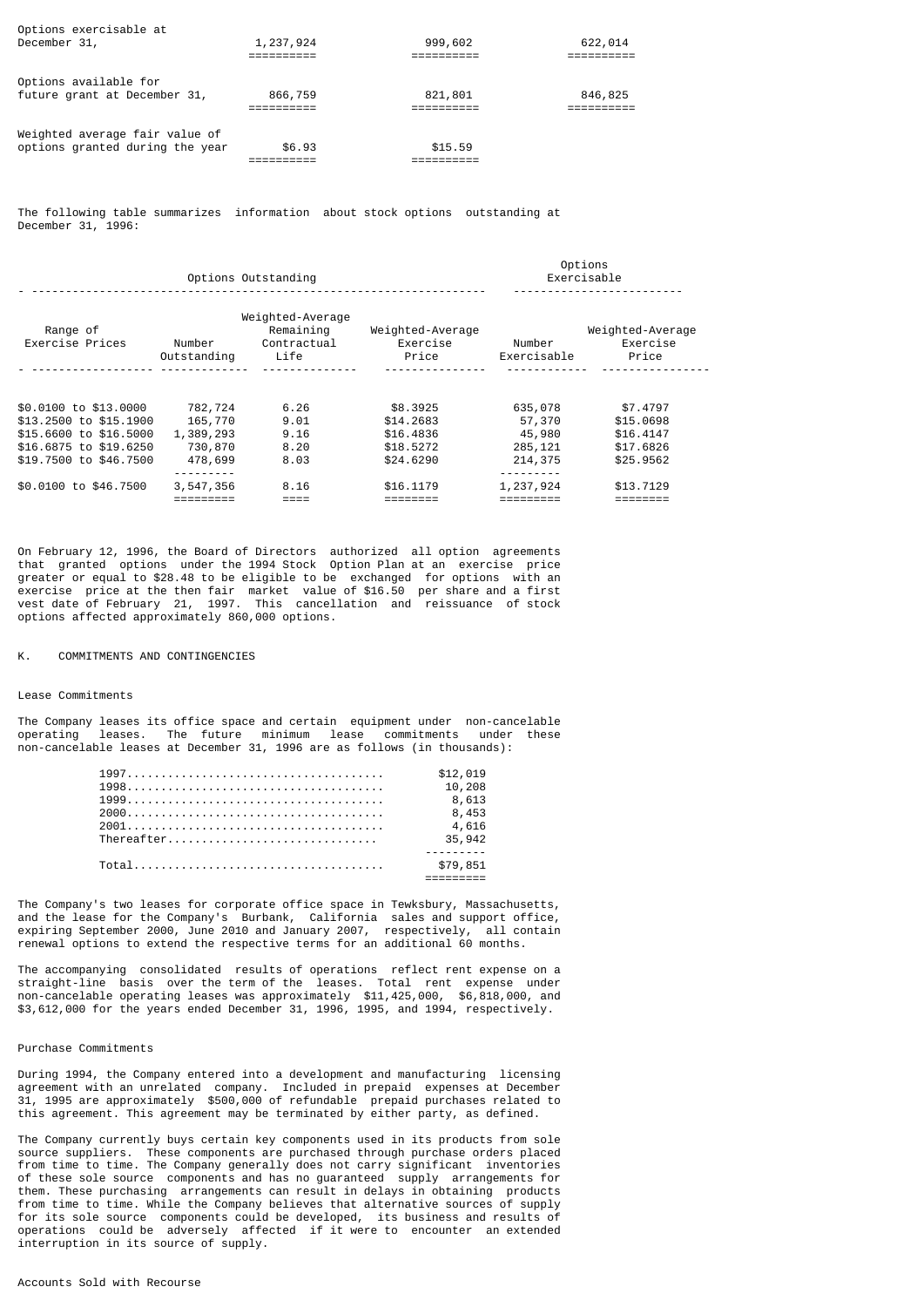The Company from time to time sells systems to unrelated financial institutions which lease such systems to end-user customers. In certain of these transactions, the Company accepts varying amounts of recourse from such unrelated third-party lessors. At December 31, 1996 and 1995, the third party lessors' uncollected balance of lease receivables with recourse totaled approximately \$22,565,000 and \$10,700,000, respectively with approximately \$7,964,000 and \$3,470,000, respectively of associated recourse to Avid. Included in the Company's accrued expenses are provisions for estimated losses under such recourse agreements. To date, the Company has experienced no significant write-offs or returns under such recourse agreements.

#### Research and Development Contracts

During 1995, the Company entered into research and development contracts with third parties under which it received \$4.3 million to be used in the development of certain specified products. Approximately \$2,900,000 was recorded as a reduction of the related development costs during 1995. At December 31, 1995, \$1,400,000 was included in accrued expenses due to the status of related product development and other terms of the underlying contracts. The Company granted to such third parties, among other things, discounted pricing on the products developed. At December 31, 1996 \$179,000 remained in accrued expenses.

### Contingencies

On June 7, 1995, the Company filed a patent infringement complaint in the United States District Court for the District of Massachusetts against Data Translation, Inc., a Marlboro, Massachusetts-based company. Avid is seeking judgment against Data Translation that, among other things, Data Translation has willfully infringed Avid's patent number 5,045,940, entitled "Video/Audio Transmission System and Method." Avid is also seeking an award of treble damages together with prejudgment interest and costs, Avid's costs and reasonable attorneys' fees, and an injunction to prohibit further infringement by Data Translation. The litigation has been temporarily stayed pending a decision by the U.S. Patent and Trademark Office on a reissue patent application based on the issued patent.

In December 1995, six purported shareholder class action complaints were filed in the United States District Court for the District of Massachusetts naming the Company and certain of its underwriters and officers and directors as defendants. On July 31, 1996, the six actions were consolidated into two lawsuits: one brought under the 1934 Securities Exchange Act (the "`34 Act suit") and one under the 1933 Securities Act (the "`33 Act suit"). Principal allegations contained in the two complaints include claims that the defendants violated federal securities laws and state common law by allegedly making false and misleading statements and by allegedly failing to disclose material information that was required to be disclosed, purportedly causing the value of the Company's stock to be artificially inflated. The `34 Act suit was brought on behalf of all persons who bought the Company's stock between July 26, 1995 and December 20, 1995. The `33 Act suit was brought on behalf of persons who bought the Company's stock pursuant to its September 21, 1995 public offering. Both complaints seek unspecified damages for the decline of the value of the Company's stock during the applicable period. A motion to dismiss both the `34 Act and the `33 Act suit was filed on October 18, 1996. Plaintiffs filed oppositions to both motions on December 13, 1996. The defendants' Reply Briefs were filed and the Court heard oral argument on all pending motions on January 28 and 29, 1997. Both motions have been taken under advisement by the court. Although the Company believes that it and the other defendants have meritorious defenses to the allegations made by the plaintiffs and intends to contest these lawsuits vigorously, an adverse resolution of this litigation could have a material adverse effect on the Company's consolidated financial position or results of operations in the period in which the litigation is resolved. A reasonable estimate of the Company's potential loss for damages cannot be made at this time. No costs have been accrued for this possible loss contingency.

On March 11, 1996, the Company was named as defendant in a patent infringement suit filed in the United States District Court for the Western District of Texas by Combined Logic Company, a California partnership located in Beverly Hills, California. On May 16, 1996, the suit was transferred to the United States District Court for the Southern District of New York on motion by the Company. The complaint alleges infringement by Avid of U.S. patent number 4,258,385, issued in 1981, and seeks injunctive relief, treble damages and costs, and attorneys' fees. The Company believes that it has meritorious defenses to the complaint and intends to contest it vigorously. However, an adverse resolution of this litigation could have an adverse effect on the Company's consolidated financial position or results of operations in the period in which the litigation is resolved.

On April 23, 1996, the Company was named as defendant in a patent infringement suit filed in the United States District Court for the District of Massachusetts by Data Translation, Inc., of Marlboro, Massachusetts. The complaint alleges infringement by the Company of U.S. patent number 5,488,695 and seeks injunctive relief, treble damages and costs and attorneys' fees. The Company believes that it has meritorious defenses to the complaint and intends to defend it vigorously. However, an adverse resolution of this litigation could have an adverse effect on the Company's consolidated financial position or results of operations in the period in which the litigation is resolved.

The Company also receives inquiries from time to time with regard to additional possible patent infringement claims. These inquiries are generally referred to counsel and are in various stages of discussion. If any infringement is determined to exist, the Company may seek licenses or settlements. In addition, from time to time as a normal incidence of the nature of the Company's business, various claims, charges, and litigation are asserted or commenced against the Company arising from or related to contractual or employee relations or product performance. Management does not believe these claims would have a material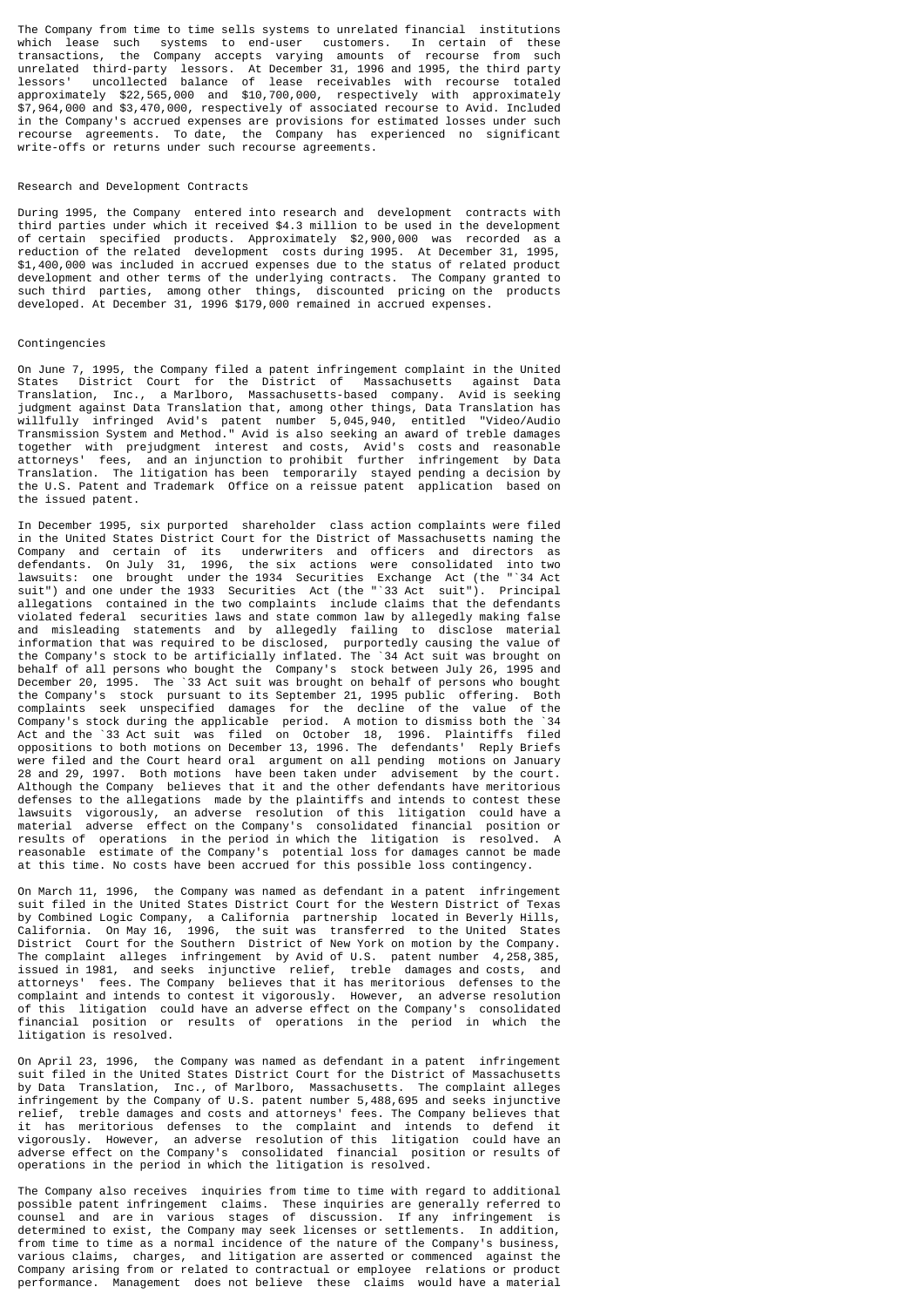adverse effect on the financial position or results of operations of the Company.

### L. FINANCIAL INSTRUMENTS

#### Concentration of Credit Risk

Financial instruments which potentially subject the Company to concentrations of credit risk consist of temporary cash investments and trade receivables. The Company places its excess cash in marketable investment grade securities. are no significant concentrations in any one issuer of debt securities. Concentrations of credit risk with respect to trade receivables are limited due to the large number of customers comprising the Company's customer bases, and their dispersion across different regions. The Company also maintains reserves for potential credit losses and such losses have been within management's expectations.

#### Forward Exchange Contracts

As of December 31, 1996 and 1995, the Company had approximately \$24,738,000 and \$37,087,000, respectively of foreign exchange forward contracts outstanding, denominated in various European and Asian currencies, the Canadian dollar and the Australian dollar, as a hedge against its committed exposures. The following table summarizes the December 31, 1996 currencies and approximate U.S. dollar amounts involved; the Company is the seller with respect to each contract with the exception of the Irish pound contract (in thousands):

| Local Currency<br>Amount | Approximate<br>U.S. Dollar<br>Equivalent |
|--------------------------|------------------------------------------|
|                          | \$1,589                                  |
| 1,000                    | 716                                      |
| 1,000                    | 1,711                                    |
| 1,600                    | 1,176                                    |
| 11,000                   | 7,084                                    |
| 4,200,000                | 2,745                                    |
| 900                      | 1,489                                    |
| 29,000                   | 5,531                                    |
| 309,000                  | 2,697                                    |
|                          |                                          |
|                          | \$24,738                                 |
|                          |                                          |
|                          | 2,000                                    |

The forward exchange contracts generally have maturities of one month. Net gains (losses) of approximately \$968,000, \$(687,000), and \$107,000 resulting from foreign exchange contracts were included in results of operations in 1996, 1995, and 1994, respectively. The fair values of these forward exchange contracts as of December 31, 1996 and 1995 approximate the contract amounts.

### M. GEOGRAPHICAL INFORMATION

A summary of the Company's operations by geographical area for the years ended December 31, 1996, 1995 and 1994 follows (in thousands):

|                                                 | 1996                                  | 1995                                             | 1994                   |
|-------------------------------------------------|---------------------------------------|--------------------------------------------------|------------------------|
| Net revenues:                                   |                                       |                                                  |                        |
| North America<br>Asia Pacific and Latin America | \$283,959<br>36,424                   | \$283,474<br>23,365                              | \$182,230<br>5,667     |
| Europe<br>Eliminations of transfers from North  | 153,311                               | 131,014                                          | 64,180                 |
| America to other areas                          | (44, 685)                             | (31,203)                                         | (18, 444)              |
| Total net revenues                              | \$429,009<br>==========               | \$406,650<br>$=$ $=$ $=$ $=$ $=$ $=$ $=$ $=$ $=$ | \$233,633<br>========  |
| Operating income:                               |                                       |                                                  |                        |
| North America                                   | \$(63, 451)(1)                        | \$11,111                                         | \$14,610               |
| Asia Pacific and Latin America                  | (191)(1)                              | 1,480                                            | 283                    |
|                                                 | 4,991 (1)                             | 16,732 8,316                                     |                        |
|                                                 |                                       | $(712)$ $(6, 676)(2)$                            | 203                    |
| Total operating income (loss)                   | $$(59, 363)$ $$22, 647$<br>========== | ===========                                      | \$23,412<br>========   |
|                                                 |                                       |                                                  |                        |
| Identifiable assets:                            |                                       |                                                  |                        |
| North America                                   | \$158,846                             | \$196,143                                        | \$112,122              |
| Asia Pacific and Latin America                  | 15,965                                | 20,408                                           | 4,294                  |
|                                                 | 49,385                                | 61,412                                           | 48,897                 |
|                                                 | (17, 257)                             | (26, 851)                                        | (35, 030)              |
| Total identifiable assets                       | \$206,939                             | \$251,112                                        | \$130,283              |
| Corporate assets                                | 94,040                                | 80,492                                           | 51,891                 |
| Total assets at December 31,                    | \$300,979<br>=========                | \$331,604<br>==========                          | \$182,174<br>========= |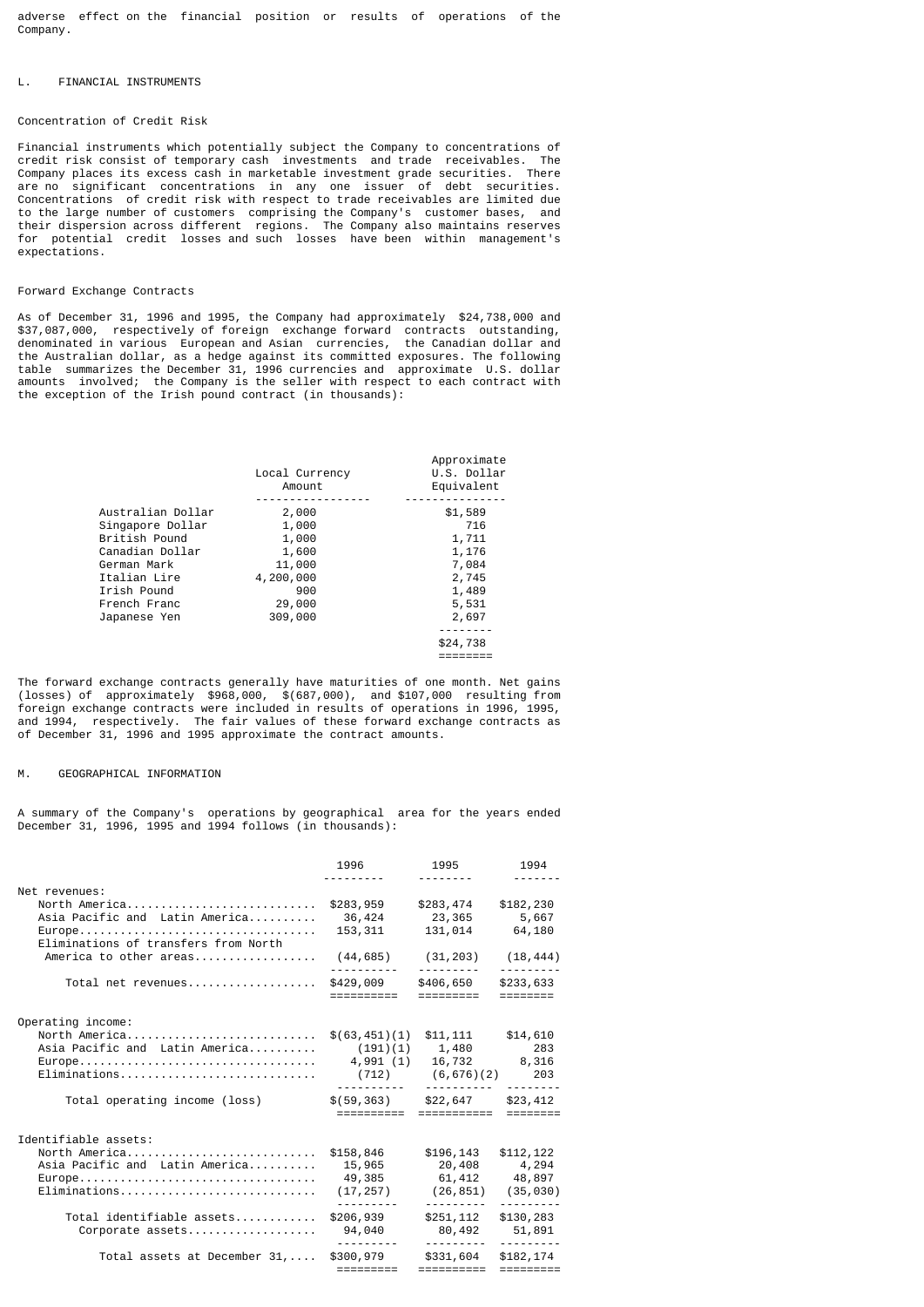- (1) Includes nonrecurring costs, as described in Note N, of \$24,248,000, \$632,000, and \$4,070,000 recorded in North America, Asia Pacific, Latin America, and Europe, respectively in 1996.
- (2) Includes expenses of \$5,456,000 related to merger costs.

Sales outside North America included in North American operations were approximately \$22,477,000, \$35,680,000, and \$31,317,000 in 1996, 1995, and 1994, respectively.

Transfers between geographic areas are accounted for at prices which, in general, provide a profit after coverage of all manufacturing costs.

Identifiable assets are those assets of the Company that are identified with the operations in each geographic area. Corporate assets are principally cash and marketable securities.

### N. NONRECURRING COSTS

In the first quarter of 1996, the Company recorded a nonrecurring charge of \$20,150,000. Included in this charge was \$7,000,000 associated with restructuring, consisting of approximately \$5,000,000 of costs related to staff reductions of approximately 70 employees, primarily in the U.S., and associated write-offs of fixed assets, and \$2,000,000 related to the decision to discontinue development of certain products and projects. Included in this \$7,000,000 were approximately \$4,976,000 of cash payments consisting of \$3,617,000 of salaries and related severance costs and \$1,359,000 of other staff reduction and discontinued development costs. The non-cash charges of \$2,024,000 recorded during 1996 consists primarily of \$1,459,000 for the write-off of fixed assets. Also included in this \$20,150,000 nonrecurring charge is \$13,150,000 related to product transition costs associated with the transition from NuBus to PCI bus technology in some of the Company's product lines. As of December 31, 1996, the Company had completed the related restructuring and product transition actions.

In September 1996, the Company recorded a nonrecurring charge of \$8,800,000, associated primarily with the Company's decision not to release the Avid Media Spectrum product line. This charge includes costs to write-off inventory, fixed assets, capitalized software and various other costs associated with the canceled product line. Approximately \$7,200,000 of the charge relates to non-cash items associated with the write-off of assets. As of December 31, 1996, \$6,600,000 of the charge had been recorded against the liability. The Company expects that these restructuring actions will be completed by March 31, 1997.

As described in Note O, in connection with the 1995 acquisitions, the Company incurred merger costs of approximately \$5,456,000. Of this amount, approximately \$3,900,000 represents provision for direct transaction expenses, primarily professional fees, and \$1,600,000 consists of various restructuring charges.

### O. ACQUISITIONS

In March 1995, the Company acquired Parallax Software Limited and 3 Space Software Limited, developers of paint and compositing software, and Elastic Reality, Inc., a developer of special effects software. These transactions, which were accounted for as poolings of interest, were effected through the exchange of approximately 1.5 million shares of the Company's Common Stock for all of the issued and outstanding shares of these entities. The December 31, 1995, accompanying balance sheet and statement of stockholders' equity includes a retained earnings adjustment for December 31, 1994, retained earnings of the companies, as the Company's previous years' financial statements have not been restated. The operations of Parallax Software Limited, 3 Space Software Limited and Elastic Reality, Inc. are not material to the Company's consolidated operations.

In January 1995, the Company completed a merger with Digidesign. The merger was accounted for as a pooling of interests and was effected through the exchange of approximately 6 million shares of the Company's Common Stock for all of the issued and outstanding shares of Digidesign based on a merger exchange ratio of .79 shares of Avid Common Stock for each share of Digidesign Common Stock. The historical consolidated financial statements for all years prior to the acquisition have been restated in the consolidated financial statements to include the financial position, results of operations and cash flows of Digidesign. Effective January 5, 1995, Digidesign's fiscal year end was changed from March 31 to December 31 to conform with the Company's year end. Digidesign's results of operations for the 12-month periods ending December 31, 1994, and March 31, 1994, have been included in the Company's 1994 and 1993 results, respectively. Accordingly, Digidesign's operations for the three months ended March 31, 1994, are included in the Company's results for both of the years ended December 31, 1994 and 1993 (when presented). Revenues and net income for Digidesign for the three months ended March 31, 1994, were \$8,510,000 and \$1,078,000, respectively. This net income amount has been reported as an adjustment to consolidated retained earnings. Revenue and net income for the individual entities was as follows:

|                       | 1994      |
|-----------------------|-----------|
|                       |           |
| Net revenues          |           |
| Avid Technology, Inc. | \$203,668 |
| Digidesign, Inc.      | 38,652    |
| Adjustments           | (8, 687)  |
|                       |           |
| Combined              | \$233,633 |

========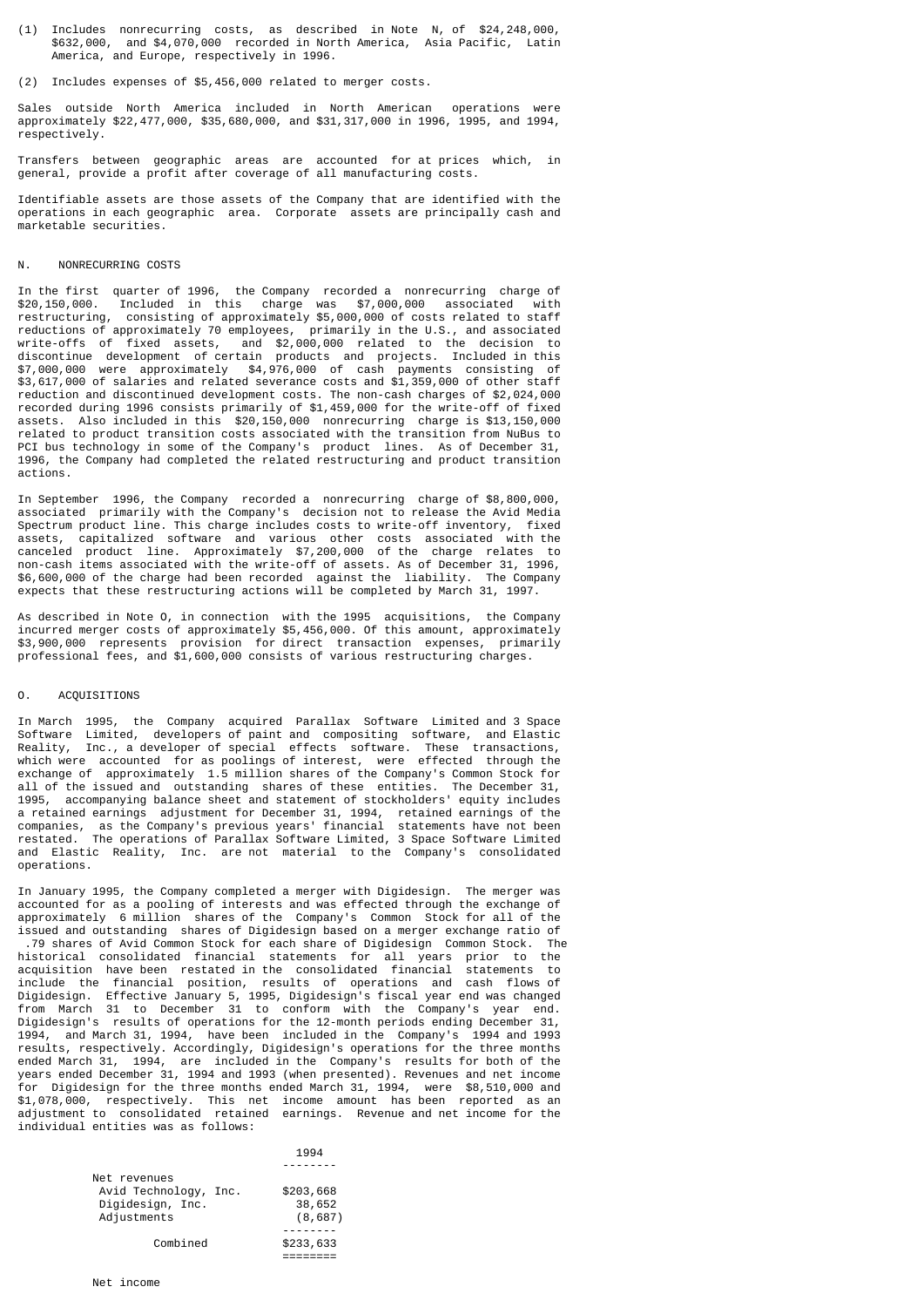| Avid Technology, Inc. | \$12,971 |
|-----------------------|----------|
| Digidesign, Inc.      | 5,047    |
| Adjustments           | (225)    |
| Combined              | \$17,793 |

The adjustments to the historical consolidated financial statements reflect those necessary to eliminate the effects on the consolidated financial those necessary to eliminate the effects on the consolidated statements of Digidesign sales to Avid.

On October 1, 1994, the Company acquired certain assets and assumed certain liabilities of Basys Automation Systems (Basys), a manufacturer of newsroom automation systems. Basys' revenues were approximately \$19,600,000 the year ended December 31, 1994. The effect of this acquisition on net income is immaterial. This transaction was accounted for under the purchase method. Accordingly, the results of Basys are included in the consolidated financial statements from the acquisition date forward. The purchase price was equal to fair value of the net assets acquired. Additionally, on October 1, 1994, the Company acquired SofTECH Systems, Inc. (SofTECH), a developer of newsroom automation software. This transaction, which was accounted for as a pooling of interests, was effected through the exchange of shares of Common Stock of the Company for all the issued and outstanding shares of SofTECH. The operations of SofTECH are not material to the Company's consolidated operations. The aggregate consideration for the Basys and SofTECH acquisitions was approximately \$5,000,000 in cash and stock.

#### P. QUARTERLY RESULTS (UNAUDITED)

This information has been derived from unaudited consolidated financial statements that, in the opinion of management, include all normal recurring adjustments necessary for a fair presentation of such information.

In thousands, except per share data:

|                                                                                                                        | Quarters Ended            |                                    |                           |                                     |                           |                           |                            |                                    |
|------------------------------------------------------------------------------------------------------------------------|---------------------------|------------------------------------|---------------------------|-------------------------------------|---------------------------|---------------------------|----------------------------|------------------------------------|
|                                                                                                                        | 1996                      |                                    |                           |                                     | 1995                      |                           |                            |                                    |
|                                                                                                                        | Dec.<br>31                | Sept.<br>30                        | Jun.<br>30                | Mar.<br>31                          | Dec.<br>31                | Sept.<br>30               | Jun.<br>30                 | Mar.<br>31                         |
| Net revenues<br>Cost of revenues                                                                                       | \$113,211<br>66,266(1)    | \$114,664<br>60,670                | \$109,095<br>59,416       | \$92,039<br>52,456                  | \$109,931<br>54,722       | \$114,377<br>56,408       | \$98,447<br>47,143         | \$83,895<br>40,568<br>------       |
| Gross profit                                                                                                           | 46,945                    | 53,994                             | 49,679                    | 39,583                              | 55,209                    | 57,969                    | 51,304                     | 43,327                             |
| Operating expenses:<br>Research & development<br>Marketing & Selling<br>General & administrative<br>Nonrecurring costs | 17,583<br>32,182<br>5,857 | 17,569<br>31,303<br>6,767<br>8,800 | 16,637<br>33,088<br>6,081 | 17,616<br>30,433<br>5,498<br>20,150 | 15,657<br>32,926<br>5,282 | 12,834<br>27,747<br>4,459 | 13, 141<br>25,449<br>4,110 | 12,209<br>21,658<br>4,234<br>5,456 |
| $Total$ operating expenses                                                                                             | 55,622                    | 64,439                             | 55,806                    | 73,697                              | 53,865                    | 45,040                    | 42,700                     | 43,557                             |
| Operating income $(\text{loss})$<br>Other income, net                                                                  | (8, 677)<br>1,596         | (10, 445)<br>523                   | (6, 127)<br>710           | (34, 114)<br>587                    | 1,344<br>660              | 12,929<br>(53)            | 8,604<br>408               | (230)<br>365                       |
| Income (loss) before<br>income taxes<br>Provision for (benefit from)<br>income taxes                                   | (7,081)<br>(2, 250)       | (9, 922)<br>(3, 164)               | (5, 417)<br>(1, 760)      | (33, 527)<br>(10, 729)              | 2,004<br>491              | 12,876<br>4,122           | 9,012<br>2,882             | 135<br>1,093                       |
| $Net$ income $(loss)$                                                                                                  | \$(4,831)                 | \$(6, 758)                         | \$(3, 657)                | \$(22, 798)                         | \$1,513                   | \$8,754                   | \$6,130                    | \$ (958)                           |
| Net income (loss)<br>per common share                                                                                  | \$(.23)                   | \$(.32)                            | \$(.17)                   | ========<br>\$(1.08)<br>==========  | \$.07                     | \$.43                     | \$.31                      | \$(.05)                            |
| Weighted average common<br>and common equivalent<br>shares outstanding                                                 | 21,306                    | 21,224                             | 21,104                    | 21,019                              | 22,196                    | 20,344                    | 19,989                     | 18,129                             |
| High common stock price<br>Low common stock price                                                                      | \$16.250<br>\$10.125      | \$20.500<br>\$12.375               | \$25.875<br>\$17.875      | \$22.750<br>\$16.375                | \$48.750<br>\$16.750      | \$47.750<br>\$37.250      | \$40.500<br>\$28.250       | \$34.000<br>\$23.000               |
| (1) Includes a non-cash, charge of \$5.6, million, related, principally, to spare                                      |                           |                                    |                           |                                     |                           |                           |                            |                                    |

(1) Includes a non-cash charge of \$5.6 million related principally to spare parts which are no longer required to support the Company's business.

The Company's quarterly operating results fluctuate as a result of a number of factors including, without limitation, the timing of new product introductions, marketing expenditures, promotional programs, and periodic discounting due to competitive factors. The Company's operating results may fluctuate in the future as a result of these and other factors, including the Company's success in developing and introducing new products, its products and customer mix and the level of competition which it experiences. The Company operates with a relatively small backlog. Quarterly sales and operating results therefore generally depend on the volume and timing of orders received during the quarter. The Company's expense levels are based in part on its forecasts of future revenues. If revenues are below expectations, the Company's operating results may be adversely affected. Accordingly, there can be no assurance that the Company will be profitable in any particular quarter.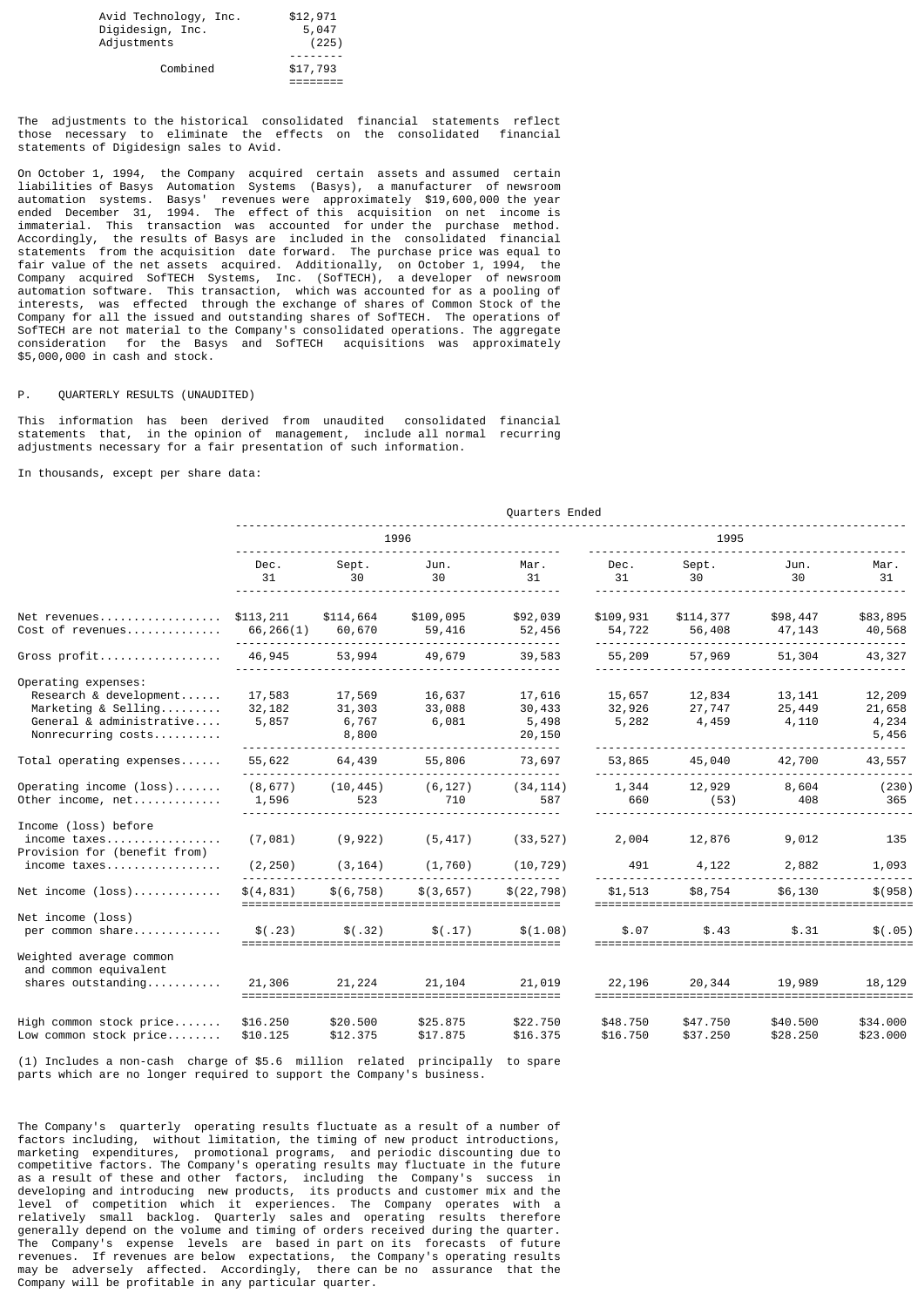ITEM 9. CHANGES IN AND DISAGREEMENTS WITH ACCOUNTANTS ON ACCOUNTING AND FINANCIAL DISCLOSURE

Not applicable.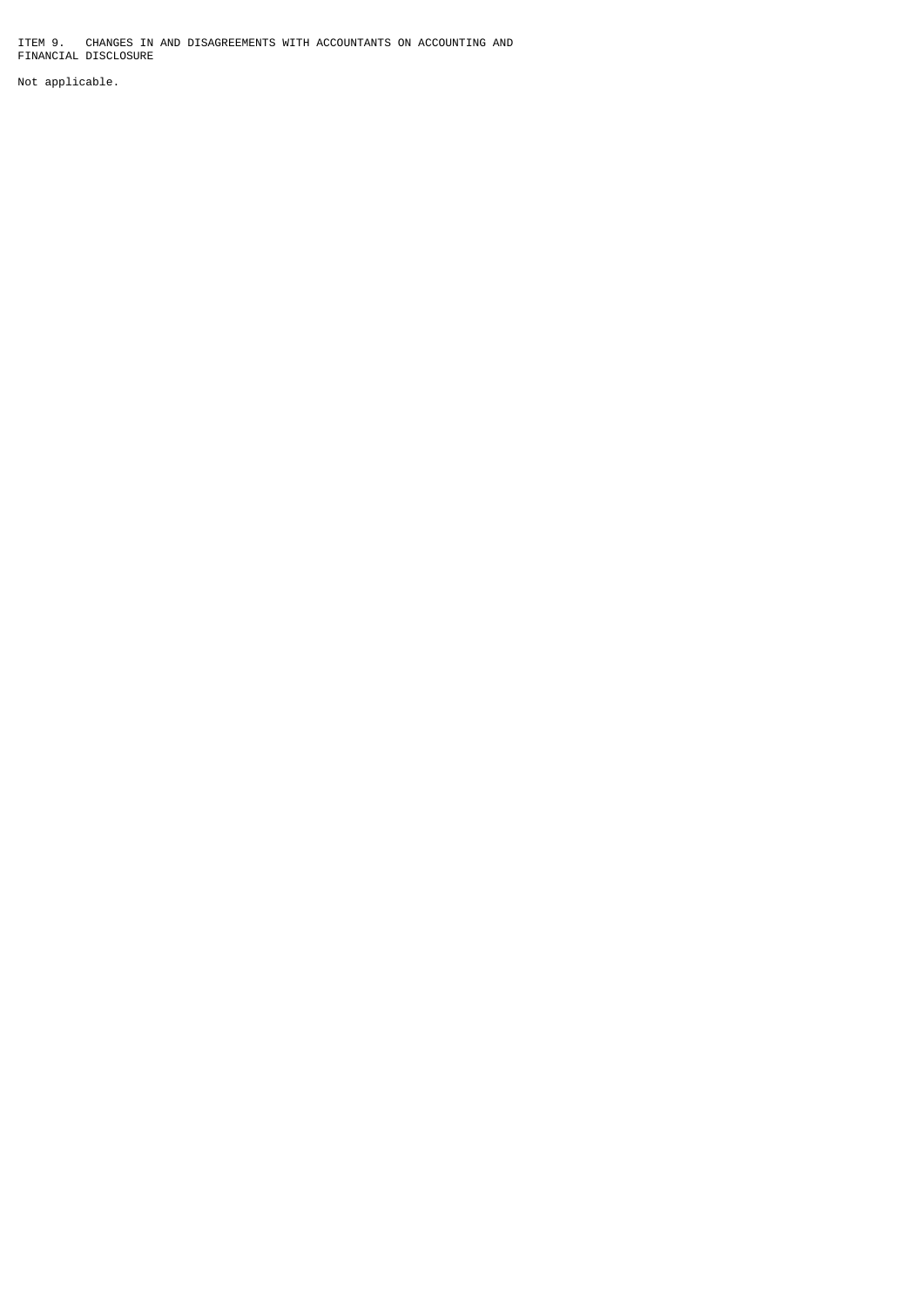### PART III

### ITEM 10. DIRECTORS AND EXECUTIVE OFFICERS OF THE REGISTRANT

The response to this item is contained in part under the caption "EXECUTIVE OFFICERS OF THE COMPANY" in Part I hereof, and the remainder is contained in the Company's Proxy Statement for the Annual Meeting of Shareholders to be held on June 4, 1997 (the "1997 Proxy Statement") under the caption "Election of Directors" and is incorporated herein by reference.

### ITEM 11. EXECUTIVE COMPENSATION

The response to this item is contained in the Company's 1997 Proxy Statement under the captions "Director's Compensation" and "Executive Compensation" and is incorporated herein by reference. Information relating to any delinquent filings of Forms 3, 4 and 5 of the Company is contained in the Company's 1997 Proxy Statement under the caption "Reports under Section 16(a) of the Exchange Act."

## ITEM 12. SECURITY OWNERSHIP OF CERTAIN BENEFICIAL OWNERS AND MANAGEMENT

The response to this item is contained in the Company's 1997 Proxy Statement under the caption "Security Ownership of Certain Beneficial Owners and Management" and is incorporated herein by reference.

### ITEM 13. CERTAIN RELATIONSHIPS AND RELATED TRANSACTIONS

The response to this item is contained in the Company's 1997 Proxy Statement under the caption "Certain Transactions," and is incorporated herein by reference.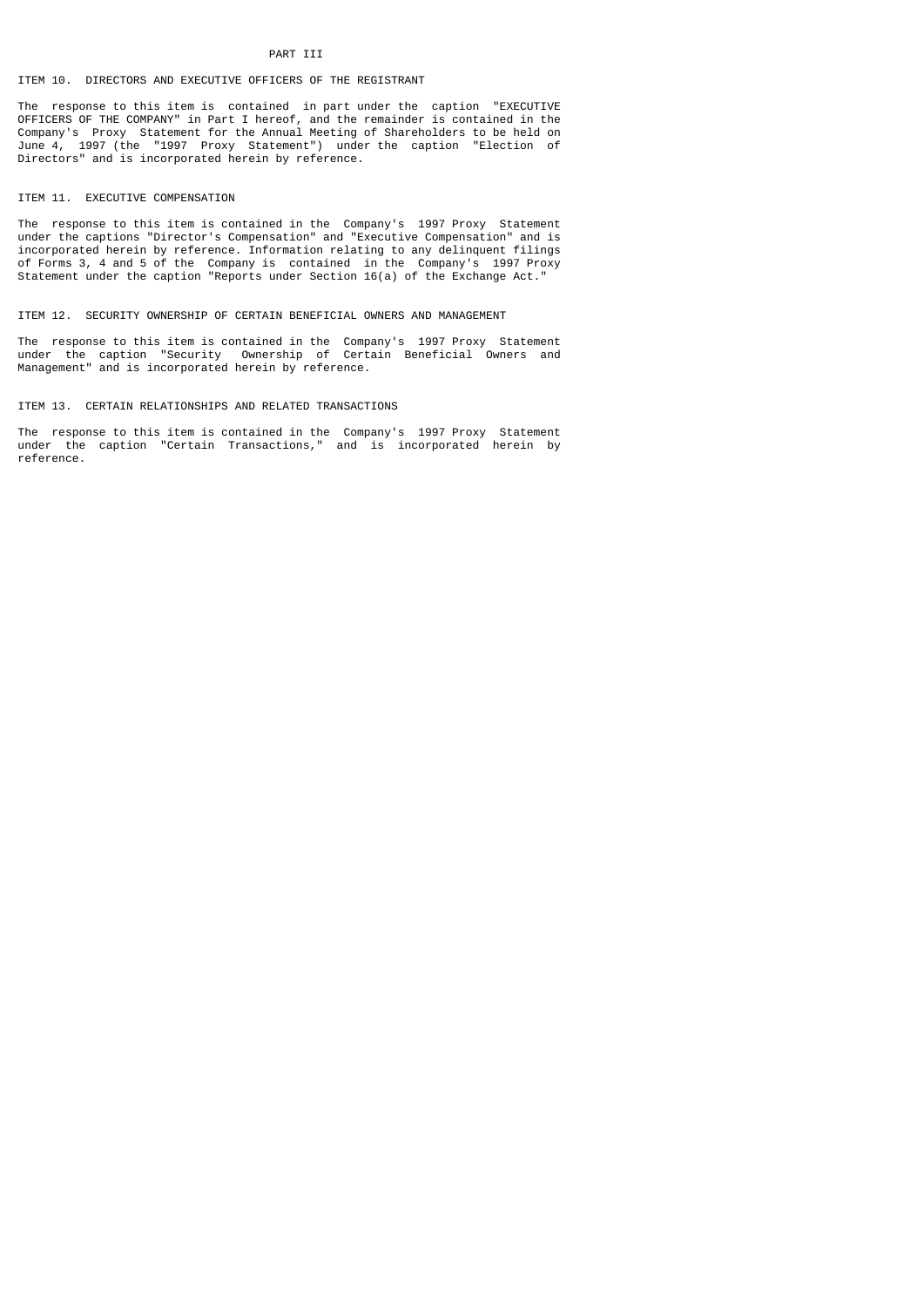### PART IV

ITEM 14. EXHIBITS, FINANCIAL STATEMENT SCHEDULES, AND REPORTS ON FORM 8-K

(a) 1. FINANCIAL STATEMENTS

The following consolidated financial statements are included in Item 8:

- Report of Independent Accountants
- Consolidated Statements of Operation for the years ended December 31, 1996, 1995 and 1994.
- Consolidated Balance Sheets as of December 31, 1996 and 1995.
- Consolidated Statements of Stockholders' Equity for the years ended December 31, 1996, 1995 and 1994.
- Consolidated Statements of Cash Flows for the years ended December 31, 1996, 1995 and 1994.
- Notes to Consolidated Financial Statements

### (a) 2. FINANCIAL STATEMENT SCHEDULE

The following consolidated financial statement schedule is included in Item 14(d):

Schedule II - Valuation and Qualifying Accounts

Schedules other than that listed above have been omitted since the required information is not present or not present in amounts sufficient to require submission of the schedule, or because the information required is included in the consolidated financial statements or the notes thereto.

(a) 3. LISTING OF EXHIBITS

#### EXHIBIT NO. 2008 DESCRIPTION

- 3.1 Certificate of Amendment of the Third Amended and Restated Certificate of Incorporation of the Registrant (incorporated by reference to the Registrant's Quarterly Report on Form 10-Q as filed with the Commission on May 15, 1995, File No. 0-21174).
- 3.2 Third Amended and Restated Certificate of Incorporation of the Registrant (incorporated by reference to the Registrant's Registration Statement on Form S-8 as filed with the Commission on June 9, 1993, File No. 33-64126).
- 3.3 Amended and Restated By-Laws of the Registrant (incorporated by reference to the Registrant's Registration Statement on Form S-1 as declared effective by the Commission on March 11, 1993, File No. 33-57796).
- 3.4 Certificate of Designations establishing Series A Junior Participating Preferred Stock (the "Certificate of Designations") (incorporated by reference to the Registrant's Annual Report on Form 10-K as filed with the Commission on April 1, 1996).
	- 3.5 Certificate of Correction to the Certificate of Designations (incorporated by reference to the Registrant's Annual Report on Form 10-K as filed with the Commission on April 1, 1996).
	- 4.1 Specimen Certificate representing the Registrant's Common Stock (incorporated by reference to the Registrant's Registration Statement on Form S-1 as declared effective by the Commission on March 11, 1993, File No. 33-57796).
- 4.2 Rights Agreement, dated as of February 29, 1996, between the Registrant and The First National Bank of Boston, as Rights Agent (incorporated by reference to the Registrant's Current Report on Form 8-K as filed with the Commission on March 8, 1996, File No. 0-21174).
	- 10.1 Lease Agreement, dated as of April 20, 1992, by and between the Registrant and Metropolitan Life Insurance Company (incorporated by reference to the Registrant's Registration Statement on Form S-1 as declared effective by the Commission on March 11, 1993, File No. 33-57796).
- 10.2 Second Amendment dated as of March 17, 1994 to Lease dated as of April 20, 1992 as amended by the First Amendment thereto dated September 21, 1992 between Metropolitan Life Insurance Company and Avid Technology, Inc. (incorporated by reference to the Registrant's Quarterly Report on Form 10-Q as filed with the Commission on May 13, 1994, File No. 0-21174).
	- 10.3 Lease dated September 29, 1995 between Allied Dunbar Insurance PLC and Avid Technology Limited (incorporated by reference to the Registrant's Quarterly Report on Form 10-Q as filed with the Commission on November 14, 1995, File No. 0-21174).

10.4 Lease dated August 30, 1995 between Syntex (U.S.A.) Inc. and Avid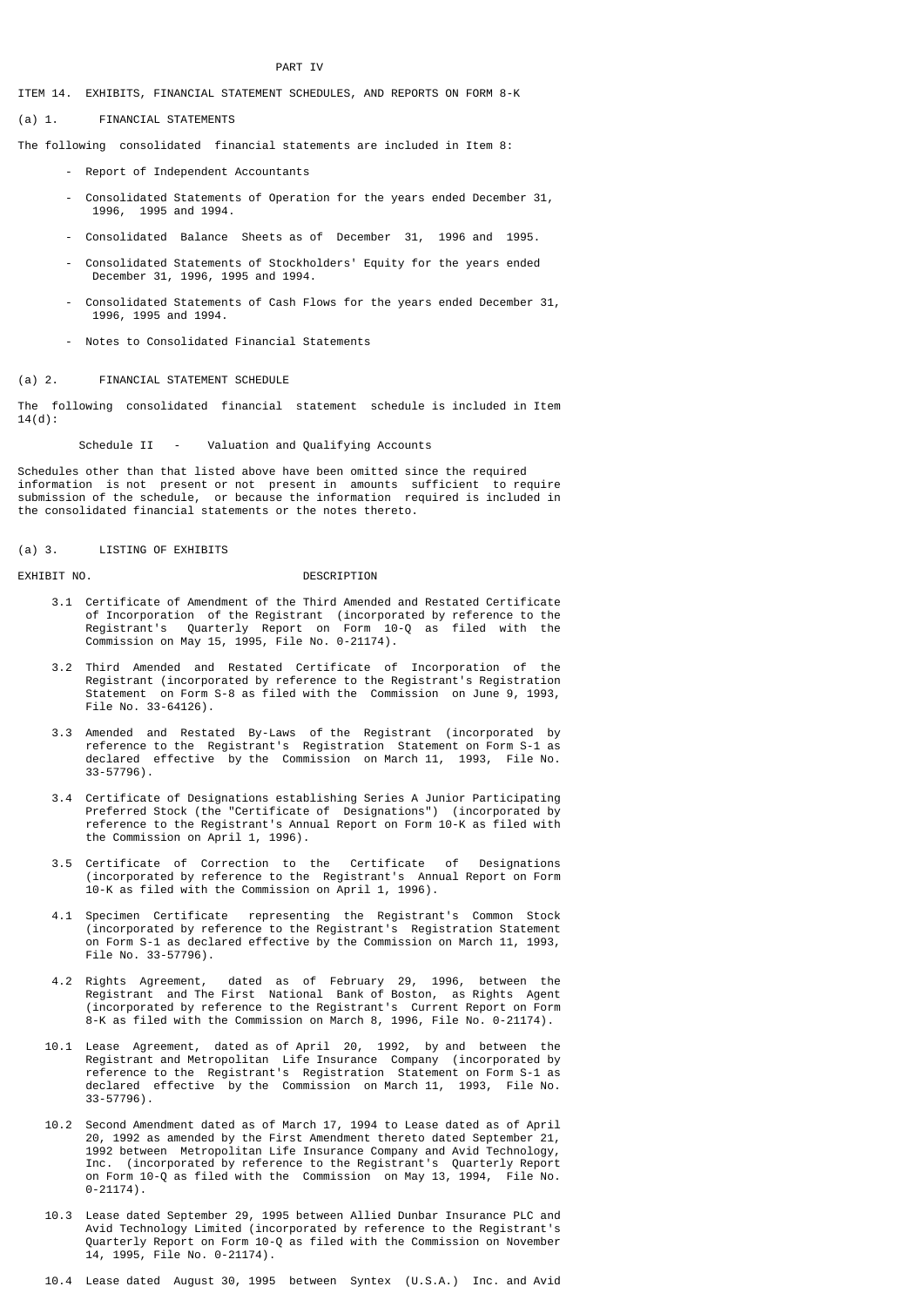Technology, Inc. (incorporated by reference to the Registrant's Quarterly Report on Form 10-Q as filed with the Commission on November 14, 1995, File No. 0-21174).

- 10.5 Lease between MGI Andover Street, Inc. and Avid Technology, Inc. dated March 21, 1995 (incorporated by reference to the Registrant's Quarterly Report on Form 10-Q as filed with the Commission on May 15, 1995, File No. 0-21174).
- 10.6 Amended and Restated lease dated as of June 7, 1996 between MGI One Park West, Inc. and Avid Technology, Inc. (incorporated by reference to the Registrant's Quarterly Report on Form 10-Q as filed with the Commission on August 14, 1996, File No. 0-21174).
- 10.7 Amended and Restated Revolving Credit Agreement among Avid Technology, Inc., The First National Bank of Boston, as agent, NationsBank Texas, N.A., BayBank and ABN AMRO Bank N.V. dated as of July 1, 1995 (incorporated by reference to the Registrant's Quarterly Report on Form 10-Q as filed with the Commission on August 9, 1995, File No.  $0 - 21174$ ).
- 10.8 First Amendment dated September 30, 1995 to Amended and Restated Revolving Credit Agreement by and among Avid Technology, Inc., The First National Bank of Boston, as agent, NationsBank of Texas, N.A., BayBank and ABN AMRO Bank N.V. (incorporated by reference to the BayBank and ABN AMRO Bank N.V. (incorporated by reference to the Registrant's Quarterly Report on Form 10-Q as filed with the Commission on November 14 , 1995, File No. 0-21174).
- 10.9 Second Amendment dated as of February 28, 1996 to Amended and Restated Revolving Credit Agreement among Avid Technology, Inc., The First National Bank of Boston, as agent, NationsBank of Texas, N.A., BayBank and ABN AMRO Bank N.V. dated as of June 30, 1996 (incorporated by reference to the Registrant's Quarterly Report on Form 10-Q as filed with the Commission on August 14, 1996, File No. 0-21174).
- 10.10 Third Amendment dated as of May 8, 1996 to Amended and Restated Revolving Credit Agreement among Avid Technology, Inc., The First National Bank of Boston, as agent, NationsBank of Texas, N.A., BayBank and ABN AMRO Bank N.V. dated as of June 30, 1996 (incorporated by reference to the Registrant's Quarterly Report on Form 10-Q as filed with the Commission on August 14, 1996, File No. 0-21174).
- 10.11 Fourth Amendment dated as of June 28, 1996 to Amended and Restated Revolving Credit Agreement among Avid Technology, Inc., The First National Bank of Boston, as agent, NationsBank of Texas, N.A., BayBank and ABN AMRO Bank N.V. dated as of June 30, 1996 (incorporated by reference to the Registrant's Quarterly Report on Form 10-Q as filed with the Commission on August 14, 1996, File No. 0-21174).
- 10.12 Fifth Amendment dated as of July 1, 1996 to Amended and Restated Revolving Credit Agreement among Avid Technology, Inc., The First National Bank of Boston, as agent, NationsBank of Texas, N.A., BayBank and ABN AMRO Bank N.V. dated as of June 30, 1996 (incorporated by reference to the Registrant's Quarterly Report on Form 10-Q as filed with the Commission on August 14, 1996, File No. 0-21174).
	- 10.13 Form of Distribution Agreement (incorporated by reference to the Registrant's Registration Statement on Form S-1 as declared effective by the Commission on March 11, 1993, File No. 33-57796).
- 10.14 Form of Purchase and License Agreement (incorporated by reference to the Registrant's Registration Statement on Form S-1 as declared effective by the Commission on March 11, 1993, File No. 33-57796).
	- 10.15 Form of Software Only License Agreement (incorporated by reference to the Registrant's Registration Statement on Form S-1 as declared effective by the Commission on March 11, 1993, File No. 33-57796).
	- #10.16 1989 Stock Option Plan (incorporated by reference to the Registrant's Registration Statement on Form S-1 as declared effective by the Commission on March 11, 1993, File No. 33-57796).
	- #10.17 1993 Stock Option Plan (incorporated by reference to the Registrant's Registration Statement on Form S-1 as declared effective by the Commission on March 11, 1993, File No. 33-57796).
- #10.18 1993 Director Stock Option Plan, as amended (incorporated by reference to the Registrant's Proxy Statement as filed with the Commission on April 27, 1995, File No. 02-1174).
- #10.19 1993 Executive Compensation Agreement (incorporated by reference to the Registrant's Registration Statement on Form S-1 as declared effective by the Commission on March 11, 1993, File No. 33-57796).
- #10.20 1993 Employee Stock Purchase Plan (incorporated by reference to the Registrant's Registration Statement on Form S-8 as filed with the Commission on June 9, 1993, File No. 33-64130).
	- #10.21 1994 Stock Option Plan, as amended (incorporated by reference to the Registrant's Registration Statement on Form S-8 as filed with the Commission on October 27, 1995, File No. 33-98692).
- #10.22 Digidesign, Inc. 1991 Stock Option Plan (incorporated by reference to Registrant's Registration Statement on Form S-8 as filed with the Commission on January 6, 1995, File No. 33-88318).
	- #10.23 1995 Executive Variable Compensation Program (incorporated by reference to the Registrant's Quarterly Report on Form 10-Q as filed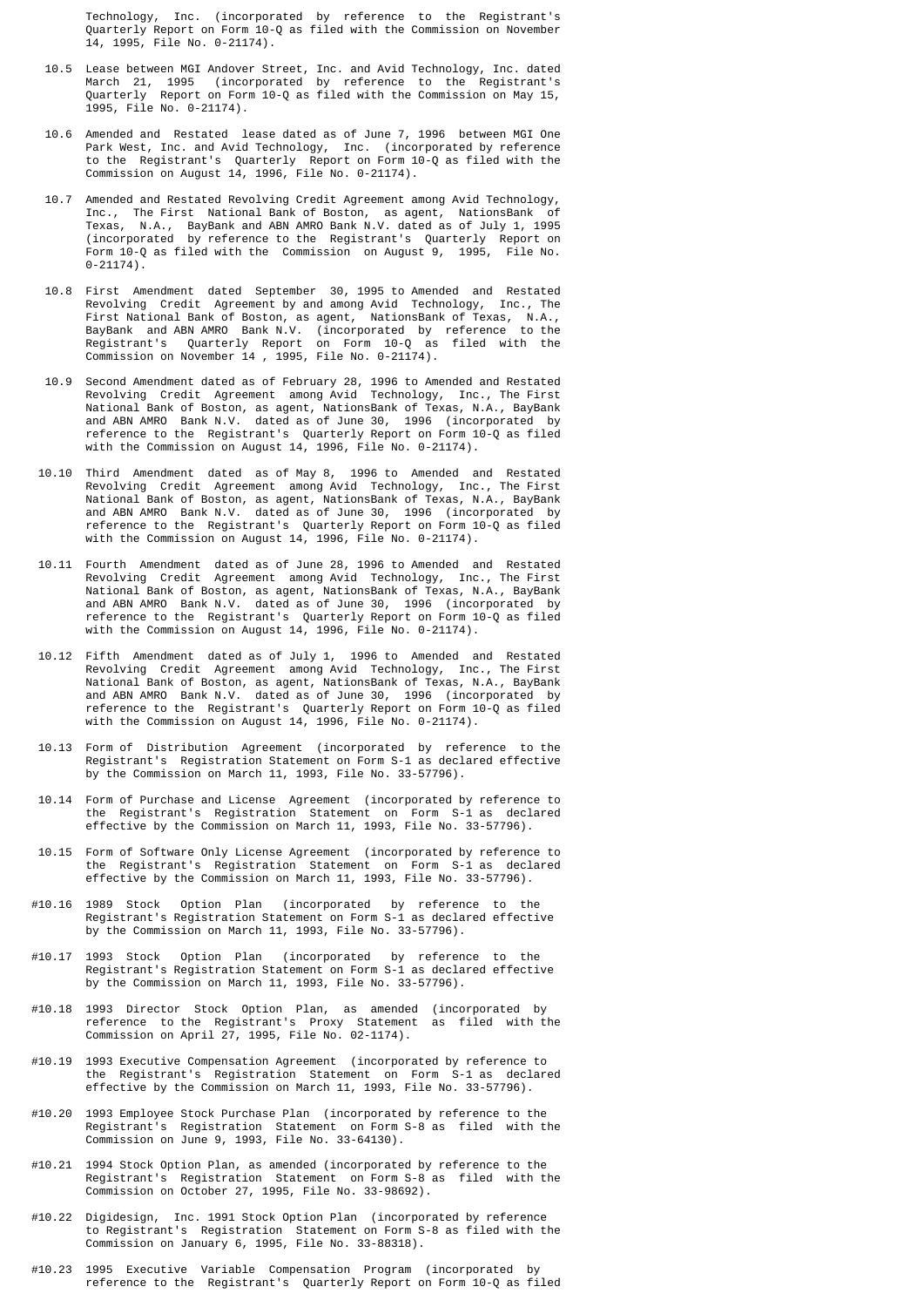with the Commission on May 15, 1995, File No. 0-21174).

- #10.24 1993 Director Stock Option Plan, as amended (incorporated by reference to the Registrant's Registration Statement on Form S-8 as filed with the Commission on July 25, 1996, File No. 333-08821).
- #10.25 1994 Stock Option Plan, as amended (incorporated by reference to the Registrant's Registration Statement on Form S-8 as filed with the Commission on July 25, 1996, File No. 333-08823).
- #10.26 1996 Employee Stock Purchase Plan (incorporated by reference to the Registrant's Registration Statement on Form S-8 as filed with the Commission on July 25, 1996, File No. 333-08825).
- #10.27 Employment Agreement between the Company and William J. Miller (incorporated by reference to the Registrant's quarterly Report on Form 10-Q as filed with the Commission on November 14, 1996, File No. 0-21174).
- #10.28 Employment Agreement between the Company and William L. Flaherty (incorporated by reference to the Registrant's quarterly Report on Form 10-Q as filed with the Commission on November 14, 1996, File No. 0-21174).
- #10.29 Employment agreement between the Company and Clifford Jenks (incorporated by reference to the Registrant's quarterly Report on Form 10-Q as filed with the Commission on November 14, 1996, File No. 0-21174).
- 10.30 Agreement and Plan of Merger, dated as of October 25, 1994, among Avid Technology, Inc., Avid Technology Merger Co., Inc. and Digidesign, Inc. (incorporated by reference to Registrant's Current Report on Form 8-K as filed with the Commission on October 31, 1994, File No. 0-21174).
	- \*11 Statement Regarding Supplemental Computation of Per Share Earnings.
	- \*21 Subsidiaries of the Registrant.

\*23.1 Consent of Coopers & Lybrand L.L.P., Independent Accountants

\*documents filed herewith #Management contract or compensatory plan identified pursuant to Item 14 (a) 3.

\_\_\_\_\_\_\_\_\_\_\_\_\_\_\_\_\_\_

(b) REPORTS ON FORM 8-K

For the fiscal quarter ended December 31, 1996, the Company filed no Current Reports on Form 8-K.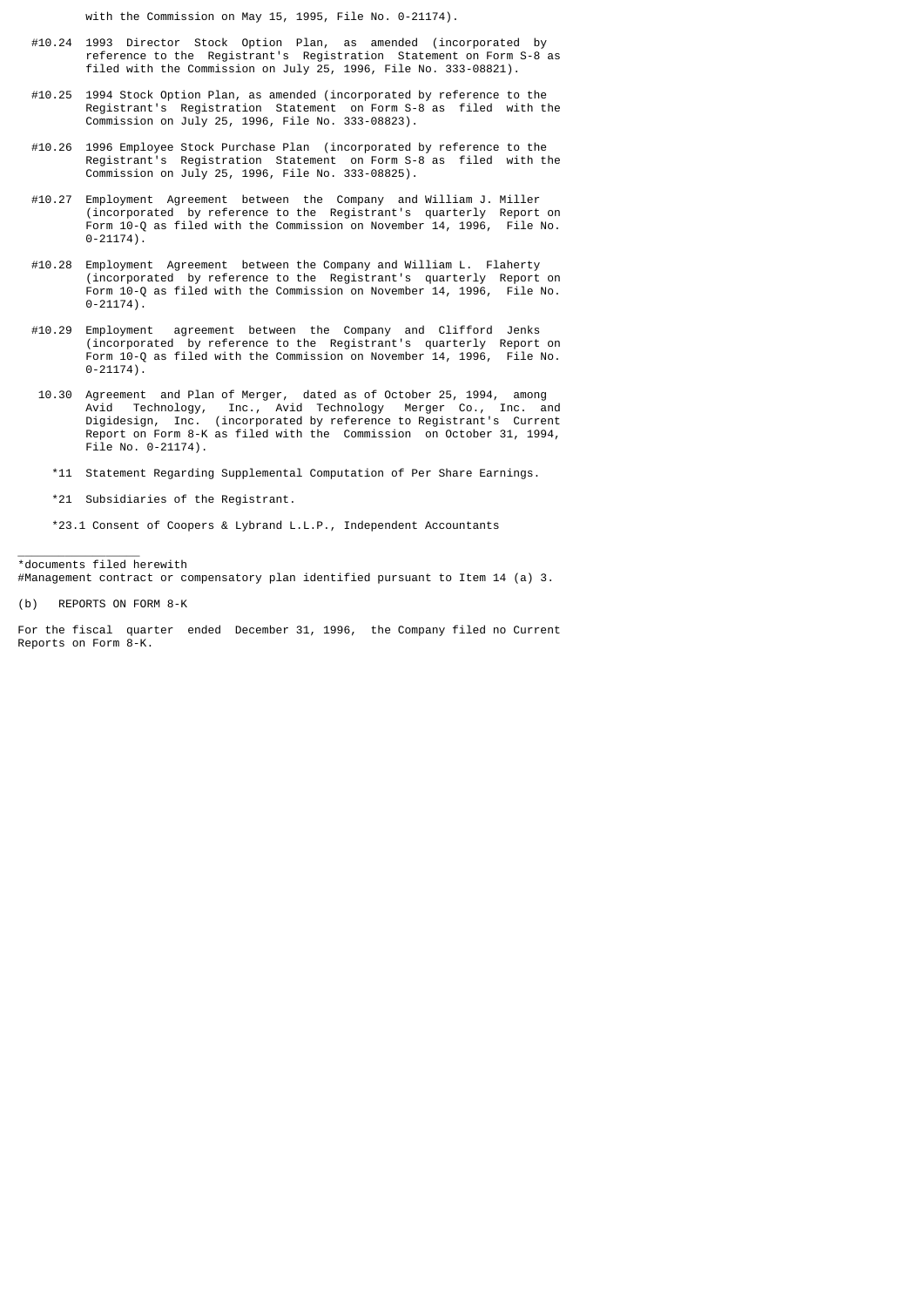## SIGNATURES

Pursuant to the requirements of Section 13 or 15(d) of the Securities Exchange Act of 1934, the registrant has duly caused this report to be signed on its behalf by the undersigned, thereunto duly authorized.

AVID TECHNOLOGY, INC. (Registrant)

| By: /S/ WILLIAM J. MILLER             | By: /S/ WILLIAM L. FLAHERTY      |
|---------------------------------------|----------------------------------|
| William J. Miller                     | William L. Flaherty              |
| Chairman of the Board,                | Senior Vice President of Finance |
| President and Chief Executive Officer | and Chief Financial Officer      |
| (Principal Executive Officer)         |                                  |

| Date | הפ                              |  | ንቡ                            |  |
|------|---------------------------------|--|-------------------------------|--|
|      | ------------------------------- |  | _____________________________ |  |

Pursuant to the requirements of the Securities Exchange Act of 1934, this report has been signed below by the following persons on behalf of the registrant and in the capacities and on the dates indicated.

| <b>NAME</b>                             | TITLE    | DATE           |
|-----------------------------------------|----------|----------------|
| /S/ CHARLES T. BRUMBACK                 | Director | MARCH 15, 1997 |
| Charles T. Brumback                     |          |                |
| /S/ WILLIAM E. FOSTER                   | Director | MARCH 20, 1997 |
| William E. Foster                       |          |                |
| /S/ PETER C. GOTCHER                    | Director | MARCH 17, 1997 |
| Peter C. Gotcher                        |          |                |
| /S/ ROBERT M. HALPERIN<br>. <u>.</u> .  | Director | MARCH 20, 1997 |
| Robert M. Halperin                      |          |                |
| /S/ WILLIAM S. KAISER<br>-------------- | Director | MARCH 20, 1997 |
| William S. Kaiser                       |          |                |
| /S/ PAUL A. MAEDER<br>------------      | Director | MARCH 17, 1997 |
| Paul A. Maeder                          |          |                |
| /S/ WILLIAM J. WARNER                   | Director | MARCH 20, 1997 |
| William J. Warner                       |          |                |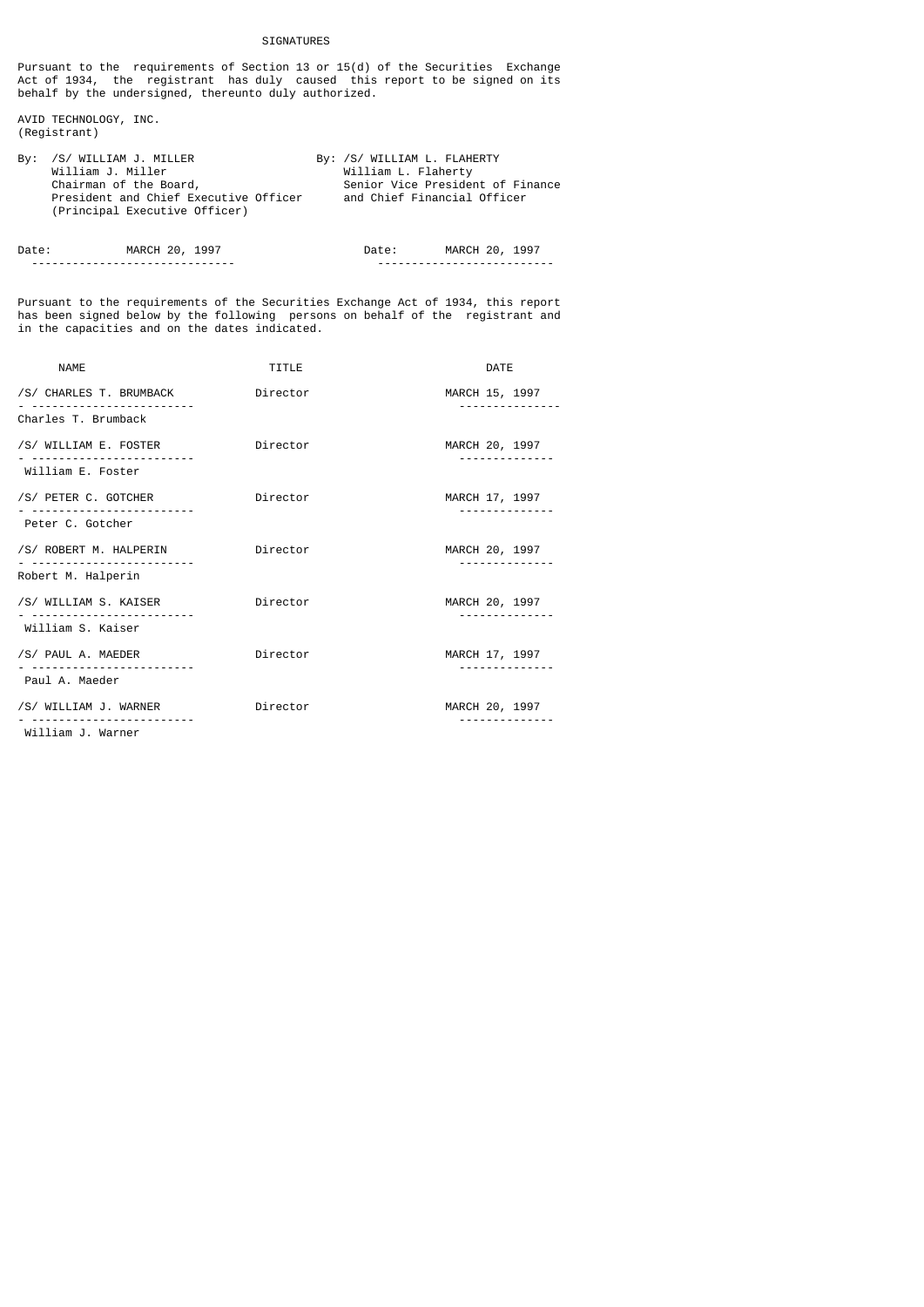AVID TECHNOLOGY, INC. ANNUAL REPORT ON FORM 10-K YEAR ENDED DECEMBER 31, 1996 ITEM 14(d) FINANCIAL STATEMENT SCHEDULES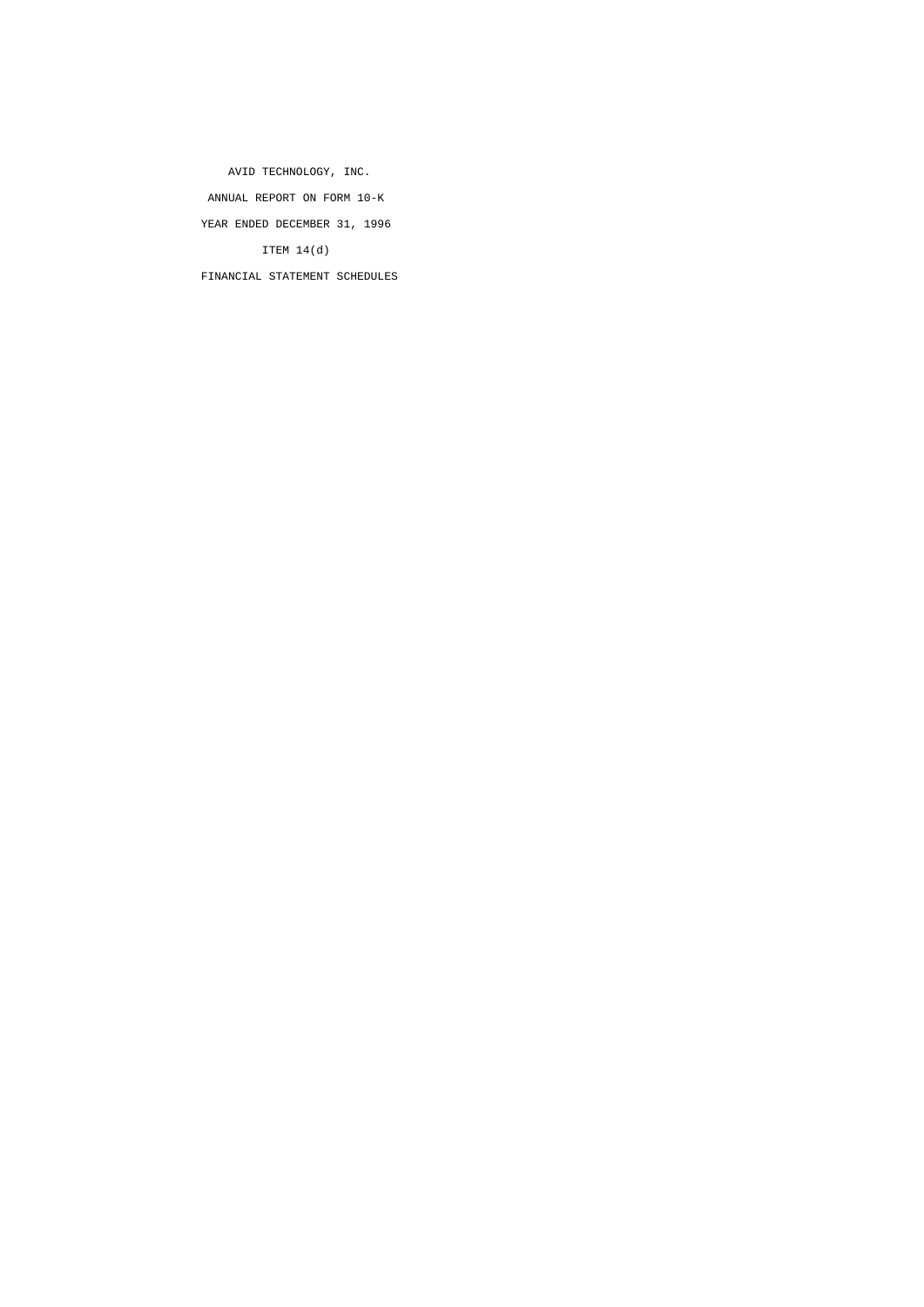# AVID TECHNOLOGY, INC.

# SCHEDULE II - SUPPLEMENTAL VALUATION AND QUALIFYING ACCOUNTS

Years ended December 31, 1996, 1995 and 1994

|                                 |                                      | Additions                           |                              |                       |                             |
|---------------------------------|--------------------------------------|-------------------------------------|------------------------------|-----------------------|-----------------------------|
| Description                     | Balance at<br>beginning<br>of period | Charged to<br>costs and<br>expenses | Charged to<br>other accounts | Deductions            | Balance at<br>end of period |
| Allowance for doubtful accounts |                                      |                                     |                              |                       |                             |
| December 31, 1996               | \$6,011,617                          | \$5,599,130                         | \$792,927                    | \$(5, 444, 431)(a)    | \$6,959,243                 |
| December 31, 1995               | 2,307,817                            | 4,304,775                           | 179,578                      | (780, 553)(a)         | 6,011,617                   |
| December 31, 1994               | 953,281                              | 1,675,780                           | 162,954(c)                   | $(484, 198)$ $(a)$    | 2,307,817                   |
| Sales returns and allowances    |                                      |                                     |                              |                       |                             |
| December 31, 1996               | \$460,595                            |                                     | \$283,478(b)                 | \$(184, 473)(a)       | \$559,600                   |
| December 31, 1995               | 846,936                              |                                     | 35,837(b)                    | $(422, 178)$ (a)      | 460,595                     |
| December 31, 1994               | 316,763                              |                                     | \$834,709(b)                 | (304, 536)(a)         | 846,936                     |
| Inventory valuation allowance   |                                      |                                     |                              |                       |                             |
| December 31, 1996               | \$9,780,463                          | \$22,925,413                        |                              | \$(24, 333, 416)(a)   | \$8,372,460                 |
| December 31, 1995               | 5, 462, 514                          | 10,089,567                          | \$972,371                    | $(6, 743, 989)$ $(a)$ | 9,780,463                   |
| December 31, 1994               | 2,563,018                            | 4,392,608                           | 535,624(c)                   | (2,028,736)(a)        | 5,462,514                   |

(a) Amount represents write-offs net of recoveries.

(b) Sales returns provisions are charged directly against revenue.

(c) Amount represents allowances acquired in business combination.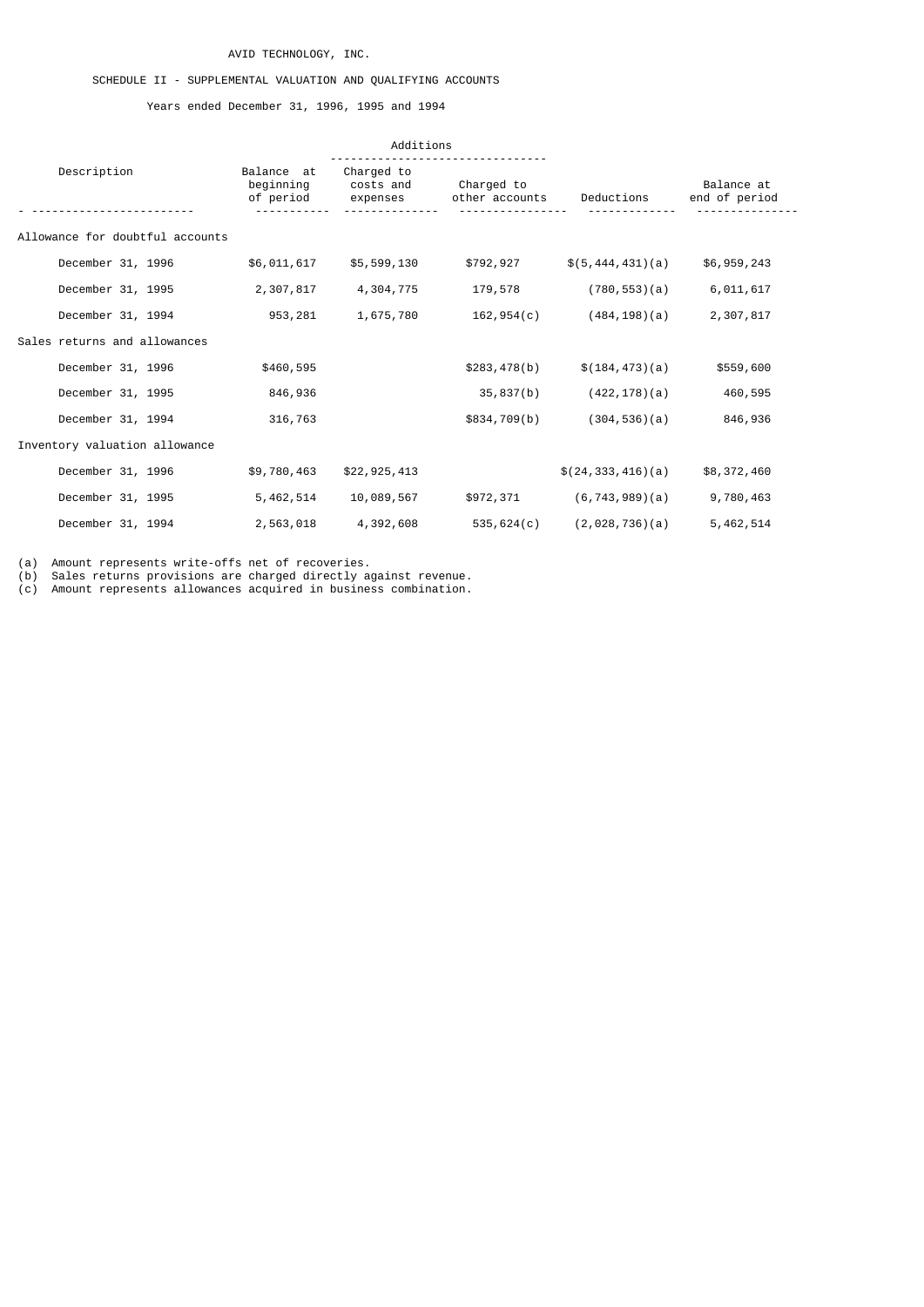EXHIBIT NO. 2008 DESCRIPTION

- 3.1 Certificate of Amendment of the Third Amended and Restated Certificate of Incorporation of the Registrant (incorporated by reference to the Registrant's Quarterly Report on Form 10-Q as filed with the Commission on May 15, 1995, File No. 0-21174).
- 3.2 Third Amended and Restated Certificate of Incorporation of the Registrant (incorporated by reference to the Registrant's Registration Statement on Form S-8 as filed with the Commission on June 9, 1993, File No. 33-64126).
- 3.3 Amended and Restated By-Laws of the Registrant (incorporated by reference to the Registrant's Registration Statement on Form S-1 as declared effective by the Commission on March 11, 1993, File No. 33-57796).
- 3.4 Certificate of Designations establishing Series A Junior Participating Preferred Stock (the "Certificate of Designations") (incorporated by reference to the Registrant's Annual Report on Form 10-K as filed with the Commission on April 1, 1996).
	- 3.5 Certificate of Correction to the Certificate of Designations (incorporated by reference to the Registrant's Annual Report on Form 10-K as filed with the Commission on April 1, 1996).
	- 4.1 Specimen Certificate representing the Registrant's Common Stock (incorporated by reference to the Registrant's Registration Statement on Form S-1 as declared effective by the Commission on March 11, 1993, File No. 33-57796).
- 4.2 Rights Agreement, dated as of February 29, 1996, between the Registrant and The First National Bank of Boston, as Rights Agent (incorporated by reference to the Registrant's Current Report on Form 8-K as filed with the Commission on March 8, 1996, File No. 0-21174).
- 10.1 Lease Agreement, dated as of April 20, 1992, by and between the Registrant and Metropolitan Life Insurance Company (incorporated by reference to the Registrant's Registration Statement on Form S-1 as declared effective by the Commission on March 11, 1993, File No. 33-57796).
- 10.2 Second Amendment dated as of March 17, 1994 to Lease dated as of April 20, 1992 as amended by the First Amendment thereto dated September 21, 1992 between Metropolitan Life Insurance Company and Avid Technology, Inc. (incorporated by reference to the Registrant's Quarterly Report on Form 10-Q as filed with the Commission on May 13, 1994, File No.  $0-21174$ ).
- 10.3 Lease dated September 29, 1995 between Allied Dunbar Insurance PLC and Avid Technology Limited (incorporated by reference to the Registrant's Quarterly Report on Form 10-Q as filed with the Commission on November 14, 1995, File No. 0-21174).
- 10.4 Lease dated August 30, 1995 between Syntex (U.S.A.) Inc. and Avid Technology, Inc. (incorporated by reference to the Registrant's Quarterly Report on Form 10-Q as filed with the Commission on November 14, 1995, File No. 0-21174).
- 10.5 Lease between MGI Andover Street, Inc. and Avid Technology, Inc. dated March 21, 1995 (incorporated by reference to the Registrant's Quarterly Report on Form 10-Q as filed with the Commission on May 15, 1995, File No. 0-21174).
- 10.6 Amended and Restated lease dated as of June 7, 1996 between MGI One Park West, Inc. and Avid Technology, Inc. (incorporated by reference to the Registrant's Quarterly Report on Form 10-Q as filed with the Commission on August 14, 1996, File No. 0-21174).
- 10.7 Amended and Restated Revolving Credit Agreement among Avid Technology, Inc., The First National Bank of Boston, as agent, NationsBank of Texas, N.A., BayBank and ABN AMRO Bank N.V. dated as of July 1, 1995 (incorporated by reference to the Registrant's Quarterly Report on Form 10-Q as filed with the Commission on August 9, 1995, File No.  $0 - 21174$ .
- 10.8 First Amendment dated September 30, 1995 to Amended and Restated Revolving Credit Agreement by and among Avid Technology, Inc., The First National Bank of Boston, as agent, NationsBank of Texas, N.A., BayBank and ABN AMRO Bank N.V. (incorporated by reference to the Registrant's Quarterly Report on Form 10-Q as filed with the Commission on November 14 , 1995, File No. 0-21174).
- 10.9 Second Amendment dated as of February 28, 1996 to Amended and Restated Revolving Credit Agreement among Avid Technology, Inc., The First National Bank of Boston, as agent, NationsBank of Texas, N.A., BayBank and ABN AMRO Bank N.V. dated as of June 30, 1996 (incorporated by reference to the Registrant's Quarterly Report on Form 10-Q as filed with the Commission on August 14, 1996, File No. 0-21174).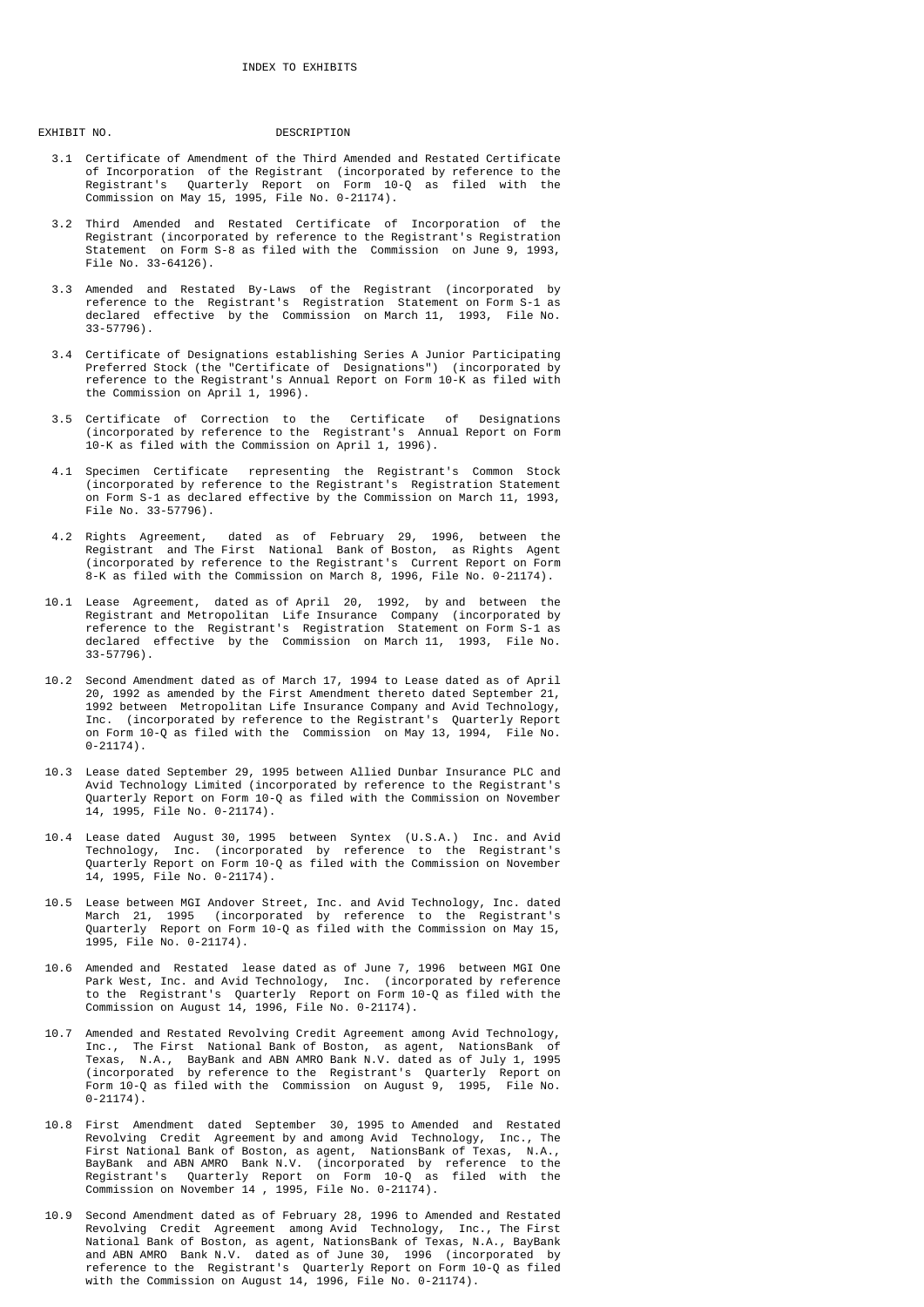- 10.10 Third Amendment dated as of May 8, 1996 to Amended and Restated Revolving Credit Agreement among Avid Technology, Inc., The First National Bank of Boston, as agent, NationsBank of Texas, N.A., BayBank and ABN AMRO Bank N.V. dated as of June 30, 1996 (incorporated by reference to the Registrant's Quarterly Report on Form 10-Q as filed with the Commission on August 14, 1996, File No. 0-21174).
- 10.11 Fourth Amendment dated as of June 28, 1996 to Amended and Restated Revolving Credit Agreement among Avid Technology, Inc., The First National Bank of Boston, as agent, NationsBank of Texas, N.A., BayBank and ABN AMRO Bank N.V. dated as of June 30, 1996 (incorporated by reference to the Registrant's Quarterly Report on Form 10-Q as filed with the Commission on August 14, 1996, File No. 0-21174).
- 10.12 Fifth Amendment dated as of July 1, 1996 to Amended and Restated Revolving Credit Agreement among Avid Technology, Inc., The First National Bank of Boston, as agent, NationsBank of Texas, N.A., BayBank and ABN AMRO Bank N.V. dated as of June 30, 1996 (incorporated by reference to the Registrant's Quarterly Report on Form 10-Q as filed with the Commission on August 14, 1996, File No. 0-21174).
	- 10.13 Form of Distribution Agreement (incorporated by reference to the Registrant's Registration Statement on Form S-1 as declared effective by the Commission on March 11, 1993, File No. 33-57796).
	- 10.14 Form of Purchase and License Agreement (incorporated by reference to the Registrant's Registration Statement on Form S-1 as declared effective by the Commission on March 11, 1993, File No. 33-57796).
	- 10.15 Form of Software Only License Agreement (incorporated by reference to the Registrant's Registration Statement on Form S-1 as declared effective by the Commission on March 11, 1993, File No. 33-57796).
- #10.16 1989 Stock Option Plan (incorporated by reference to the Registrant's Registration Statement on Form S-1 as declared effective by the Commission on March 11, 1993, File No. 33-57796).
	- #10.17 1993 Stock Option Plan (incorporated by reference to the Registrant's Registration Statement on Form S-1 as declared effective by the Commission on March 11, 1993, File No. 33-57796).
- #10.18 1993 Director Stock Option Plan, as amended (incorporated by reference to the Registrant's Proxy Statement as filed with the Commission on April 27, 1995, File No. 02-1174).
	- #10.19 1993 Executive Compensation Agreement (incorporated by reference to the Registrant's Registration Statement on Form S-1 as declared effective by the Commission on March 11, 1993, File No. 33-57796).
	- #10.20 1993 Employee Stock Purchase Plan (incorporated by reference to the Registrant's Registration Statement on Form S-8 as filed with the Commission on June 9, 1993, File No. 33-64130).
	- #10.21 1994 Stock Option Plan, as amended (incorporated by reference to the Registrant's Registration Statement on Form S-8 as filed with the Commission on October 27, 1995, File No. 33-98692).
- #10.22 Digidesign, Inc. 1991 Stock Option Plan (incorporated by reference to Registrant's Registration Statement on Form S-8 as filed with the Commission on January 6, 1995, File No. 33-88318).
- #10.23 1995 Executive Variable Compensation Program (incorporated by reference to the Registrant's Quarterly Report on Form 10-Q as filed with the Commission on May 15, 1995, File No. 0-21174).
- #10.24 1993 Director Stock Option Plan, as amended (incorporated by reference to the Registrant's Registration Statement on Form S-8 as filed with the Commission on July 25, 1996, File No. 333-08821).
	- #10.25 1994 Stock Option Plan, as amended (incorporated by reference to the Registrant's Registration Statement on Form S-8 as filed with the Commission on July 25, 1996, File No. 333-08823).
- #10.26 1996 Employee Stock Purchase Plan (incorporated by reference to the Registrant's Registration Statement on Form S-8 as filed with the Commission on July 25, 1996, File No. 333-08825).
- #10.27 Employment Agreement between the Company and William J. Miller (incorporated by reference to the Registrant's quarterly Report on Form 10-Q as filed with the Commission on November 14, 1996, File No.  $0 - 21174$ ).
- #10.28 Employment Agreement between the Company and William L. Flaherty (incorporated by reference to the Registrant's quarterly Report on Form 10-Q as filed with the Commission on November 14, 1996, File No. 0-21174).
- #10.29 Employment agreement between the Company and Clifford Jenks (incorporated by reference to the Registrant's quarterly Report on Form 10-Q as filed with the Commission on November 14, 1996, File No. 0-21174).
- 10.30 Agreement and Plan of Merger, dated as of October 25, 1994, among Avid Technology, Inc., Avid Technology Merger Co., Inc. and Digidesign, Inc. (incorporated by reference to Registrant's Current Report on Form 8-K as filed with the Commission on October 31, 1994, File No. 0-21174).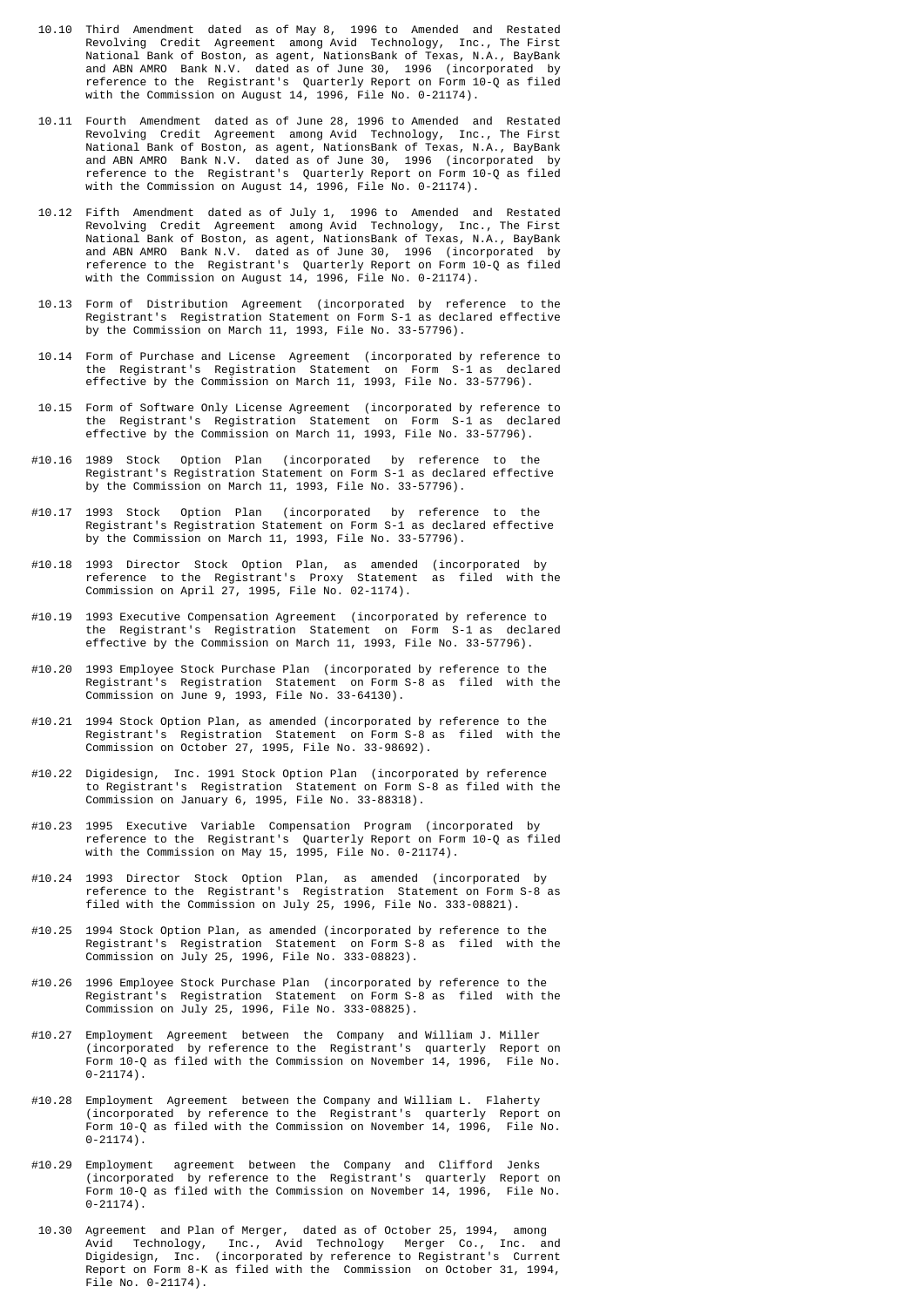\*11 Statement Regarding Supplemental Computation of Per Share Earnings.

\*21 Subsidiaries of the Registrant.

\*23.1 Consent of Coopers & Lybrand L.L.P., Independent Accountants

 $\overline{\phantom{a}}$  , where  $\overline{\phantom{a}}$ \*documents filed herewith #Management contract or compensatory plan identified pursuant to Item 14 (a) 3.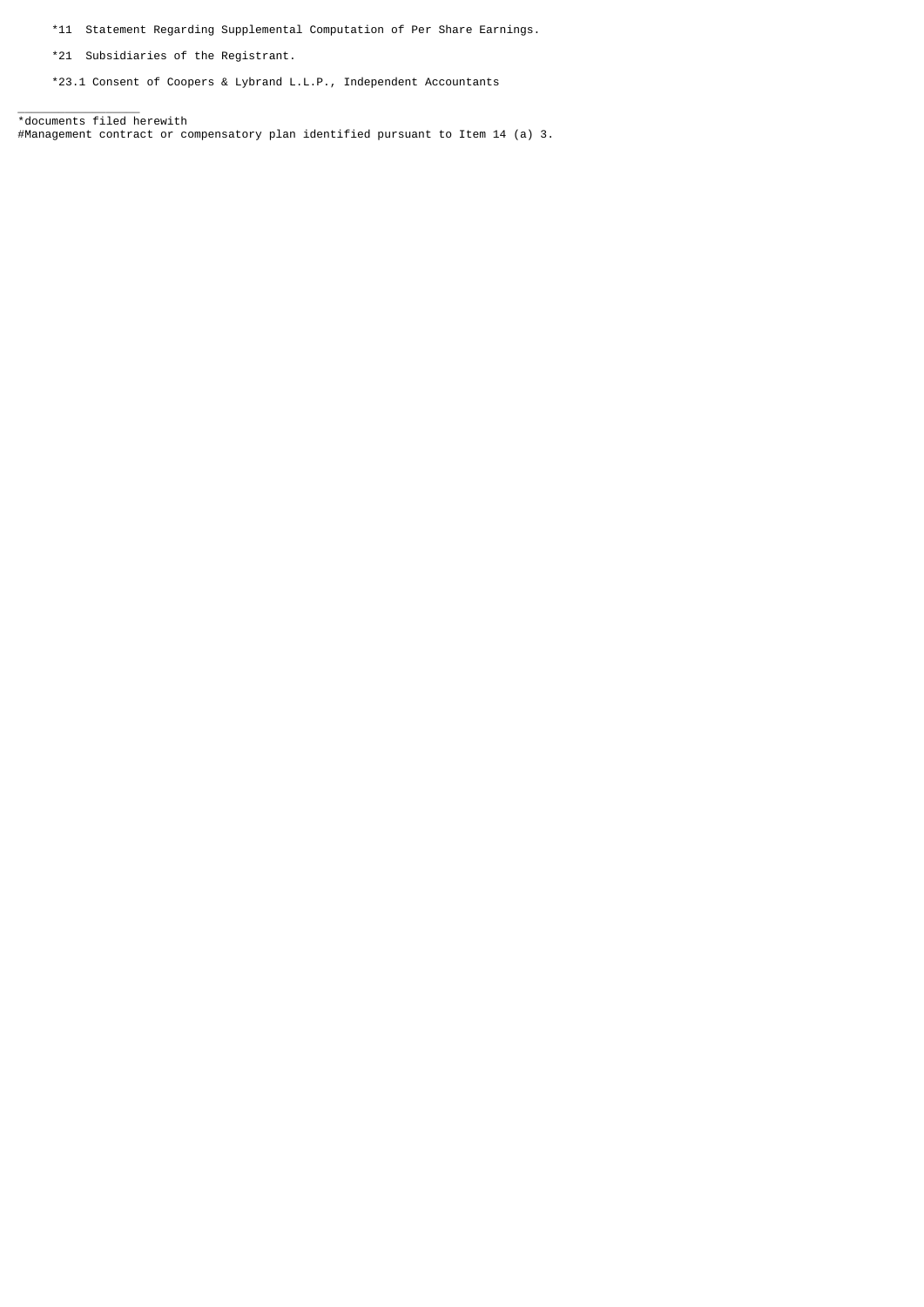# STATEMENT REGARDING SUPPLEMENTAL COMPUTATION OF EARNINGS PER SHARE

|                                                                                                  | Historical                  |                                                         |  |
|--------------------------------------------------------------------------------------------------|-----------------------------|---------------------------------------------------------|--|
|                                                                                                  |                             | Fully<br>Primary Diluted                                |  |
| For the year ended December 31, 1996:<br>Weighted average number of<br>common shares outstanding |                             | 21, 163, 485 21, 163, 485                               |  |
| Net income (loss)                                                                                | \$(38,044,000)              | \$(38,044,000)                                          |  |
| Net income (loss) per common share                                                               | \$(1.80)<br>============    | \$(1.80)<br>============                                |  |
| For the year ended December 31, 1995:<br>Weighted average number of                              |                             |                                                         |  |
| common shares outstanding<br>Common stock equivalents                                            | 19,009,515<br>1, 154, 948   | 19,009,515<br>1,162,877                                 |  |
|                                                                                                  | . <u>.</u><br>20, 164, 463  | 20,172,392                                              |  |
| Net income                                                                                       | \$15,439,000                | \$15,439,000                                            |  |
| Net income per common share                                                                      | \$0.77<br>============      | \$0.77<br>============                                  |  |
| For the year ended December 31, 1994:<br>Weighted average number of                              |                             |                                                         |  |
| common shares outstanding<br>Common stock equivalents                                            | 1,683,494                   | 16, 237, 765 16, 237, 555<br>1,763,693                  |  |
|                                                                                                  | 17,921,259                  | 18,001,248                                              |  |
| Net income                                                                                       | <u>.</u><br>\$17,793,000    | <u>.</u> .<br>\$17,793,000                              |  |
| Net income per common share                                                                      | .<br>\$0.99<br>============ | <u> - - - - - - - - - - -</u><br>\$0.99<br>============ |  |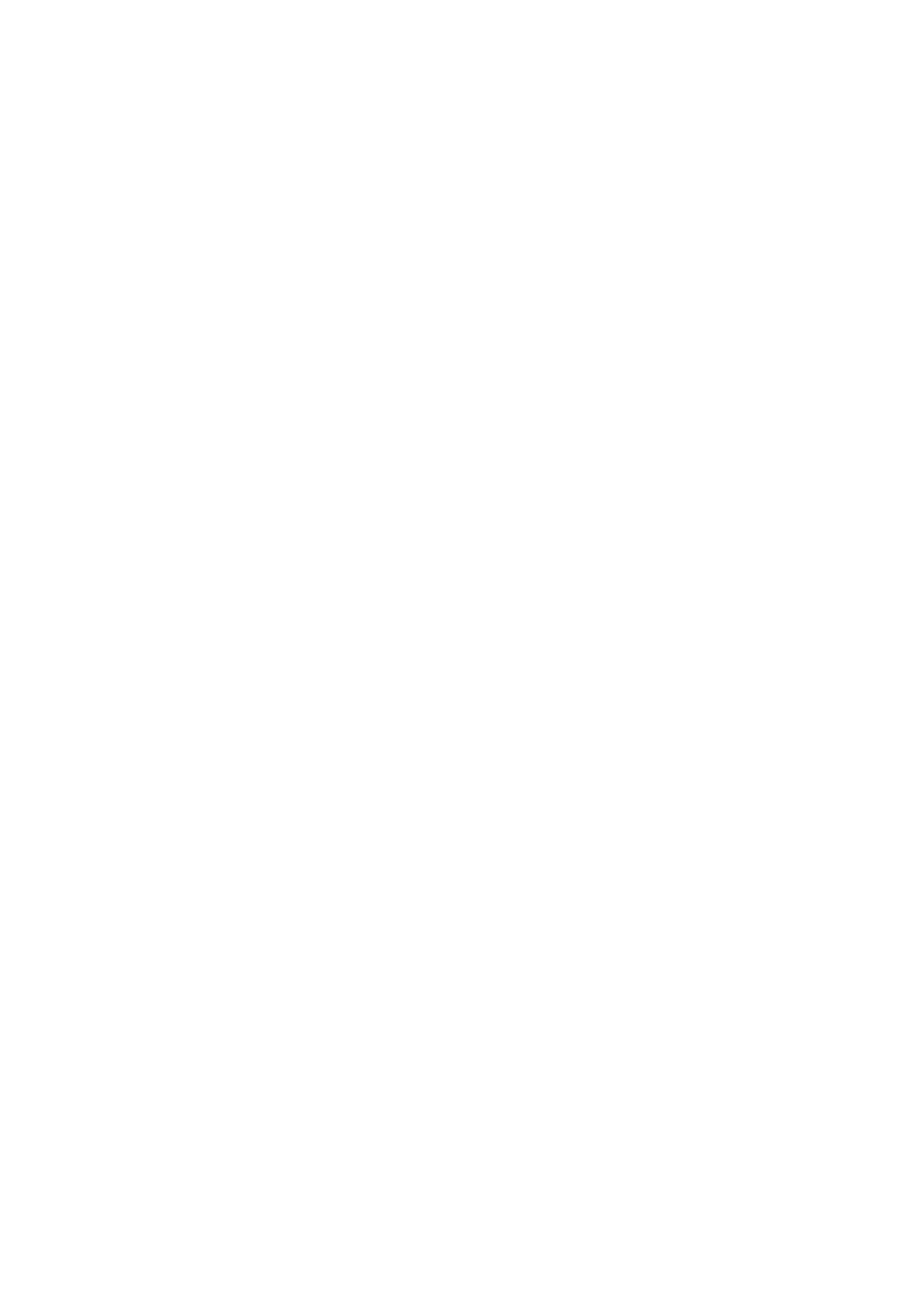SUBSIDIARIES OF THE REGISTRANT AS OF DECEMBER 31, 1996 AVID TECHNOLOGY WORLDWIDE, INC. (Delaware) PARALLAX SOFTWARE, INC. (Delaware) AVID TECHNOLOGY SECURITIES CORPORATION (Massachusetts) ELASTIC REALITY, INC. (Wisconsin) AVID TECHNOLOGY FSC LIMITED (Barbados) AVID TECHNOLOGY EUROPE LIMITED (England) AVID TECHNOLOGY LIMITED (England) AVID TECHNOLOGY SYSTEMS LIMITED (England) PARALLAX SOFTWARE LIMITED (England) 3 SPACE SOFTWARE LIMITED (England) AVID TECHNOLOGY S.A.R.L. (France) AVID TECHNOLOGY G.m.b.H. (Germany) AVID TECHNOLOGY SALES LIMITED (Ireland) AVID TECHNOLOGY S.R.L. (Italy) AVID TECHNOLOGY HOLDING B.V. (Netherlands) AVID TECHNOLOGY INTERNATIONAL B.V. (Netherlands) AVID JAPAN K.K. (Japan) AVID TECHNOLOGY (S.E. ASIA) PTE LTD (Singapore) AVID TECHNOLOGY (AUSTRALIA) PTY LTD (Australia) AVID NORTH ASIA LIMITED (Hong Kong)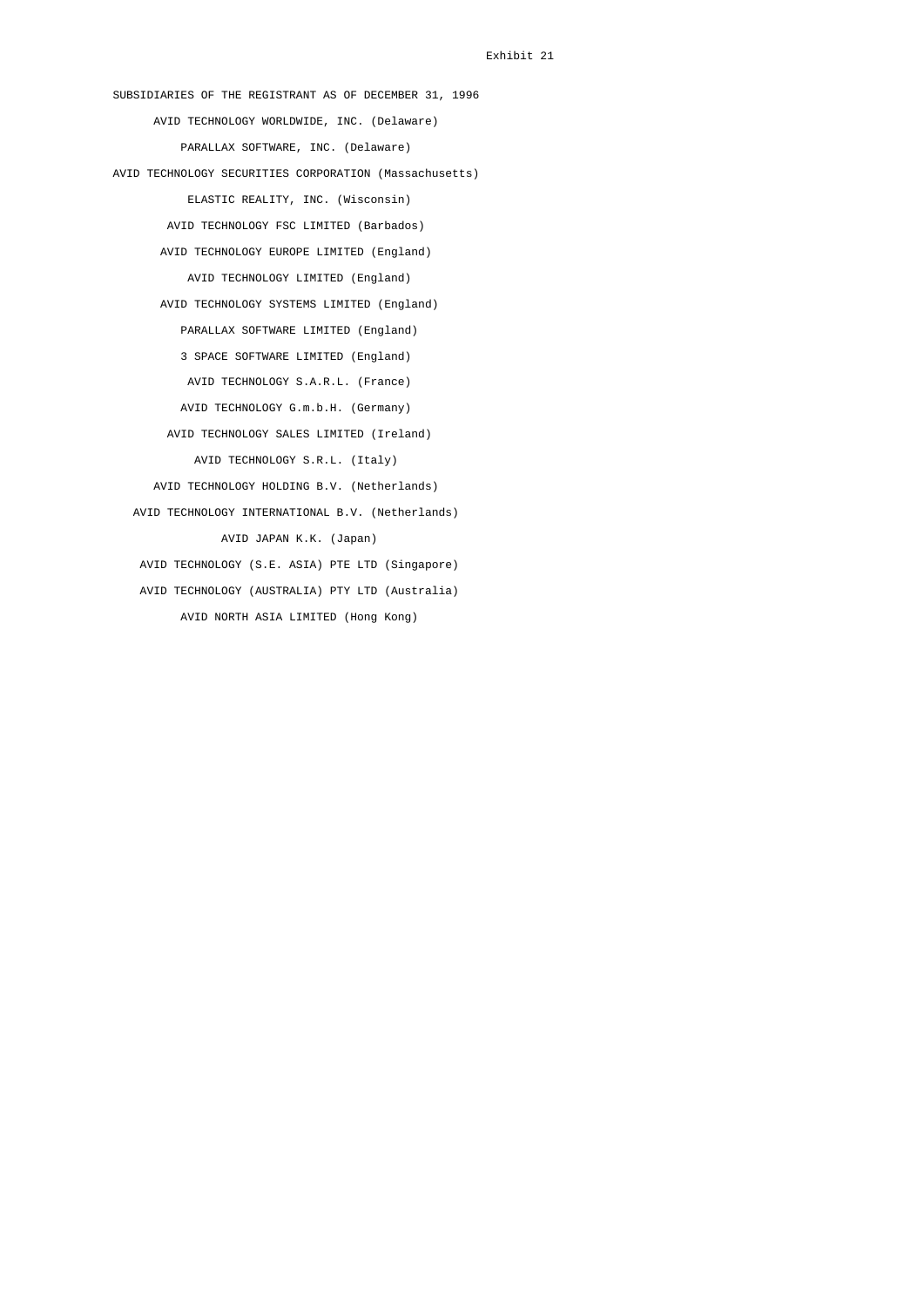Consent of Independent Accountants

We consent to the incorporation by reference in the registration statements of Avid Technology, Inc. on Form S-3 (File Nos. 33-93472, 33-96456 and 333-03128) and Form S-8 (File Nos. 33-64126, 33-64130, 33-64128, 33-64124, 33-82478, 33-88318, 33-98692, 333-08821, 333-08823 and 333-08825) of our report dated February 6, 1997, on our audits of the consolidated financial statements and financial statement schedule of Avid Technology, Inc. as of December 31, 1996 and 1995, and for each of the three years in the period ended December 31, 1996, which report is included in this Annual Report on Form 10-K.

/s/ COOPERS & LYBRAND L.L.P.

Boston, Massachusetts March 17, 1997